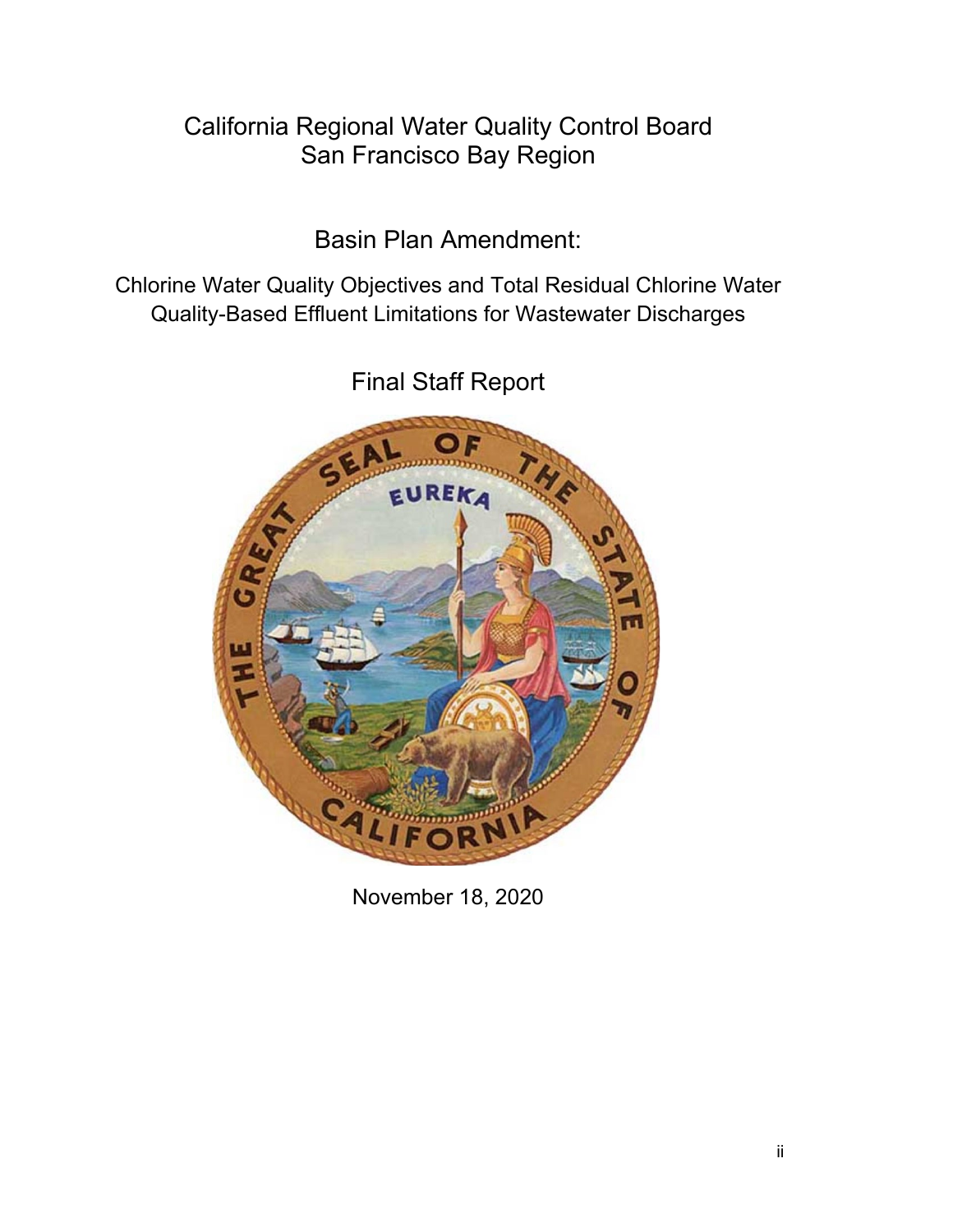# **CALIFORNIA REGIONAL WATER QUALITY CONTROL BOARD SAN FRANCISCO BAY REGION**

1515 Clay Street, Suite 1400, Oakland, CA 94612 <https://www.waterboards.ca.gov/sanfranciscobay/>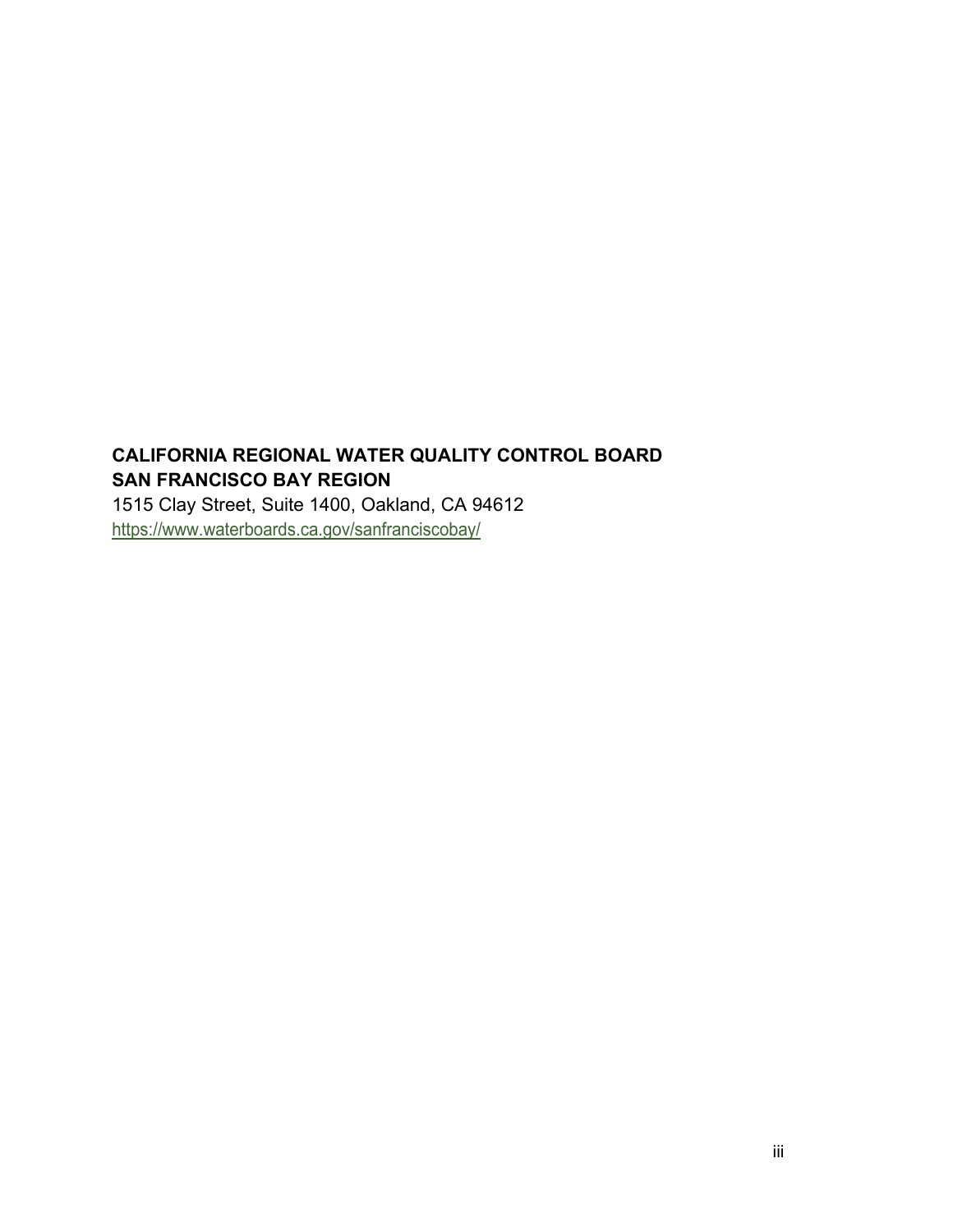# **Table of Contents**

| 1. |     |                                                                              |
|----|-----|------------------------------------------------------------------------------|
|    |     |                                                                              |
|    |     |                                                                              |
|    |     |                                                                              |
| 2. |     |                                                                              |
|    |     |                                                                              |
|    |     | 2.1.1 Regulatory Changes with Regards to Chlorine/Total Residual Chlorine  4 |
|    |     |                                                                              |
|    |     |                                                                              |
| 3. |     |                                                                              |
|    |     |                                                                              |
|    |     |                                                                              |
|    | 3.3 |                                                                              |
|    | 3.4 |                                                                              |
|    | 3.5 |                                                                              |
|    | 3.6 | Proposed Chlorine Objectives for Marine, Estuarine, and Freshwaters          |
|    | 3.7 | Non-regulatory Change to Mercury 4-Day Average Water Quality Objective  10   |
|    |     | 3.8 Non-regulatory Change to Oil and Grease Effluent Limitations  11         |
| 4. |     |                                                                              |
|    | 4.1 | Total Residual Chlorine Water Quality-Based Effluent Limitations  12         |
|    | 4.2 |                                                                              |
|    | 4.3 |                                                                              |
| 5. |     |                                                                              |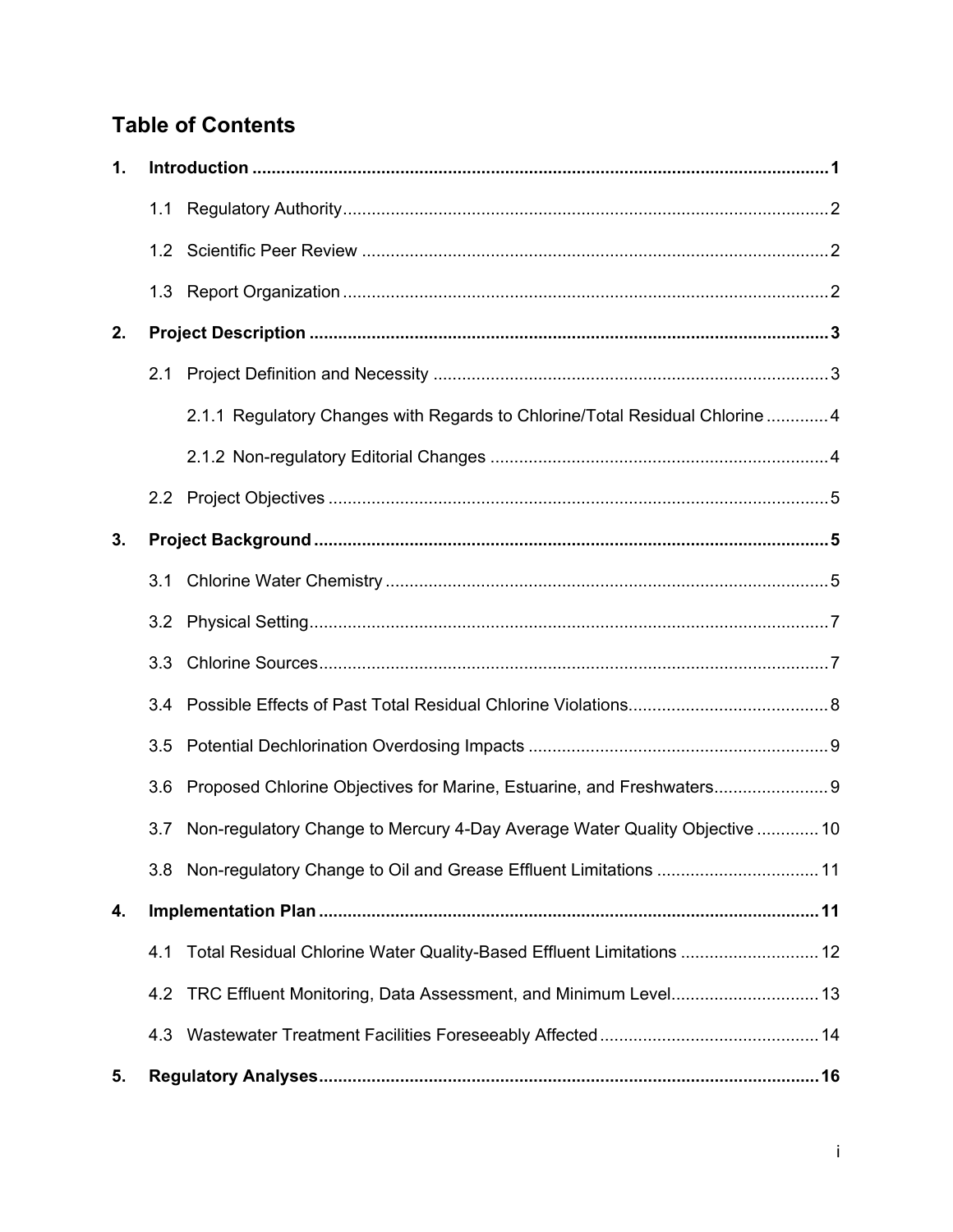|    |     | 5.1.3 Water Quality Conditions That Could Reasonably be Achieved  18 |  |  |  |  |  |
|----|-----|----------------------------------------------------------------------|--|--|--|--|--|
|    |     |                                                                      |  |  |  |  |  |
|    |     |                                                                      |  |  |  |  |  |
|    |     |                                                                      |  |  |  |  |  |
|    |     |                                                                      |  |  |  |  |  |
|    |     |                                                                      |  |  |  |  |  |
|    |     |                                                                      |  |  |  |  |  |
|    | 5.3 |                                                                      |  |  |  |  |  |
|    |     |                                                                      |  |  |  |  |  |
| 6. |     |                                                                      |  |  |  |  |  |
|    |     |                                                                      |  |  |  |  |  |
|    |     |                                                                      |  |  |  |  |  |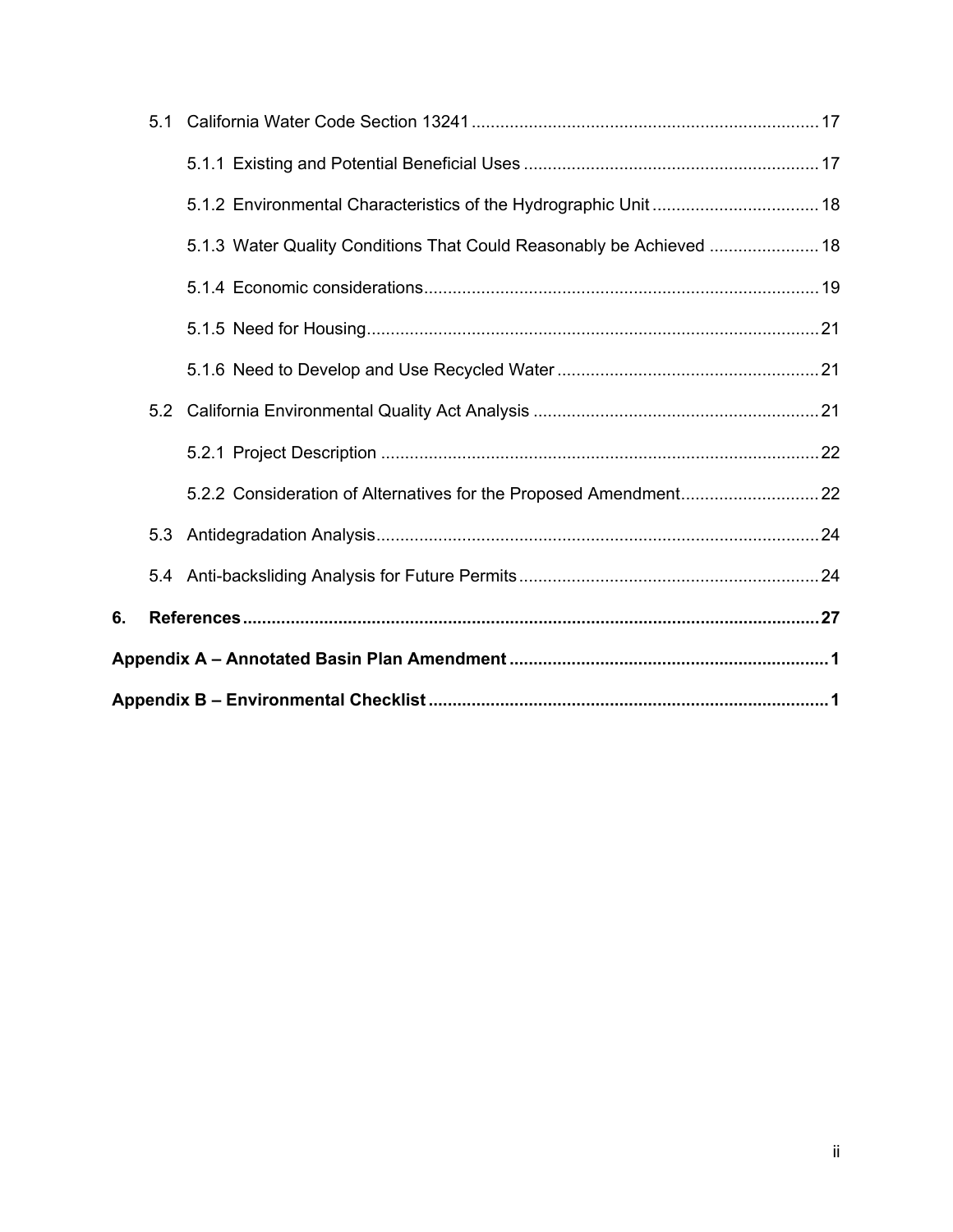# **List of Tables**

| Table 1. | Number of TRC Effluent Limitation Violations by Year and Facility Type   |  |
|----------|--------------------------------------------------------------------------|--|
|          |                                                                          |  |
| Table 2. | Proposed Chlorine Water Quality Objectives for the Protection of Aquatic |  |
| Table 3. | Bay Area 13 Largest POTWs Sodium Bisulfite Usage and Cost for Fiscal     |  |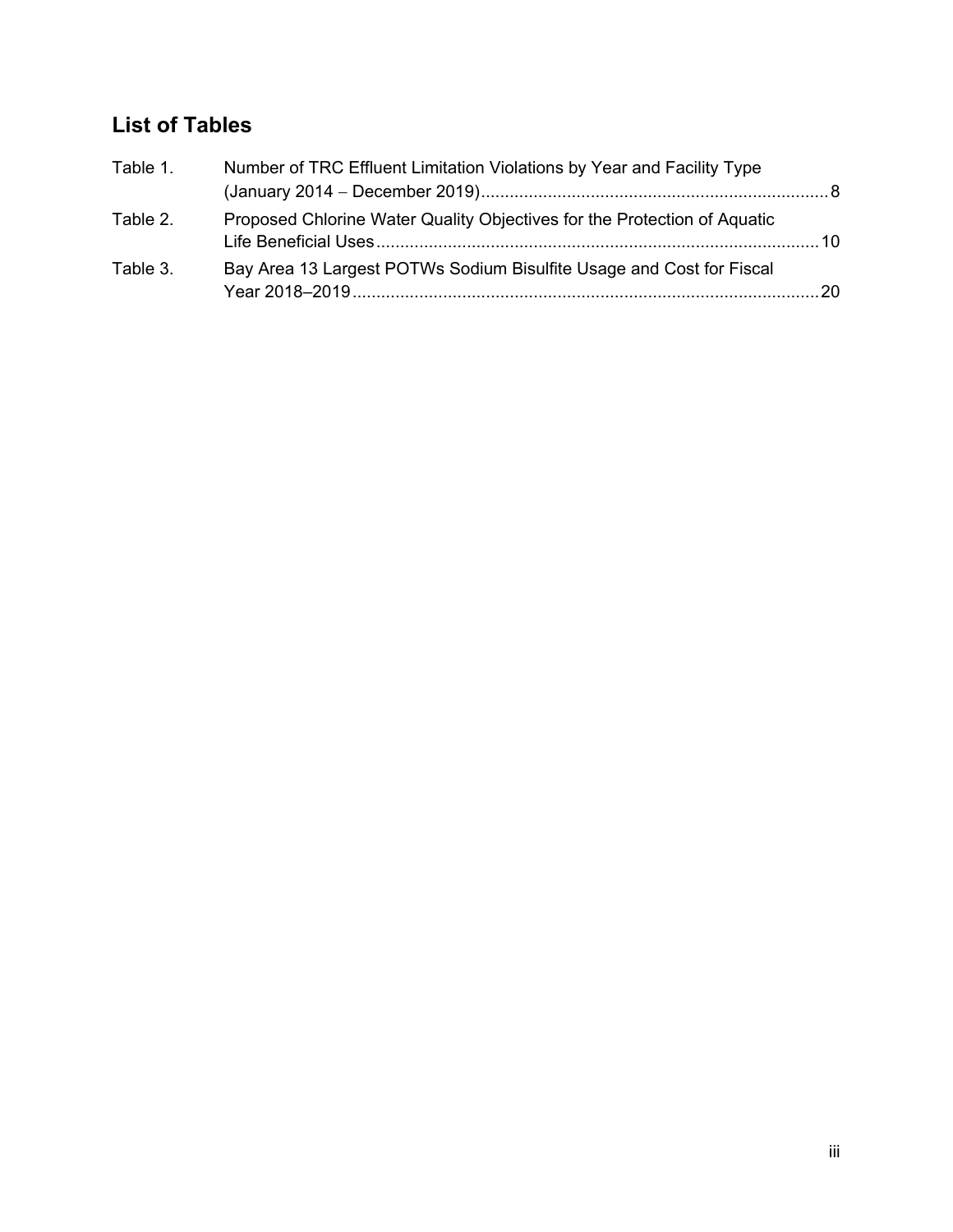# **List of Abbreviations and Acronyms**

- ACR acute-to-chronic ratio BPA – Basin Plan amendment CEQA – California Environmental Quality Act CFR – Code of Federal Regulations CIWQA – California Integrated Water Quality System CPO – chlorine produced oxidants CWA – Clean Water Act CTR – California Toxics Rule FAV – final acute value mgd – million gallons per day mg/L – milligrams per liter NPDES – National Pollutant Discharge Elimination System SCADA – supervisory control and data acquisition system SIP – State Implementation Policy TRC – total residual chlorine µg/L – micrograms per liter U.S. EPA – United State Environmental Protection Agency
- WEF Water Environment Federation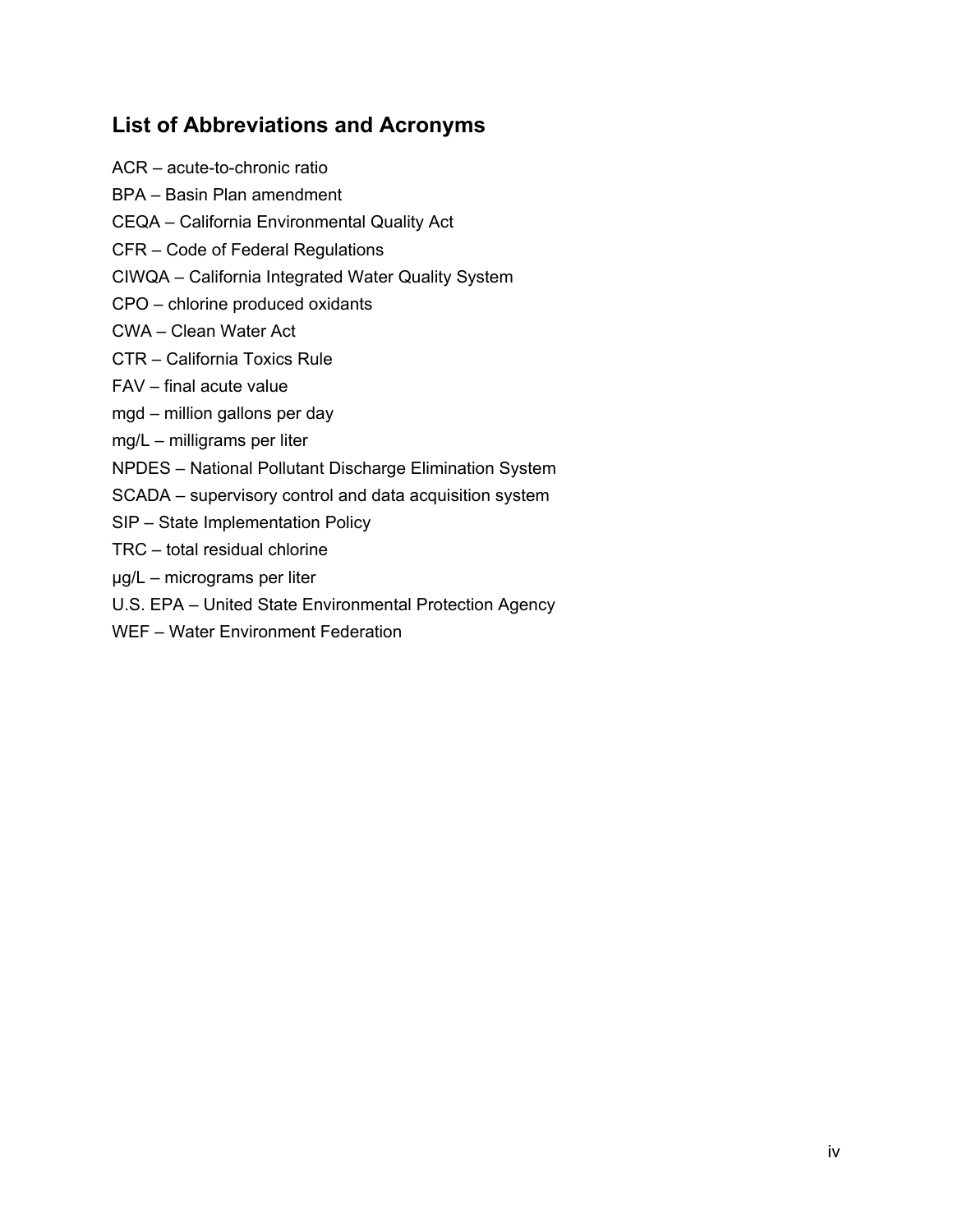# <span id="page-6-0"></span>**1. Introduction**

This staff report provides the technical background and basis for a proposed amendment to the Water Quality Control Plan for the San Francisco Bay Basin (Basin Plan). The proposed amendment, shown in Appendix A, would add chlorine water quality objectives for marine, estuarine, and freshwaters consistent with the U.S. Environmental Protection Agency's (U.S. EPA) ambient chlorine criteria (U.S. EPA 1984) and add provisions governing the implementation of these new objectives in National Pollutant Discharge Elimination System (NPDES) permits. These proposed implementation provisions include replacing the Basin Plan's current total residual chlorine (TRC) technology-based effluent limitations with water quality-based effluent limitations derived from the new chlorine objectives.

The Basin Plan requires that all NPDES permits for discharges containing sanitary waste include effluent limitations for bacteria to ensure protection of beneficial uses in receiving waters. Most municipal wastewater treatment plants apply a chlorine-based product to disinfect their effluent to comply with these bacterial effluent limitations. Chlorine not consumed in the disinfection process results in TRC. TRC is harmful to aquatic organisms at very low concentrations, and the Basin Plan currently contains a TRC effluent limitation of 0.0 milligrams/liter (mg/L) as a technology-based instantaneous maximum. Thus, treatment plants that use chlorine to disinfect must apply a dechlorinating chemical, typically liquid sodium bisulfite, to remove residual chlorine and comply with the TRC effluent limitation. Because wastewater is a complex chemical mixture and the technology-based effluent limitation is zero (i.e., no amount may be discharged), wastewater treatment plant operators routinely add sodium bisulfite in amounts well beyond those that would theoretically neutralize the TRC.

This over-application of sodium bisulfite results in extra operational cost and potential water quality concerns without providing environmental benefits, as described in this report. For this reason, NPDES wastewater dischargers requested economic relief from complying with the TRC technology-based effluent limitation. The San Francisco Bay Regional Water Quality Control Board (Water Board) staff finds their request compelling as wastewater treatment plants across the region plan for major upgrades to respond to sea level rise and increased nutrient concentrations in the Bay. This Basin Plan amendment would provide cost savings that could help fund wastewater treatment plant improvements needed to address other issues with substantial environmental consequences. Water Board staff concurs that the need for future wastewater infrastructure improvements is vast, and could include green infrastructure and/or advanced treatment for nutrients, reconstruction in response to sea level rise, additional holding capacity for increased wet weather flows, collection system upgrades, and more. The elements of this project provide a sensible regulatory solution that both protects beneficial uses and provides economic and environmental benefits by minimizing the need for the over-application of sodium bisulfate.

The proposed amendment also includes some minor non-regulatory updates to language in the Basin Plan needed to harmonize our Basin Plan with the revised water quality objectives included in the Water Quality Control Plan for Inland Surface Waters, Enclosed Bays, and Estuaries of California and to correct previous errors and omissions.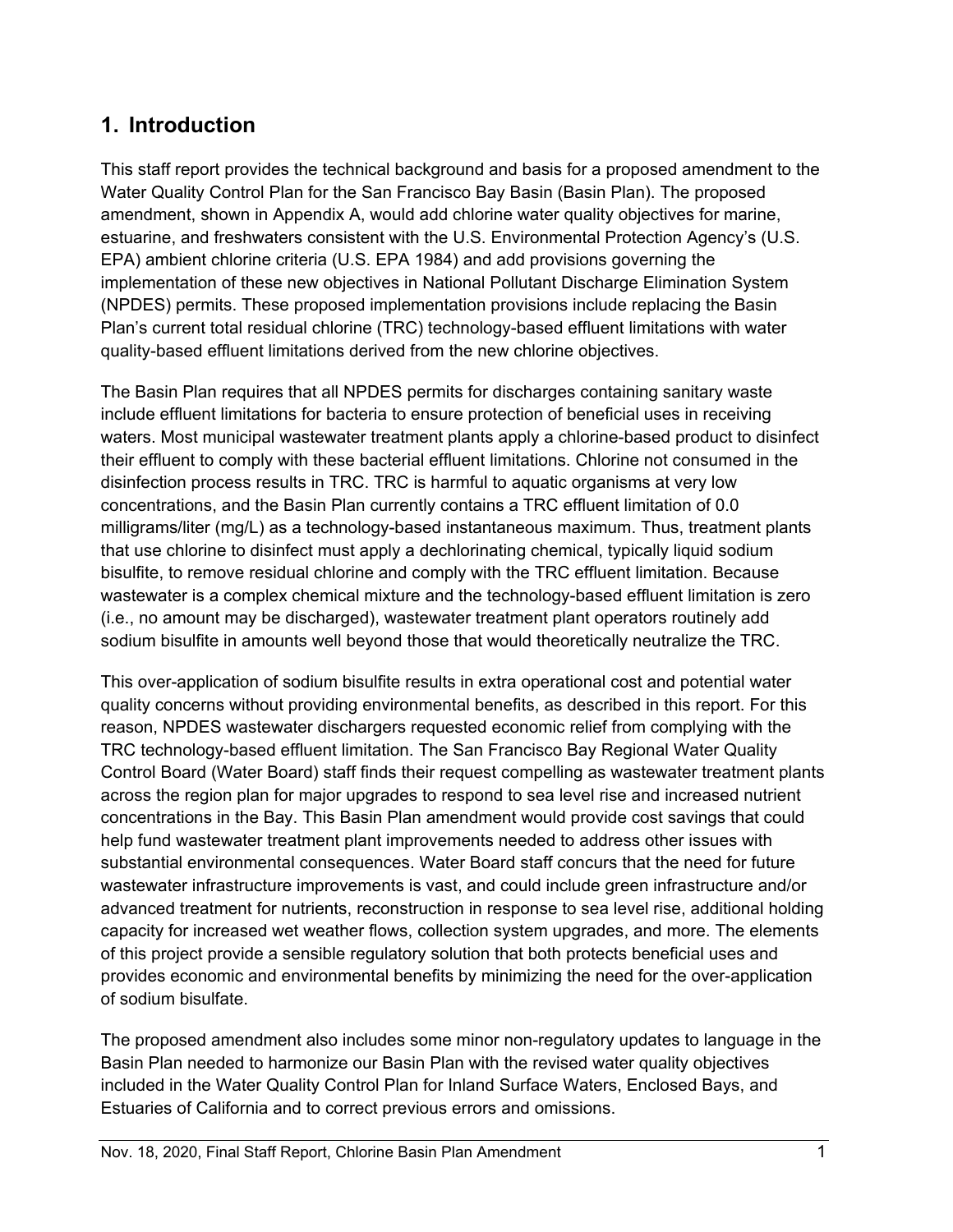## <span id="page-7-0"></span>**1.1 Regulatory Authority**

A water quality standard defines the water quality goals of a water body by designating the use or uses to be made of the water, by setting numeric or narrative water quality objectives necessary to protect the uses, and by preventing degradation of water quality through antidegradation provisions (U.S. EPA 1994). Clean Water Act Section 303(c) requires states to adopt and modify, as appropriate, water quality standards for surface waters that protect the public health or welfare, enhance the quality of water, and serve the purposes of the Clean Water Act (33 U.S. Code Section 1313(c)). Water quality objectives must be based on sound scientific rationale and protect the designated beneficial uses of the receiving water (40 Code of Federal Regulations or CFR 131.11). California Water Code Section 13240 additionally authorizes water boards to adopt water quality objectives that reasonably protect beneficial uses and prevent nuisance based on factors listed in Section 13241.

### <span id="page-7-1"></span>**1.2 Scientific Peer Review**

This draft Report conforms to Section 57004 of the California Health and Safety Code which requires external scientific peer review of the scientific basis for any rule proposed by any board, office or department within California Environmental Protection Agency. Based on the interpretation of Health and Safety Code, Section 57004 and the State Water Resources Control Board's (State Water Board) Administrative Procedures Manual Section 8, III. D., we have determined that the proposed Basin Plan amendment does not contain new science that would require a peer review. The proposed amendment is an application of earlier, extensively peer-reviewed water quality criteria. Specifically, the water quality objectives are the same water quality criteria adopted by U.S. EPA in Ambient Water Quality Criteria for Chlorine – 1984 (U.S. EPA 1984). These criteria were adopted by U.S. EPA pursuant to Clean Water Act Section 304(a) and provide guidance for states and tribes to use in establishing water quality standards. The water quality-based effluent limitations are based on the same U.S. EPA criteria and are calculated in the manner set forth in "*Policy for Implementation of Toxics Standards for Inland Surface Waters, Enclosed Bay, and Estuaries of California*" (State Implementation Policy or SIP). The State Implementation Policy had also gone through extensive scientific peer review before adoption by the State Water Resources Control Board and approval by U.S. EPA.

The proposed amendment does not depart from the scientific approach of the water quality criteria from which it is derived. Therefore, the proposed amendment has satisfied the peer review requirement of Health and Safety Code Section 57004, and no additional peer review is needed.

## <span id="page-7-2"></span>**1.3 Report Organization**

The report is organized into sections that present the information and analyses required by state and federal law. The sections are as follows:

• Section 2. Project Description − defines the project, its necessity, and objectives;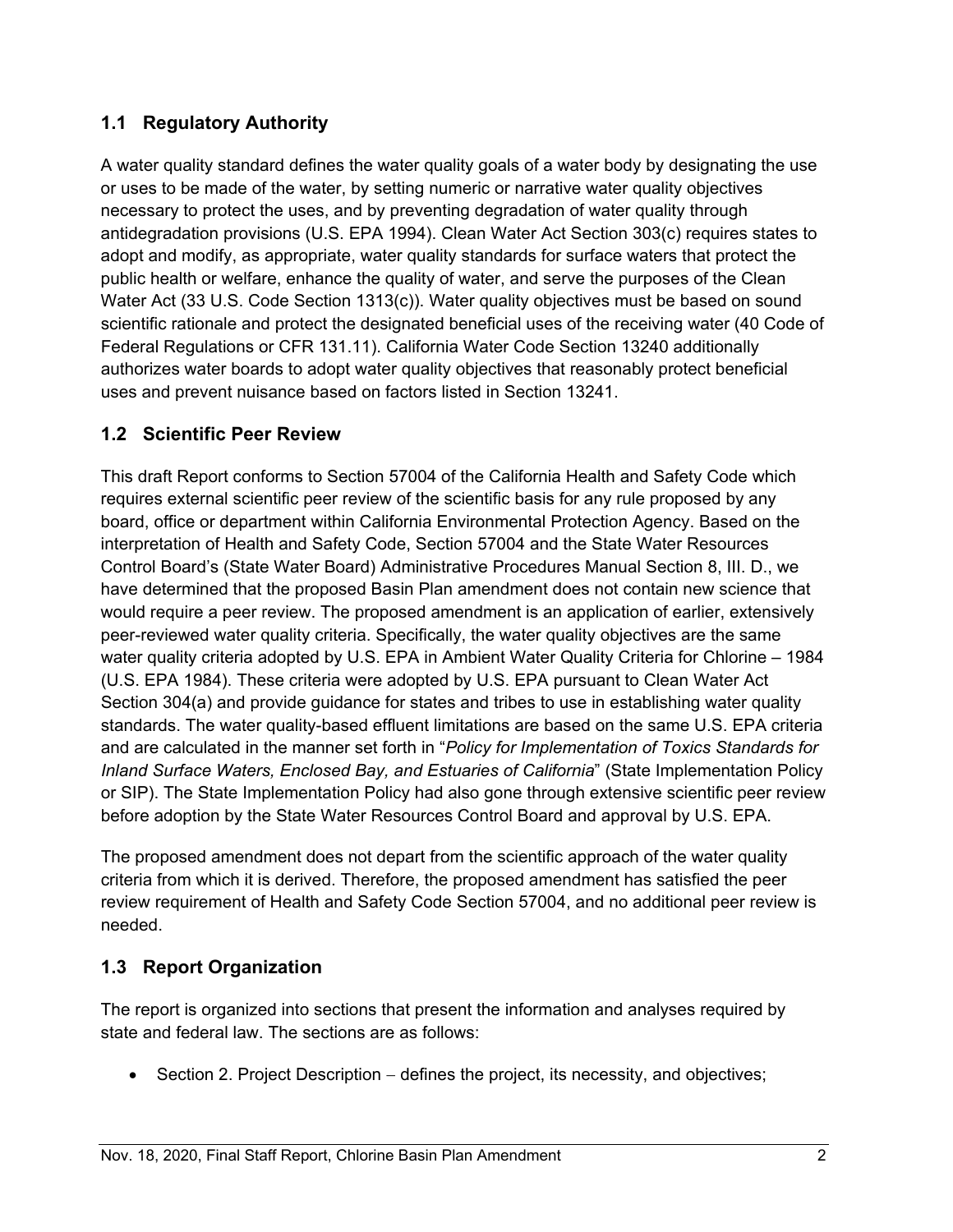- Section 3. Project Background − provides technical details concerning the new chlorine objectives and other relevant background information for the project;
- Section 4. Implementation Plan − describes how the new chlorine objectives will be implemented as water quality-based effluent limitations in NPDES permits;
- Section 5. Regulatory Analyses demonstrates the project's compliance with the California Water Code and California Environmental Quality Act (CEQA);
- Section 6. References − lists information sources cited and relied upon to prepare this report.

Specific proposed changes to the Basin Plan are shown in Appendix A. The CEQA environmental checklist is included as Appendix B.

# <span id="page-8-0"></span>**2. Project Description**

The need for and elements of the proposed Basin Plan amendment are described in this section.

# <span id="page-8-1"></span>**2.1 Project Definition and Necessity**

The project is a proposed Basin Plan amendment that includes regulatory changes to the Basin Plan with regards to chlorine, which are further discussed in Section 2.1.1 below. The amendment also proposes non-regulatory editorial changes to the Basin Plan language to correct previous errors as described in Section 2.1.2 below.

The Basin Plan, as first adopted in 1975, did not include chlorine water quality objectives to protect aquatic life beneficial uses. The Basin Plan does contain a technology-based TRC effluent limitation, 0.0 mg/L, as an instantaneous maximum, to ensure that no TRC is discharged into the receiving water. To comply with this effluent limitation, wastewater treatment system operators choose to overdose their chlorinated effluent with dechlorination chemicals, usually sodium bisulfite, to neutralize TRC before discharging to receiving waters. The thirteen largest municipal wastewater dischargers in the region report that sodium bisulfite overdosing costs them approximately \$1.4 million per year, out of a total cost of \$4.3 million for sodium bisulfite (Fono 2020b). As detailed in Section 3.5, sodium bisulfite overdosing can decrease dissolved oxygen concentration and depress pH in the effluent and receiving water. Reducing the level of excess sodium bisulfite will provide cost savings and modest environmental benefits.

Bay Area Clean Water Agencies (BACWA), representing all Bay Area municipal wastewater dischargers, requested replacement of the Basin Plan's TRC technology-based effluent limitation with water quality-based effluent limitations to allow for ease of compliance and operational cost saving, while still protecting receiving water beneficial uses. To calculate water quality-based effluent limitations, chlorine water quality objectives must be included in the Basin Plan.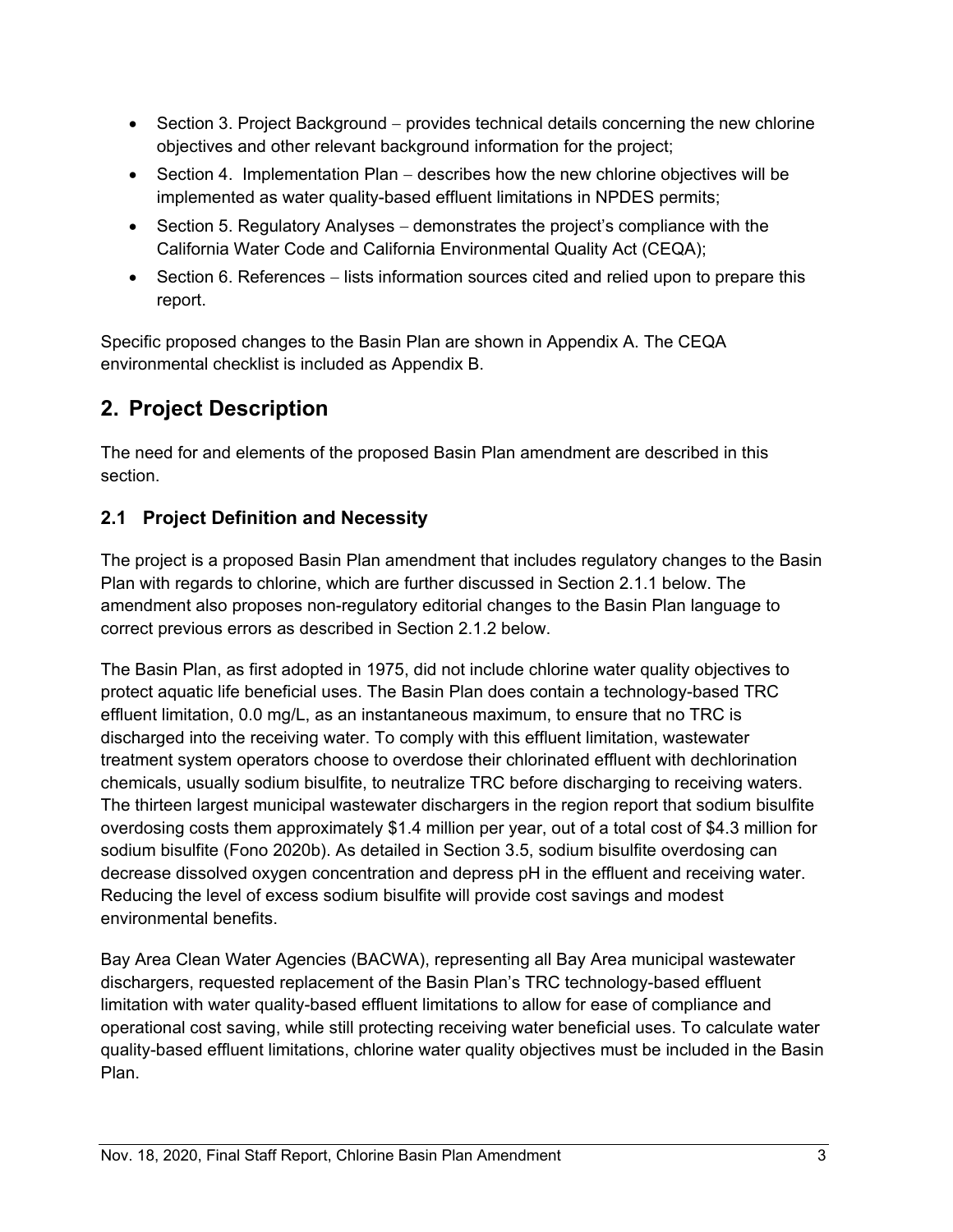### <span id="page-9-0"></span>*2.1.1 Regulatory Changes with Regards to Chlorine/Total Residual Chlorine*

The proposed changes pertaining to chlorine entail the following components:

- a. Add new one (1)-hour average and four (4)-day average chlorine water quality objectives to protect aquatic life beneficial uses in marine, estuarine, and freshwaters;
- b. Replace the TRC technology-based effluent limitation with 1-hour average water qualitybased effluent limitations, derived from the newly added chlorine water quality objectives, to be implemented in NPDES permits for wastewater discharges;
- c. Specify manner of implementation of the TRC water quality-based effluent limitations in NPDES permits, including minimum level requirements, treatment of measurements below minimum level, application of dilution credits, and other elements of compliance determination.

### <span id="page-9-1"></span>*2.1.2 Non-regulatory Editorial Changes*

We propose two minor non-regulatory editorial changes to the Basin Plan.

- a. Update the Basin Plan to reflect the new statewide mercury water quality objectives for aquatic life protection. On May 2, 2017, the State Water Resources Control Board adopted Resolution 2017-0027, which approved *Part 2 of the Water Quality Control Plan for Inland Surface Waters, Enclosed Bays, and Estuaries of California—Tribal and Subsistence Fishing Beneficial Uses and Mercury Provisions* (Statewide Mercury Provisions)*.* Resolution 2017-0027 provides a consistent regulatory approach throughout the state by setting mercury limits to protect beneficial uses associated with the consumption of fish by people and wildlife. These provisions specifically supersede our Basin Plan's 4-day average mercury objective for freshwaters. Accordingly, we propose to delete the 4-day average objective for mercury in freshwater listed in Basin Plan Table 3-4 to avoid potential confusion and to conform the Basin Plan to the statewide objectives. In this project,we do not propose further mercury water quality objective updates to the Basin Plan, and the Statewide Mercury Provisions remain as the applicable mercury water quality objectives. We also made a reference to the Statewide Mercury Provisions in the mercury footnotes to both Tables 3-3 and 3-4.
- b. Remove footnote "d" for Oil & Grease in Basin Plan Table 4-2 and replace it with footnote "g," so that Oil & Grease effluent limitations do not apply to treatment facilities with secondary and advanced secondary treatment. Footnote "d" specifies that "*These effluent limitations apply to all wastewater facilities,*" which is overly broad. 40 CFR Parts 133 and 125 specify that secondary or secondary equivalent treatment facilities must meet treatment standards for a number of parameters, including biochemical oxygen demand, suspended solids, pH, and percent removal for biochemical oxygen demand and suspended solids, but does not include those for Oil and Grease. Application of the Oil and Grease effluent limitations to secondary and advanced sewage treatment facilities was not intended and does not afford better beneficial use protection. The new footnote g corrects this inappropriate application of the Oil & Grease effluent limitation.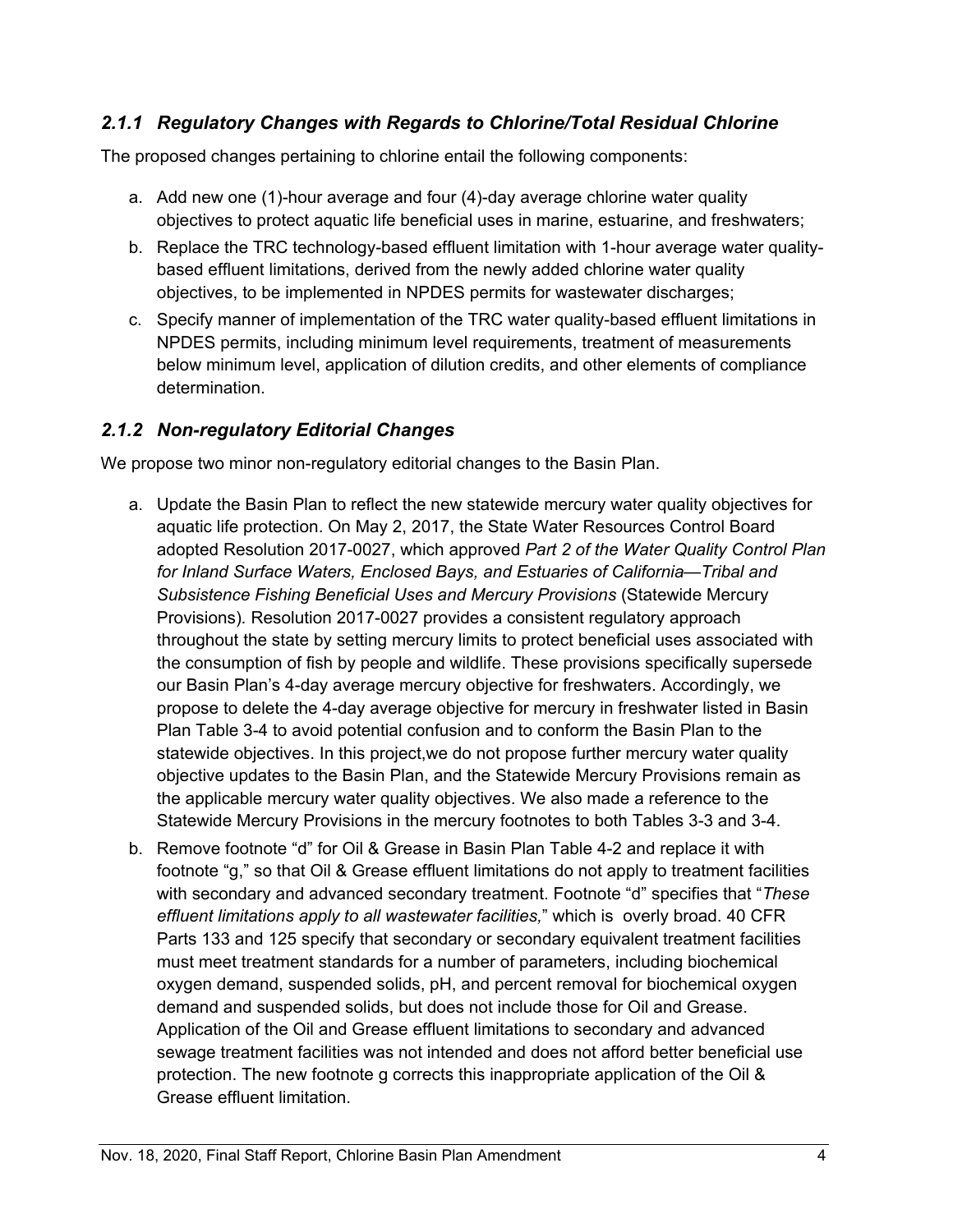The specific changes are shown in underline-strikeout in the Basin Plan amendment, Appendix A of this Staff Report.

# <span id="page-10-0"></span>**2.2 Project Objectives**

The objectives of the proposed Basin Plan amendment are consistent with the mission of the Water Board and with the requirements of the Clean Water Act and California Water Code (Porter-Cologne Water Quality Control Act). Specific objectives of the Basin Plan amendment project are as follows:

- a. Add chlorine water quality objectives for marine, estuarine, and freshwaters to Basin Plan that are
	- consistent with state and federal law, and criteria promulgated by U.S. EPA;
	- based on the best available scientific information; and
	- fully protective of aquatic life use in marine, estuarine, and freshwaters in the region.
- b. Add implementation provisions for the new chlorine water quality objectives to the Basin Plan to describe how water quality-based effluent limitations will be implemented in NPDES wastewater permits; and
- c. Add regulatory requirements (chlorine water quality objectives and implementation provisions) that meet water quality standards and result in reasonable cost relative to environmental benefits.

# <span id="page-10-1"></span>**3. Project Background**

This chapter describes the project's physical setting; summarizes information on chlorine chemistry, discharges and sources in the region; and describes the proposed chlorine water quality objectives and their scientific basis.

# <span id="page-10-2"></span>**3.1 Chlorine Water Chemistry**

This section is intended to provide the reader with basic information about the fate of chlorine in an aqueous environment. This information is a summary of peer-reviewed literature (Singleton 1989; USEPA 1984; USEPA 1999b).

When chlorine is added to water, it hydrolyzes to form hypochlorite ion (OCI<sup>-</sup>) and hypochlorous acid (HOCl), which are generally found in equilibrium, depending on pH conditions. The reactions are shown in the chemical equations below. Hypochlorous acid is dominant at lower pH conditions, and hypochlorite ion at higher pH conditions. Under the normal wastewater pH range of 6.5 - 8.5, both hypochlorite ion and hypochlorous acid will be present.

Chlorine hydrolysis (1):  $Cl_2 + H_2O \rightarrow HOCl + H^+ + Cl^-$ 

Chlorine hydrolysis (2): HOCL  $\leftrightarrow$  H<sup>+</sup> + OCl-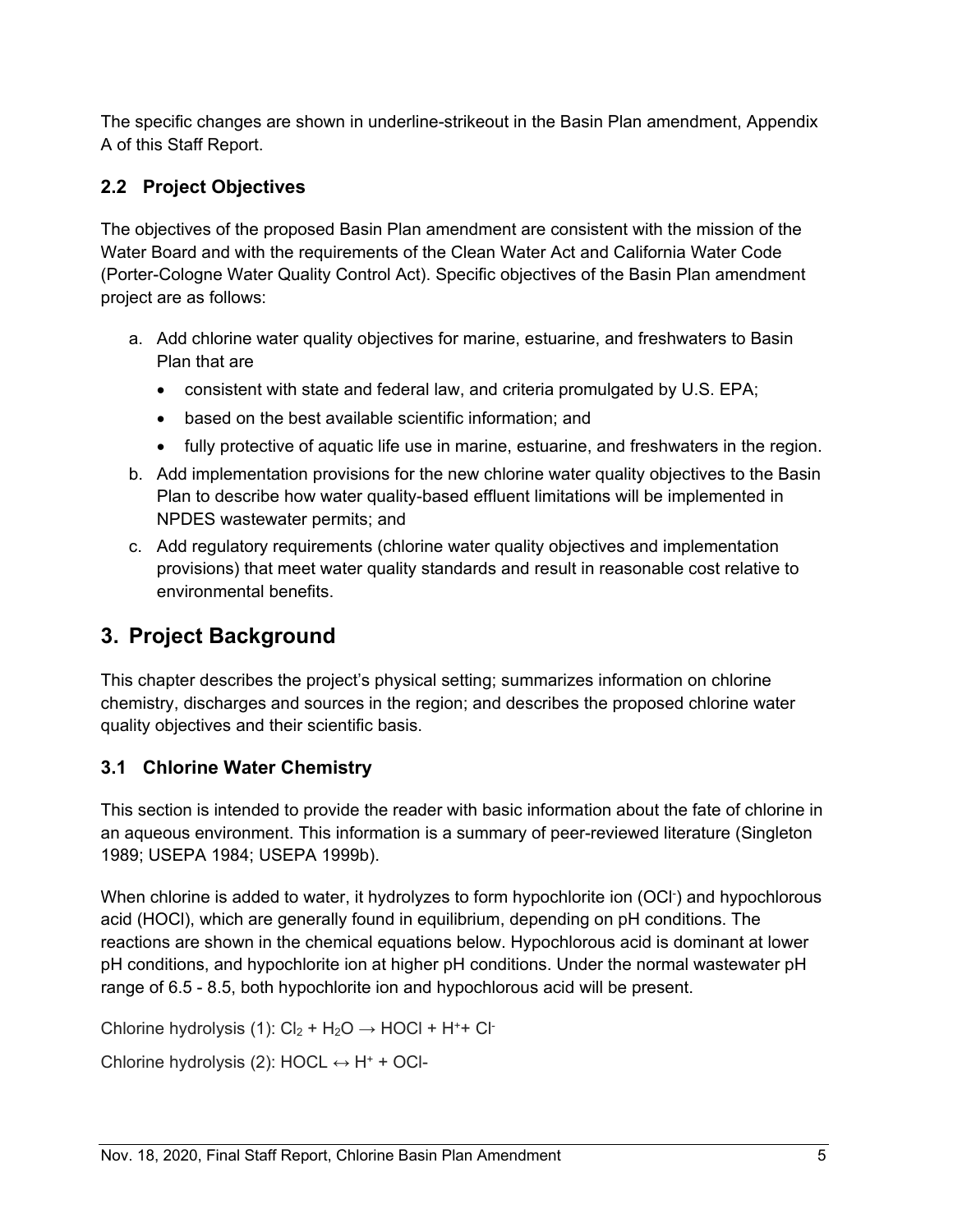Hypochlorous acid and hypochlorite ion are referred to as "free chlorine." Hypochlorous acid is a strong oxidizing agent, and it has a sanitizing effect on organic and inorganic contaminants.

When water solutions contain ammonia ( $NH<sub>3</sub>$ ), chloramines are formed, mainly in the forms of monochloramine and dichloramine, depending on initial chlorine to ammonia ratio, pH, temperature, and reaction time. The reactions are shown in the following equations:

Monochloramine:  $NH_3 + HOCI \rightarrow NH_2Cl + H_2O$ 

Dichloramine:  $NH_2Cl$  + HOCl  $\rightarrow$  NHCl<sub>2</sub> + H<sub>2</sub>O

These chloramines are referred to as "combined chlorine." They are weaker oxidizing agents than free chlorine and can also act as disinfectant.

Free and combined chlorine together are referred to as "total residual chlorine" or TRC, representing all forms of chlorine able to act as an oxidant. U.S. EPA uses the term "TRC" in its criteria for chlorine in freshwaters.

Chlorine reacts differently in saltwater than in freshwater because of high concentrations of bromide naturally present in seawater. Chlorine added to saltwater rapidly reacts with bromine to produce hypobromous acid (HOBr) and hypobromite ion (OBr- ), present in equilibrium. Under normal conditions, all free chlorine is reduced to chloride ion. Normal conditions would mean relatively low levels of chlorine discharged from anthropogenic sources (0.5–10 mg/L) as compared to the high levels of bromine in seawater (approximately 67 mg/L Br in seawater with a salinity of 35 parts per thousand). The following equations illustrate all chemical reactions that can happen when chlorine is added or when chlorinated effluent is discharged to saltwater:

 $HOCI + Br \leftrightarrow HOBr + Cl^{-}$ 

 $OCI<sup>+</sup> + Br \leftrightarrow OBr + Cl<sup>-</sup>$ 

 $HOBr \leftrightarrow OBr + H^+$ 

When ammonia is present, bromamines are formed. The relative concentration of bromamines is dependent on the ammonia to bromide ratio and water pH. Monobromamine prefers alkaline pH; dibromamine dominates between pH 6 to 9; tribromamine is formed under more acid conditions.

Monobromamine: HOBr + NH<sub>3</sub>  $\leftrightarrow$  NH<sub>2</sub>Br + H<sub>2</sub>O

Dibromamine: HOBr + NH<sub>2</sub>Br  $\leftrightarrow$  NHBr<sub>2</sub> + H<sub>2</sub>O

Tribromamine: HOBr + NHBr<sub>2</sub>  $\leftrightarrow$  NBr<sub>3</sub> + H<sub>2</sub>O

The sum of free and combined bromine, as well as any free and combined chlorine (if present) together are referred to as "chlorine produced oxidants" or CPO, to indicate that bromine is involved in the reaction when chlorine is added to saltwater. All these chlorine-containing molecules are toxic to aquatic organisms. U.S. EPA uses the term "CPO" in its criteria for chlorine in saltwater.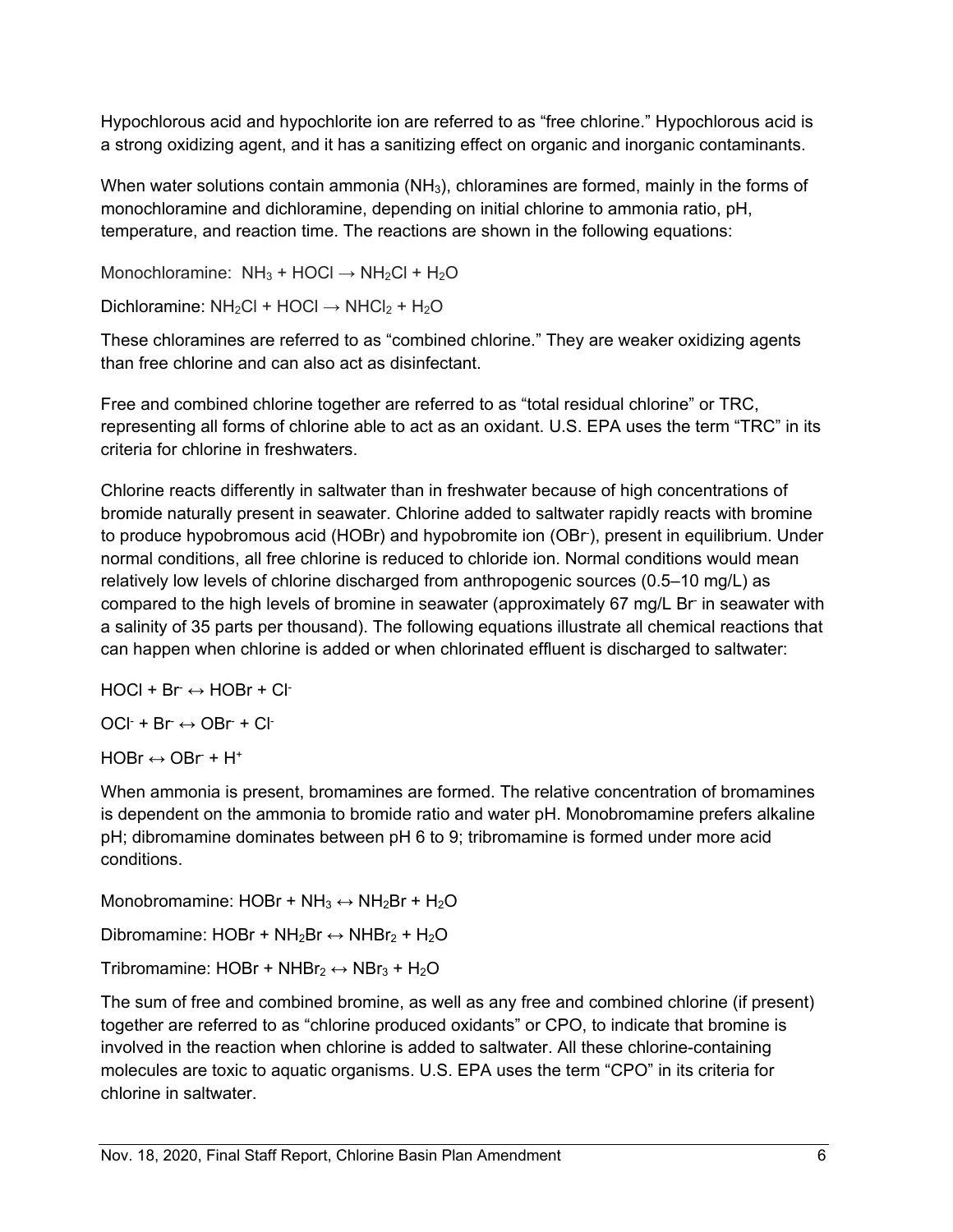Although U.S. EPA differentiates between TRC in freshwater and CPO in saltwater, the analytical methods for TRC measure the sum of free and combined chlorine and bromine, i.e., CPO, in a water sample. Therefore, for the purposes of effluent and ambient characterization, conducting reasonable potential analysis, establishing effluent limitations and compliance monitoring in the NPDES permitting program, this Staff Report uses the term "TRC" to refer to both TRC in freshwater and CPO in saltwater.

### <span id="page-12-0"></span>**3.2 Physical Setting**

The proposed chlorine objectives would apply to all surface water bodies within the San Francisco Bay region. The freshwater chlorine objectives will apply to all freshwater lakes, rivers, reservoirs, and creeks of the region. The marine/estuarine chlorine objectives would apply to the region's water bodies where marine or estuarine conditions exist and for which the Ocean Plan does not apply.

### <span id="page-12-1"></span>**3.3 Chlorine Sources**

Unlike the chlorides that exist ubiquitously in almost all natural waters, free chlorine rarely occurs naturally (Singleton 1989). Accordingly, TRC in ambient waters is assumed to mostly come from anthropogenic sources, such as sewage wastewater discharges that have been disinfected with chlorine, once-through cooling water discharges with chlorine added for antifouling purposes, industrial wastewater discharge that uses potable water in the production process, or potable water treatment plant or distribution system discharges. Within the San Francisco Bay Region, the primary TRC source is discharge of chlorine-disinfected municipal sanitary wastewater.

The majority of municipal wastewater treatment facilities in the San Francisco Bay region use chlorine, commonly liquid hypochlorite, for effluent disinfection. Chlorine compounds are injected at the beginning of the contact chamber, with high turbulence for complete initial mixing to occur in less than one second. Adequate contact time and chlorine dosage are critical to ensure microorganisms are killed. Chlorine dosage will vary based on chlorine demand, wastewater characteristics, and discharge requirements. The dosage usually ranges from 5–20 mg/L (U.S. EPA 1999b).

After disinfection is complete, any remaining TRC must be neutralized via addition of a dechlorinating agent (typically sodium bisulfite) to protect aquatic life beneficial uses of the receiving waters. At most facilities, continuous on-line monitoring systems are used to control the dosage of these chemicals via associated supervisory control and data acquisition (SCADA) systems. Chlorine concentrations are monitored and recorded with the SCADA systems at multiple locations, both before and after dechlorination. With the current sodium bisulfite overdosing practices, discharges rarely contain any detected TRC.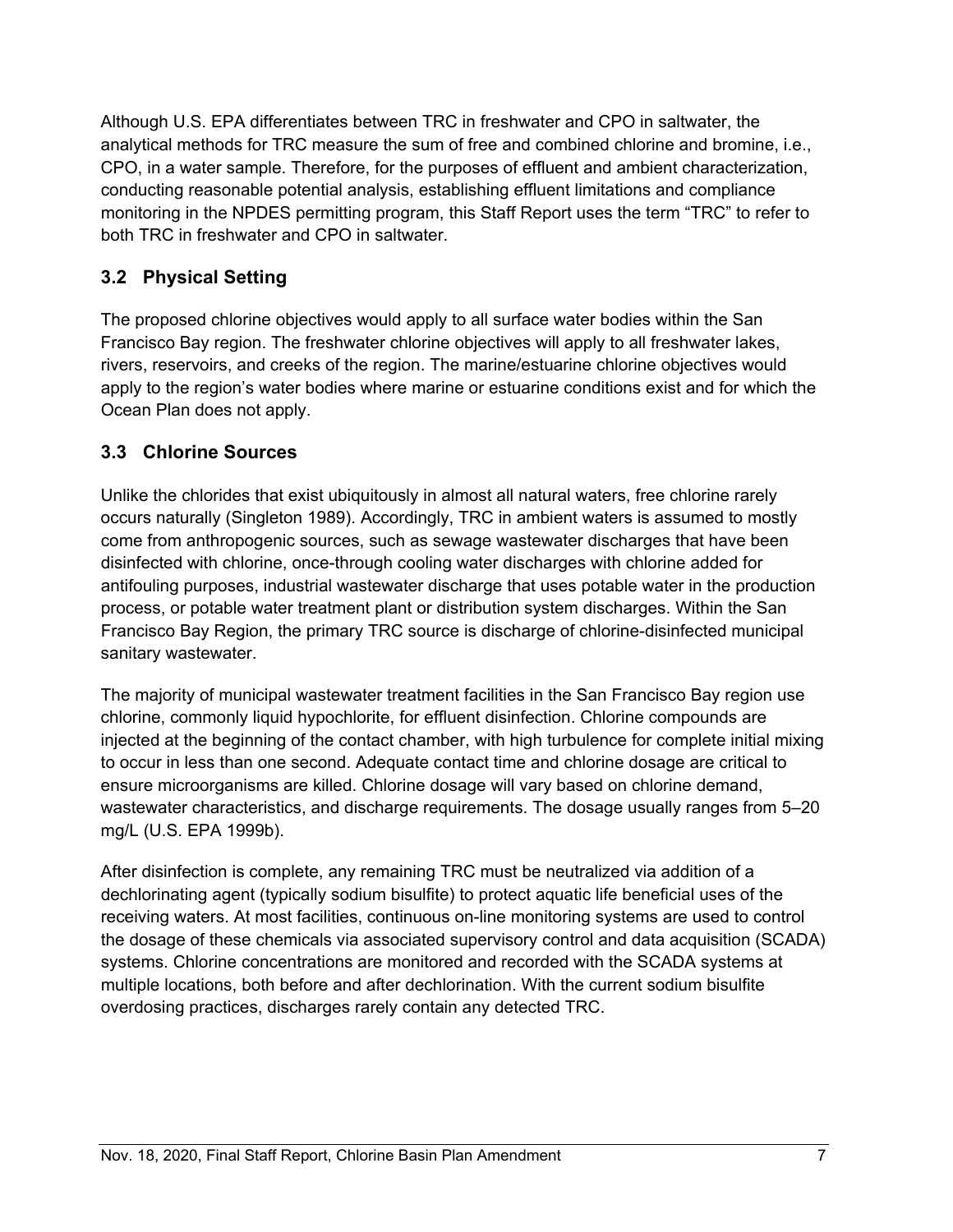### <span id="page-13-0"></span>**3.4 Possible Effects of Past Total Residual Chlorine Violations**

As mentioned in Section 3.3, TRC from wastewater discharges is the main source of TRC in ambient waters. Because TRC compliance is measured directly in effluent and discharges rarely contain TRC, the Water Board has not required monitoring for TRC in the receiving water. Furthermore, TRC is a nonconservative pollutant, meaning that it breaks down rapidly when discharged. When treated effluent is released into receiving waters, any free residual chlorine dissipates rapidly (half-life 1.3 to 5 hours), so there is no buildup of chlorine in the aqueous environment.

Occasionally, discharges do contain TRC as a result of equipment or plant process control failure, power outages, or operator errors. Based on historical TRC discharge records, TRC violations were few and have occurred sporadically, as described below.

In this region, most treatment facilities that discharge continuously are required to report hourly readings for compliance determination with the TRC effluent limitation. That equates to 8,760 hourly results per year per facility. Based on violation records retrieved from the State Water Resources Control Board's California Integrated Water Quality System (CIWQS), between January 2014 and December 2019 there were 32 TRC effluent limitation violations from sanitary wastewater Publicly Owned Treatment Works (POTWs), five from wet weather discharge facilities and water treatment plants, and 37 from industrial facilities. These violations resulted in discharges of chlorinated effluent with TRC concentrations from 0.1 mg/L to 7.7 mg/L that lasted from a few minutes to three hours. Most violations were less than one hour.

For those violations with reported flow rates, the volume discharged ranged from a few thousand gallons to 400,000 gallons. Most discharges are into deep water (see Section 4.3, list of POTWs and their receiving water types); therefore, the discharges receive a minimum 10:1 dilution, and under many occasions, much higher than 10:1. Treatment plant operators have the ability to correct chlorine exceedances quickly, which results in very few violations lasting long enough for field sampling to be conducted. Thus, we do not have data evaluating the impacts from past wastewater TRC violations; however, evidence of chlorine impacts, such as fish kills, have not been observed or reported in association with these TRC effluent limitation violations. Table 1 below summarizes the number of violations by year and facility type.

<span id="page-13-1"></span>**Table 1. Number of TRC Effluent Limitation Violations by Year and Facility Type (January 2014** − **December 2019)**

| Year                                                           | Sum | 2019 | 2018 | $\parallel$ 2017 $\parallel$ | 2016 | 2015 | 2014 |
|----------------------------------------------------------------|-----|------|------|------------------------------|------|------|------|
| <b>POTWs</b>                                                   |     |      |      |                              |      |      |      |
| Wet weather or water<br>treatment facilities                   |     |      |      |                              |      |      |      |
| Industrial facilities (refinery,<br>aggregate or sand washing) | 37  |      | 12   |                              |      | 19   |      |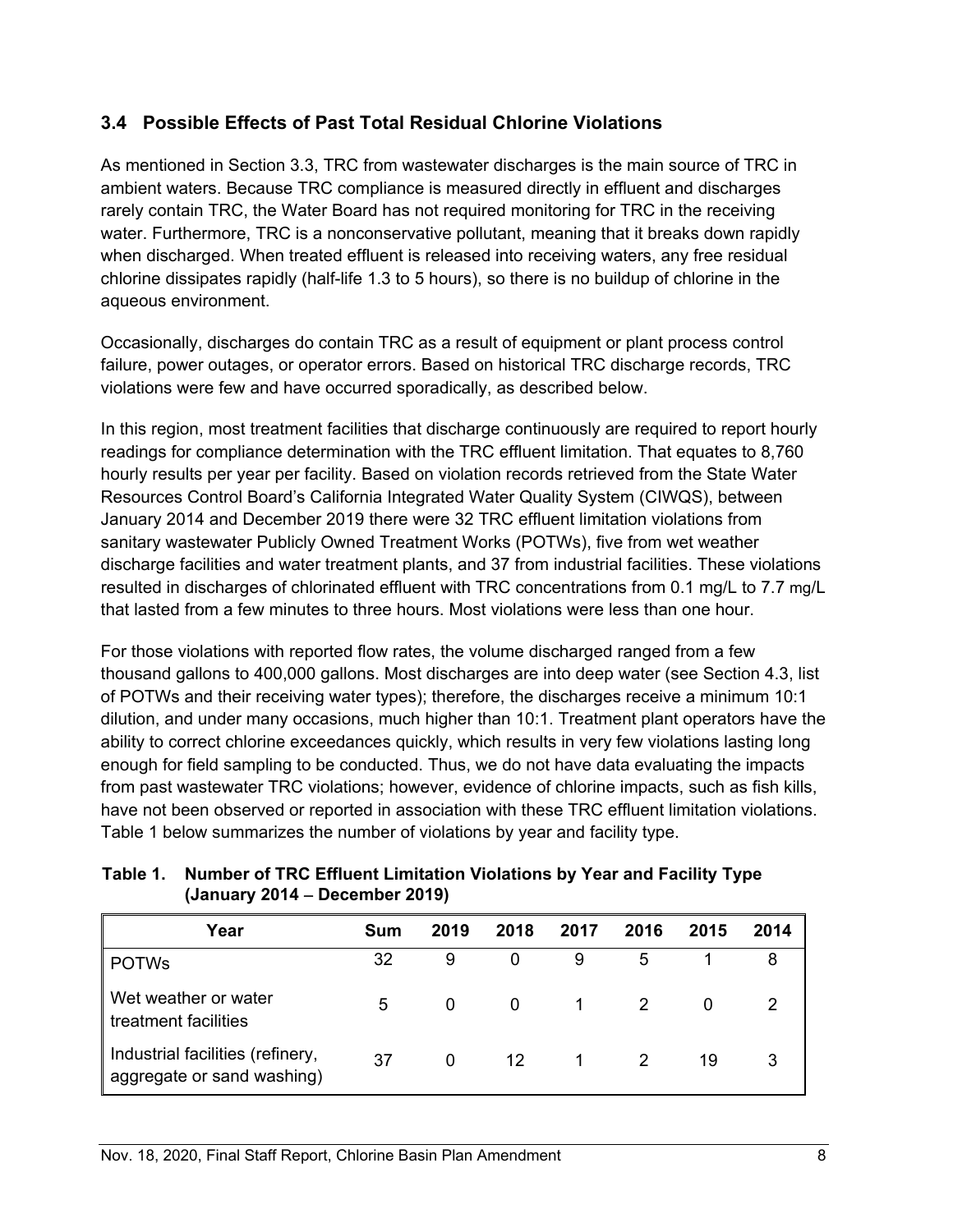Not all facilities experienced TRC violations; for example, 14 of a total 28 POTWs had no TRC effluent limitation violations during this five-year time period.

# <span id="page-14-0"></span>**3.5 Potential Dechlorination Overdosing Impacts**

Overdosing of sodium bisulfite may cause impacts to the aquatic environment. Sodium bisulfite is a reducing agent and reacts with free or combined chlorine quickly to remove TRC. This reaction produces hydrochloric acid (HCl), which decreases the pH of the effluent. Excess sodium bisulfite also reacts with dissolved oxygen and can potentially lead to reduced dissolved oxygen concentrations in the effluent and in the receiving water. For these reasons, U.S. EPA and the Water Environment Foundation suggest that overdosing should be avoided (U.S. EPA 2000, WEF 1996). Although decreased pH and dissolved oxygen can occur in receiving waters, we expect such impacts to be minimal, and there have been no reports of fish kills related to sodium bisulfite overdosing.

# <span id="page-14-1"></span>**3.6 Proposed Chlorine Objectives for Marine, Estuarine, and Freshwaters**

The Basin Plan currently has no numeric chlorine water quality objectives. The Water Board regulates TRC discharges through a technology-based effluent limitation. Because the technology exists to eliminate chlorine in discharges, the technology-based effluent limitation for chlorine is 0.0 mg/L. The proposed Basin Plan amendment would add chlorine water quality objectives to protect aquatic life beneficial uses in marine, estuarine, and freshwaters consistent with the criteria currently recommended by the U.S. EPA (U.S. EPA 1984). The new chlorine objectives would provide the basis for establishing water quality-based effluent limitations that would replace the existing technology-based effluent limitation.

The lethality of a chemical, in this case chlorine, is determined by calculating the  $LC_{50}$  or the concentration at which 50 percent mortality of test organisms occurs. The toxicity slope represents the percent of test species exposed to the chemical that die over time. Laboratory toxicity tests conducted to investigate chlorine toxicity to aquatic organisms have shown that, in general, the lethality due to TRC is rapid and the toxicity slope is steep. This means that a large proportion of the mortality occurs during the first twelve hours of exposure, so there is not a large difference between  $LC_{50}$  for 1-day exposures versus 4-day exposures, which represent the two time periods for which U.S. EPA developed criterion.

When developing the chlorine water quality criteria, U.S. EPA reviewed short-term, or acute, toxicity test data for 33 freshwater species in 28 genera and 24 saltwater species in 21 genera. The TRC acute values (LC<sub>50</sub>) for freshwater species ranged from 28 micrograms per liter ( $\mu$ g/L) for *Daphnia magna* (a small planktonic arthropod) to 710 µg/L for the three-spine stickleback (fish). The CPO acute values for saltwater species ranged from 26 µg/L for the eastern oyster to 1,418 µg/L for a mixture of two shore crab species. Using these data and applying procedures detailed in U.S. EPA guidelines (U.S. EPA 1985), a freshwater final acute value (FAV) of 38.32 µg/L and saltwater FAV of 25.24 µg/L were derived. The criterion maximum concentration is then computed as one-half the FAV (U.S. EPA 1984). These are the 1-hour average concentrations listed in Table 2 below.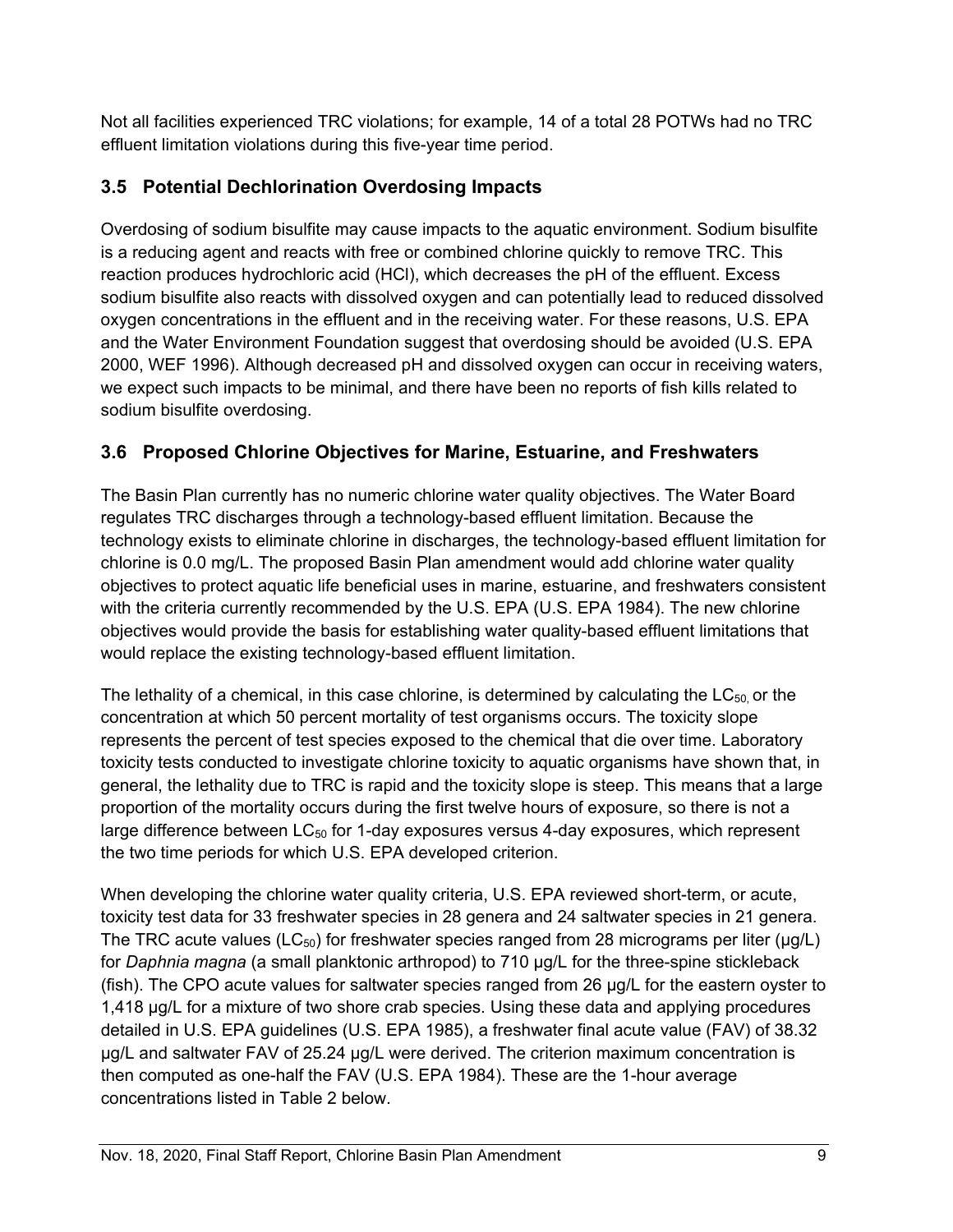Chronic criteria are developed by applying a factor representing the ratio of acute to chronic toxicity. To develop this ratio, one must evaluate data for species for which both acute and chronic toxicity data exist. U.S. EPA reviewed chronic toxicity data for six freshwater species and one saltwater species, and the final acute-to-chronic ratio (ACR) was taken as the geometric mean of the three lowest ratios, resulting in a value of 3.345. The freshwater and saltwater FAVs were divided by this ACR to yield the Criterion Continuous Concentrations (U.S. EPA 1984). These are the 4-day average concentrations listed in Table 2 below. Both the 1 hour average and 4-day average concentrations are proposed for incorporation into the Basin Plan.

<span id="page-15-1"></span>**Table 2. Proposed Chlorine Water Quality Objectives for the Protection of Aquatic Life Beneficial Uses**

| <b>Receiving Water Type*</b>                                | 4-Day Average (µg/L) | 1-Hour Average (µg/L) |
|-------------------------------------------------------------|----------------------|-----------------------|
| Marine or Estuarine (Chlorine-<br><b>Produced Oxidants)</b> | 75                   |                       |
| <b>Freshwater (Total Residual</b><br>Chlorine)              |                      |                       |

\* Marine waters are those in which the salinity is equal to or greater than 10 parts per thousand 95 percent of the time; freshwaters are those in which the salinity is equal to or less than 1 part per thousand 95 percent of the time; estuarine waters are those with salinities in between the above two categories, as set forth in Chapter 4 of the Basin Plan.

U.S. EPA derived these 4-day average chronic and 1-hour average acute maximum concentration criteria such that aquatic organisms and their uses should not be affected unacceptably if these values are not exceeded more than once every three years on the average.

# <span id="page-15-0"></span>**3.7 Non-regulatory Change to Mercury 4-Day Average Water Quality Objective**

On May 2, 2017, the State Water Resources Control Board adopted Resolution 2017-0027, which approved "Part 2 of the Water Quality Control Plan for Inland Surface Waters, Enclosed Bays, and Estuaries of California – Tribal and Subsistence Fishing Beneficial Uses and Mercury Provisions." Resolution 2017-0027 (Statewide Mercury Provisions) provides a consistent regulatory approach throughout the state by setting mercury limits to protect the beneficial uses associated with the consumption of fish by both people and wildlife. The Statewide Mercury Provisions explicitly supersede the Water Board's freshwater quality objective for chronic effects as stated in Section III.D.3:

### *"3. Interaction of Mercury Water Quality Objectives with Basin Plans*

*The MERCURY WATER QUALITY OBJECTIVES do not supersede any site-specific numeric mercury water quality objectives established in a Basin Plan, except (i) the freshwater mercury water quality objective for chronic effects to*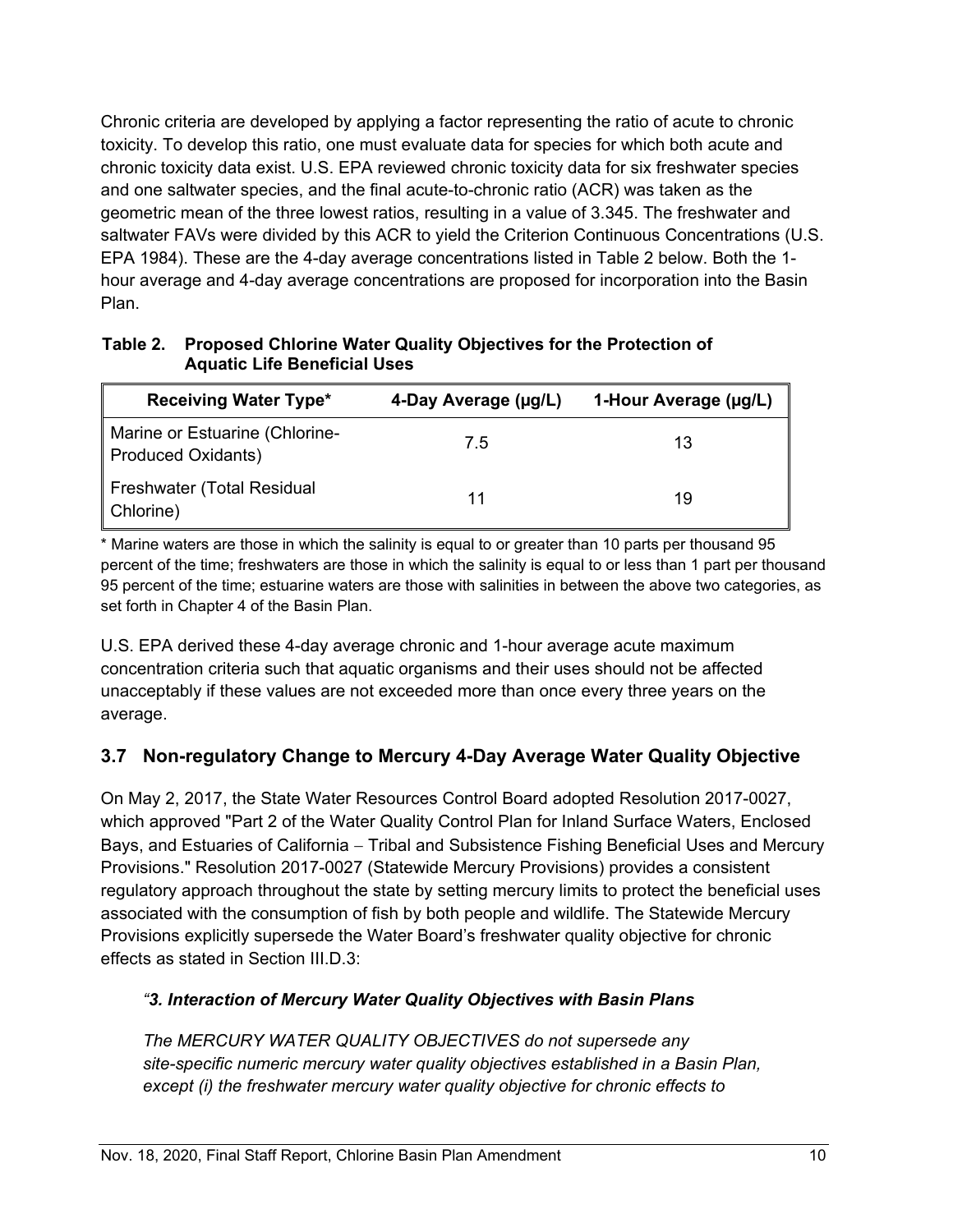*aquatic life (0.025 μg/L) established in the San Francisco Bay Basin Water Quality Control Plan (Table 3-4 and corresponding note)"*

In accordance with this directive in the Statewide Mercury Provisions, we propose editorial changes to remove the 4-day average freshwater water quality objectives from Basin Plan Table 3-4 and from footnote "k", which says "which established a mercury criterion of 0.012 ug/l. The Basin Plan set the objective at 0.025 based on considerations of the level of detection attainable at that time. The 4-day average value for mercury does not apply to Walker Creek and Soulajule Reservoir and their tributaries nor to waters of the Guadalupe River watershed; instead, the water quality objectives specified in Table 3-4A apply."

Mercury objectives and implementation provisions adopted in the Statewide Mercury Provisions apply to the region's inland surface waters, enclosed bays, and estuaries wherever applicable depending on conditions stated with the Statewide Mercury Provisions. For example, these mercury objectives would be applicable in waterbodies that support a beneficial use for which the Statewide Mercury Provisions establish mercury water quality objectives, and which do not have site-specific mercury objectives or a mercury TMDL. Thus, we added a statement in Table 3-3, footnote "h" and Table 3-4, footnote "k" to inform the reader of the additional mercury water quality objectives in the Statewide Mercury Provisions.

# <span id="page-16-0"></span>**3.8 Non-regulatory Change to Oil and Grease Effluent Limitations**

Basin Plan Table 4-2 includes effluent limitations for conventional pollutants for all sewage treatment facilities, including Oil and Grease effluent limitations. The footnote for Oil and Grease specifies that "These effluent limitations apply to all treatment facilities."

This is an overly broad application of these effluent limitations. 40 CFR Parts 133 and 125 specify the treatment standards for the parameters, including biochemical oxygen demand, suspended solids, pH, and percent removal for biochemical oxygen demand and suspended solids that secondary or secondary equivalent treatment facilities must meet. These parameters do not include Oil and Grease. Application of the Oil and Grease effluent limitations to secondary and advanced sewage treatment facilities was not intended and does not afford better beneficial use protection. To correct this overly broad application of the Oil and Grease limitations, we propose to delete footnote "d" and replace it with footnote "g" which states the effluent limitations apply to all treatment facilities except those with secondary and advanced secondary sewage treatment facilities.

# <span id="page-16-1"></span>**4. Implementation Plan**

The new chlorine objectives require a program of implementation consisting of water qualitybased effluent limitations derived from the new objectives, effluent monitoring, and guidance for how the effluent limitations should be implemented in NPDES permits, e.g., how to determine compliance with effluent limitations. Most of these implementation elements result in changes to Basin Plan Table 4-2, an underline-strikeout version of which can be found in Appendix A to this report.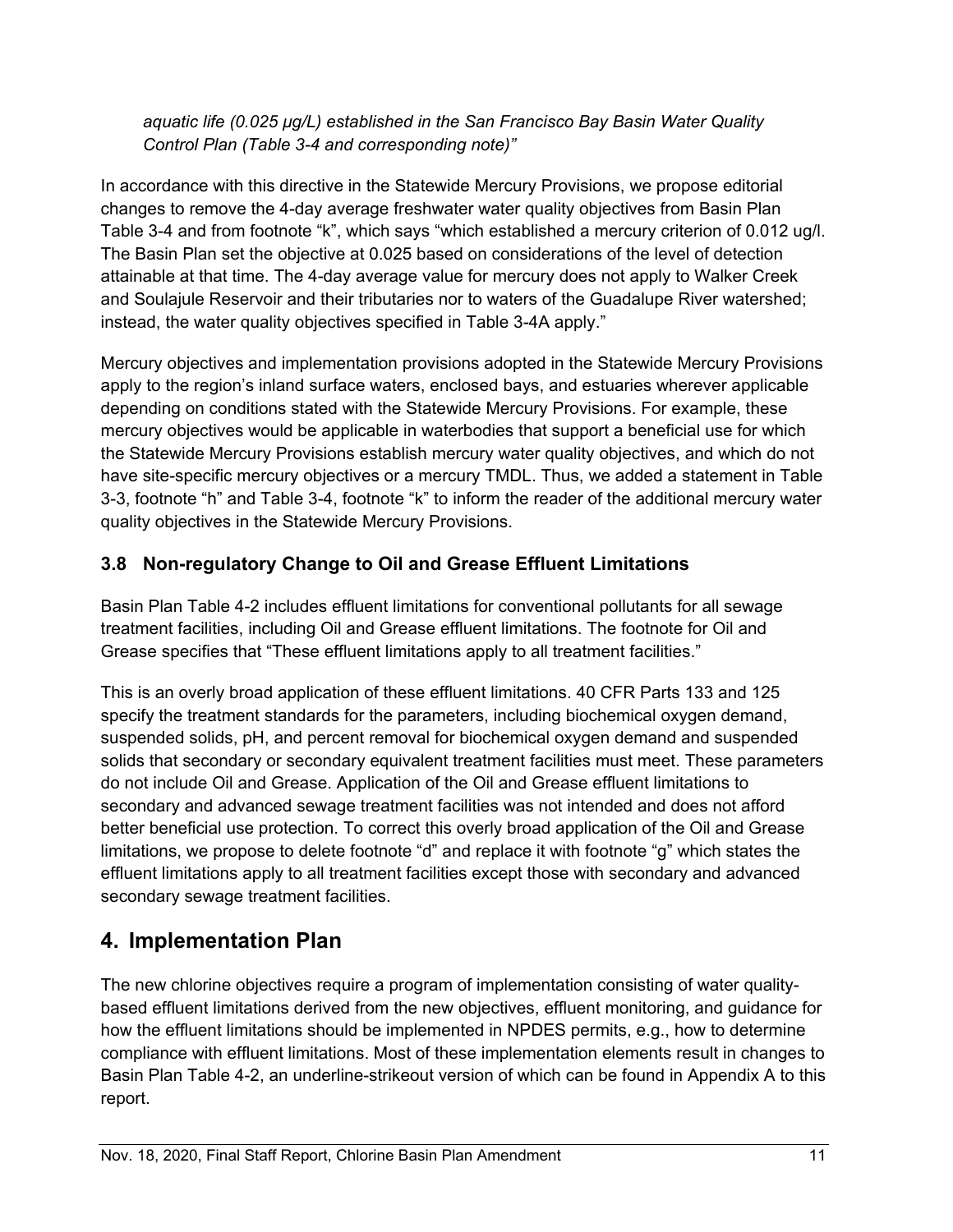### <span id="page-17-0"></span>**4.1 Total Residual Chlorine Water Quality-Based Effluent Limitations**

With the addition of the proposed chlorine water quality objectives, it is possible to develop water quality-based effluent limitations based on the State Implementation Policy (SIP), using the following equations (Section 1.4 of the SIP):

*ECA = C + D × (C-B)*

Where ECA = Effluent Concentration Allowance (effluent limitation), C = water quality objective,  $D =$  dilution factor, and  $B =$  ambient background concentration.

For TRC, normally the ambient background is zero  $(B = 0)$ , and the equation is simplified to:

$$
ECA = (D + 1) \times C
$$

If no dilution is allowed, i.e.,  $D = 0$ , then

$$
ECA = C
$$

We propose to establish the 1-hour water quality-based effluent limitations based on the 1-hour average chlorine objectives and not to impose 4-day average effluent limitations based on the 4-day objectives. This is because TRC dissipates quickly once entering the receiving water. For this reason, we find it unlikely that discharges that meet 1-hour effluent limitations will have TRC concentrations that persist in the receiving water long enough to cause the 4-day water quality objective to be exceeded.

Thus, the proposed 1-hour average TRC water quality-based effluent limitations, without considering a mixing zone, are:

- 0.019 mg/L for discharges into freshwaters;
- 0.013 mg/L for discharges into marine or estuarine waters.

These water quality-based effluent limitations would replace the existing Residual Chlorine effluent limitation of 0.0 mg/L in Basin Plan Table 4-2. A footnote to these water quality-based effluent limitations would specify implementation provisions related to these effluent limitations that would:

- provide for establishment of 4-day average TRC water quality-based effluent limitations in NPDES permits using the procedures in the SIP at the discretion of the Water Board, for example, if there is a reasonable potential that the receiving water could exceed the 4-day objective while discharges comply with the 1-hour effluent limitations;
- explain that water quality-based effluent limitations may be adjusted to account for a mixing zone in a manner consistent with procedures in the State Implementation Policy; and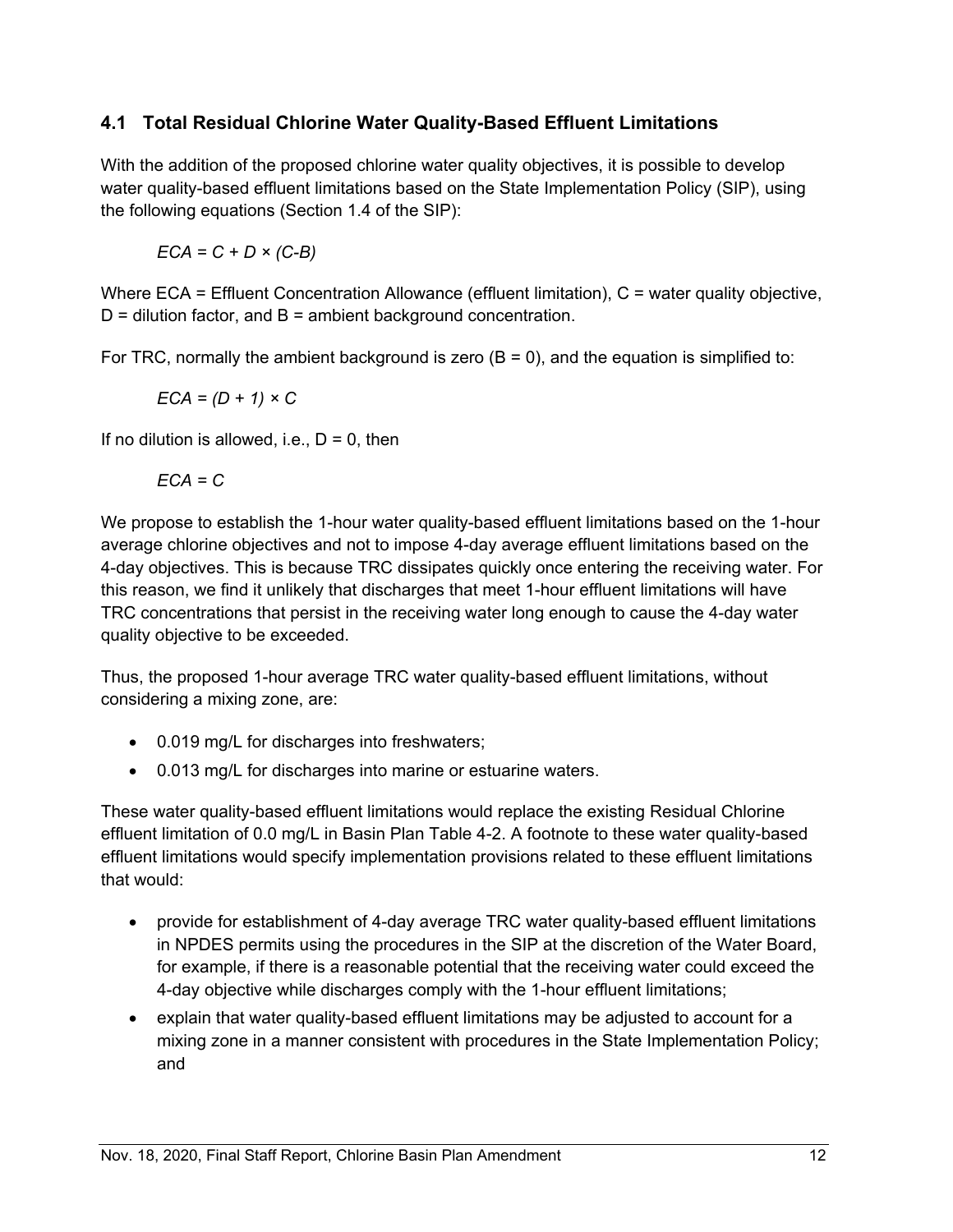• indicate how compliance will be determined with the specified averaging period and analytical method minimum levels.

### <span id="page-18-0"></span>**4.2 TRC Effluent Monitoring, Data Assessment, and Minimum Level**

Chapter 4 of the Basin Plan specifies how water quality objectives are implemented in our region. For the TRC water quality-based effluent limitations, we propose specifying the following elements pertaining to monitoring, data assessment, and the minimum level (ML).<sup>[1](#page-18-1)</sup>

We propose that TRC compliance monitoring samples be collected not less than once every five minutes; less frequent monitoring may be allowed for smaller facilities or intermittent discharges, such as seasonal or wet weather discharges, or for facilities that rely on natural dechlorination in ponds or wetlands rather than chemical addition. For compliance determination, the TRC effluent limitations in Basin Plan Table 4-2 would be compared to the arithmetic mean of all TRC measurements collected during each hour. When computing the 1 hour arithmetic means, measured values below the ML would be treated as zero.

We note that treating TRC values below the ML as zero gives us cause to propose a reasonably stringent ML to limit the amount of TRC that can be discharged without triggering an exceedance. Federal Standard Provisions for all NPDES wastewater permits require that samples be analyzed using sufficiently sensitive test methods<sup>[2](#page-18-2)</sup>. This means that either the ML must be at or below the applicable effluent limitation or the method must have the lowest ML of the analytical methods approved by U.S. EPA in 40 CFR Part 136 or required under 40 CFR

<span id="page-18-1"></span> $1$  The ML is the concentration at which the entire analytical system gives a recognizable signal and acceptable calibration point. The ML is the concentration in a sample that is equivalent to the concentration of the lowest calibration standard analyzed by a specific analytical procedure, assuming that all the method specified sample weights, volumes, and processing steps have been followed.

<span id="page-18-2"></span> $2$  Monitoring must be conducted according to sufficiently sensitive test methods approved under 40 C.F.R. part 136 for the analysis of pollutants or pollutant parameters or required under 40 C.F.R. chapter 1, subchapter N. For the purposes of this paragraph, a method is sufficiently sensitive when:

<sup>&</sup>quot;(1) The method minimum level (ML) is at or below the level of the effluent limitation established in the permit for the measured pollutant or pollutant parameter, and either (a) the method ML is at or below the level of the applicable water quality criterion for the measured pollutant or pollutant parameter, or (b) the method ML is above the applicable water quality criterion but the amount of the pollutant or pollutant parameter in a facility's discharge is high enough that the method detects and quantifies the level of the pollutant or pollutant parameter in the discharge; or

<sup>(2)</sup> The method has the lowest ML of the analytical methods approved under 40 C.F.R. part 136 or required under 40 C.F.R. chapter 1, subchapter N, for the measured pollutant or pollutant parameter."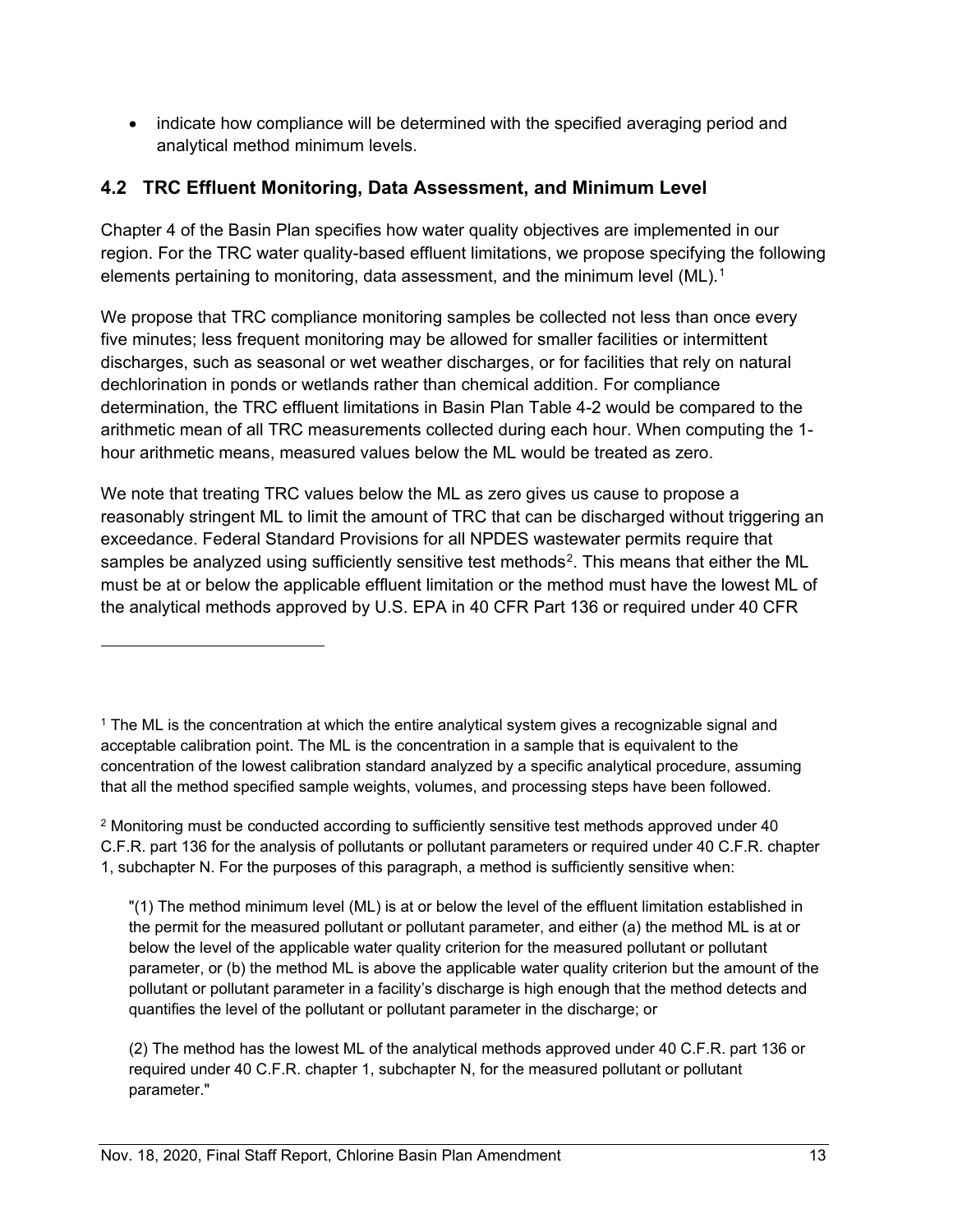Chapter 1, Subchapter N. However, 40 CFR does not provide MLs for TRC analytical methods. To ensure dischargers use the most sensitive analytical methods, we propose a TRC ML of 0.05 mg/L based on U.S. EPA recommendations described below.

To derive a ML where promulgated MLs are not available, U.S. EPA's 1994 *Draft National Guidance for Permitting, Monitoring, and Enforcement of Water Quality-Based Effluent Limitations* recommends using a multiplication factor of 3.18 and the method detection limit (MDL). The lowest published MDL for chlorine residual analysis (Standard Methods 4500-Cl E and G) is 0.01 mg/L under ideal conditions. Therefore, an appropriate level of quantitation or ML under ideal conditions would be approximately 0.03 mg/L. U.S. EPA permitting division (U.S. EPA 1998) recommended that 0.05 mg/L is the appropriate ML for wastewater discharges and pointed out that some states, like Tennessee and South Carolina, had already started using 0.05 mg/L as the TRC ML. An Ohio EPA general permit for discharges from sewage treatment systems (Ohio 2015) includes 0.05 mg/L as the ML. Massachusetts Town of Rockland's 2006 NPDES permit (NPDES Permit No. MA0101923) has 0.02 mg/L as the ML.

We understand that some permits nationwide have higher MLs for TRC, for example, 0.1 mg/L (Fono 2020a); however, many of them are for facilities using handheld chlorine devices for compliance monitoring. In this region, some NPDES dischargers, especially shallow water dischargers, have stated that their laboratories cannot achieve a ML of 0.05 mg/L using TRC Methods 4500-Cl C, F, or G. Factors that affect a method's ML include instrument sensitivity, instrumental precision, variability in extraction processes, and analyst's performance (Chang 2011).

Dischargers that cannot achieve the ML of 0.05 mg/L will likely evaluate whether the cost savings from reducing sodium bisulfite overdosing justifies the cost of improving its laboratory performance in TRC analysis. We expect that many shallow water dischargers will continue sodium bisulfite overdosing to meet the TRC water quality-based effluent limitations. Proposing a higher ML to accommodate dischargers with technical limitations is not appropriate because raising the ML would effectively allow these facilities to discharge chlorine at concentrations that are well above the water quality-based effluent limitations. For discharges to shallow waters there is little assimilative capacity and these discharges could negatively impact beneficial uses.

For comparison, for the current technology-based effluent limitation of 0.0 mg/L, chlorine concentrations of up to 0.049 mg/L are rounded to 0.0 mg/L when determining compliance with these limitations; thus, the proposed ML of 0.05 mg/L is not significantly different from the existing compliance concentration.

## <span id="page-19-0"></span>**4.3 Wastewater Treatment Facilities Foreseeably Affected**

As stated in the above section, adoption of the water quality-based effluent limitations will likely not prompt all dischargers to reduce dechlorination agent usage.

To illustrate how the universe of the POTWs in this region will likely reduce sodium bisulfate overdosing as a result of this Basin Plan amendment, we categorize these facilities by how they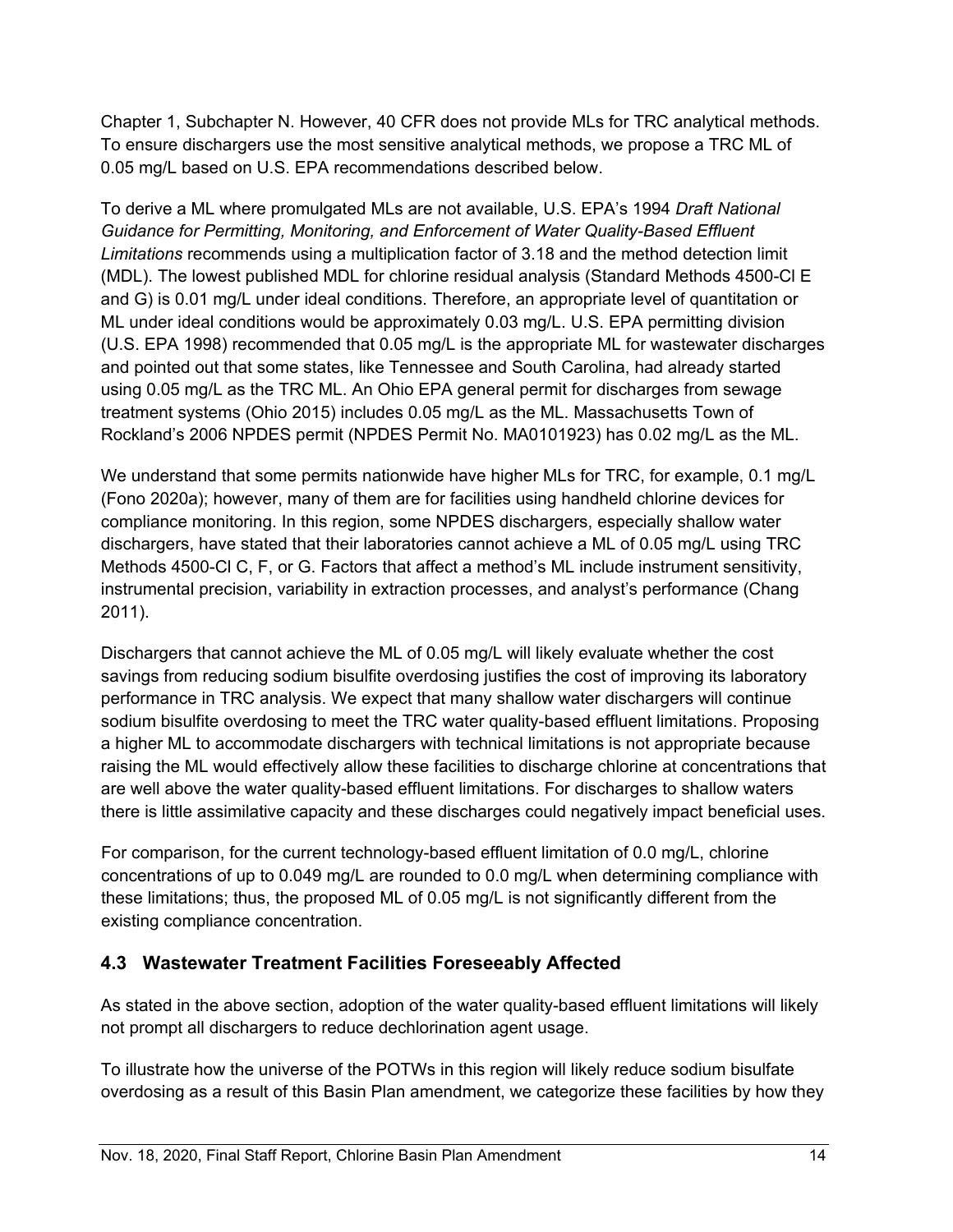disinfect (chlorination or ultraviolet light) and whether they discharge to shallow or deep waters. Figure 1 shows the results of this analysis. Treatment capacity is determined by the plant's average daily dry weather influent flow. The combined designed flows for POTWs are also displayed in Figure 1.

There are 44 POTWs in the San Francisco Bay region, of which seven use ultraviolet light (UV) for disinfection (purple box in Figure 1). Because UV disinfection does not use chlorine, these seven POTWs will not be affected by this Basin Plan amendment.

The remaining 37 POTWs disinfect their effluent with chlorine and dechlorinate prior to discharging via 28 outfalls, as shown in the green box in Figure 1, with some POTWs sharing a common outfall. When several POTWs share an outfall, dechlorination occurs and compliance with the TRC effluent limitations is determined at the outfall for the combined effluent. The combined outfalls in this region are as follows:

- Six POTWs discharge via the East Bay Dischargers Authority outfall;
- Four POTWs discharge via the North Bayside System Unit outfall; and
- Two POTWs discharge via the West County Agency outfall.

Of these 37 POTWs, 28 are deep water dischargers (discharging via 19 outfalls) that discharge into estuarine or marine waters. These 19 deep water outfalls have a combined design flow of approximately 470 million gallons per day (mgd), which is about 67 percent of the total combined design flow of all the POTWs that chlorinate (700 mgd). All 28 are expected to reduce their sodium bisulfite dosage (blue box in Figure 1).

Nine of the 37 POTWs are shallow water dischargers (as noted in orange boxes). Of these nine, six discharge into estuarine waters, and three discharge into the upper reach of Napa River, which is freshwater. These shallow water dischargers are unlikely to reduce sodium bisulfite use because it is unlikely they would to be able to meet the ML under current lab performance, as described above.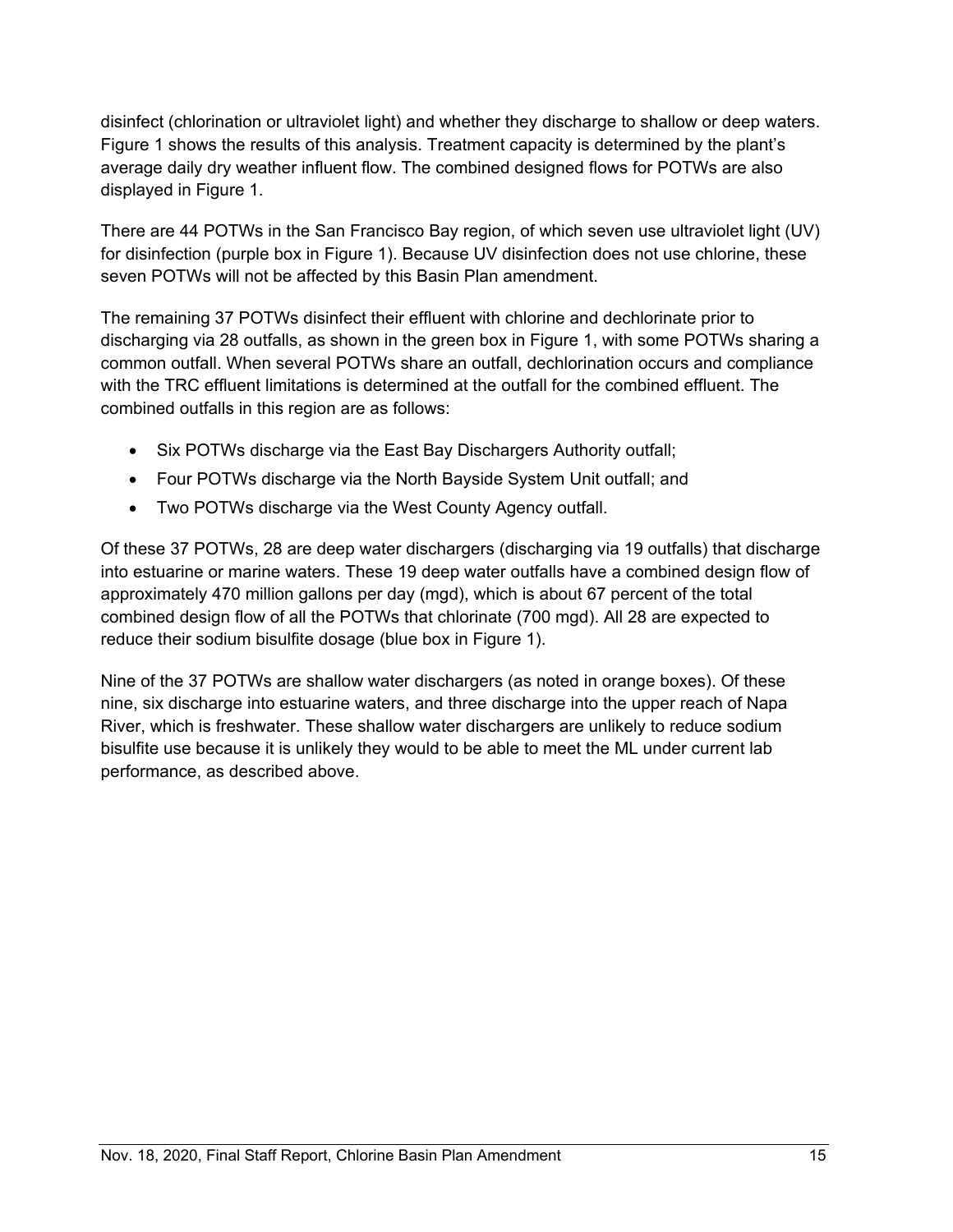

#### **Figure 1. San Francisco Bay Region POTWs by Disinfection Method and Discharge Receiving Water Type**

In addition to the POTWs summarized above, industrial facilities with permits containing TRC effluent limitations include C&H Sugar Company and Phillips 66 San Francisco Refinery. Both are deep water dischargers and are expected to reduce sodium bisulfite use as a result of this Basin Plan amendment. Shallow water industrial dischargers are not expected to change their dechlorination practices, if they dechlorinate their effluent, because they discharge into shallow water and will not be able to meet the proposed ML, as stated above.

# <span id="page-21-0"></span>**5. Regulatory Analyses**

This section provides the regulatory analyses required when adding water quality objectives and an associated implementation plan to the Basin Plan. California Water Code Section 13241 requires consideration of specific factors when establishing a water quality objective. CEQA requires an environmental impact analysis when adopting a Basin Plan amendment under the Water Board's certified regulatory program (California Public Resources Code Section 15251 [g]). This Staff Report, including the CEQA Checklist and analyses, constitute a substitute environmental document. This section also includes a discussion of economic considerations in accordance with Public Resources Code Section 21159 (a)(3)(c), which requires an analysis of economic factors related to costs of implementation of the rules or regulations. An antibacksliding analysis, which addresses the state's antidegradation requirements, is included in this section as well.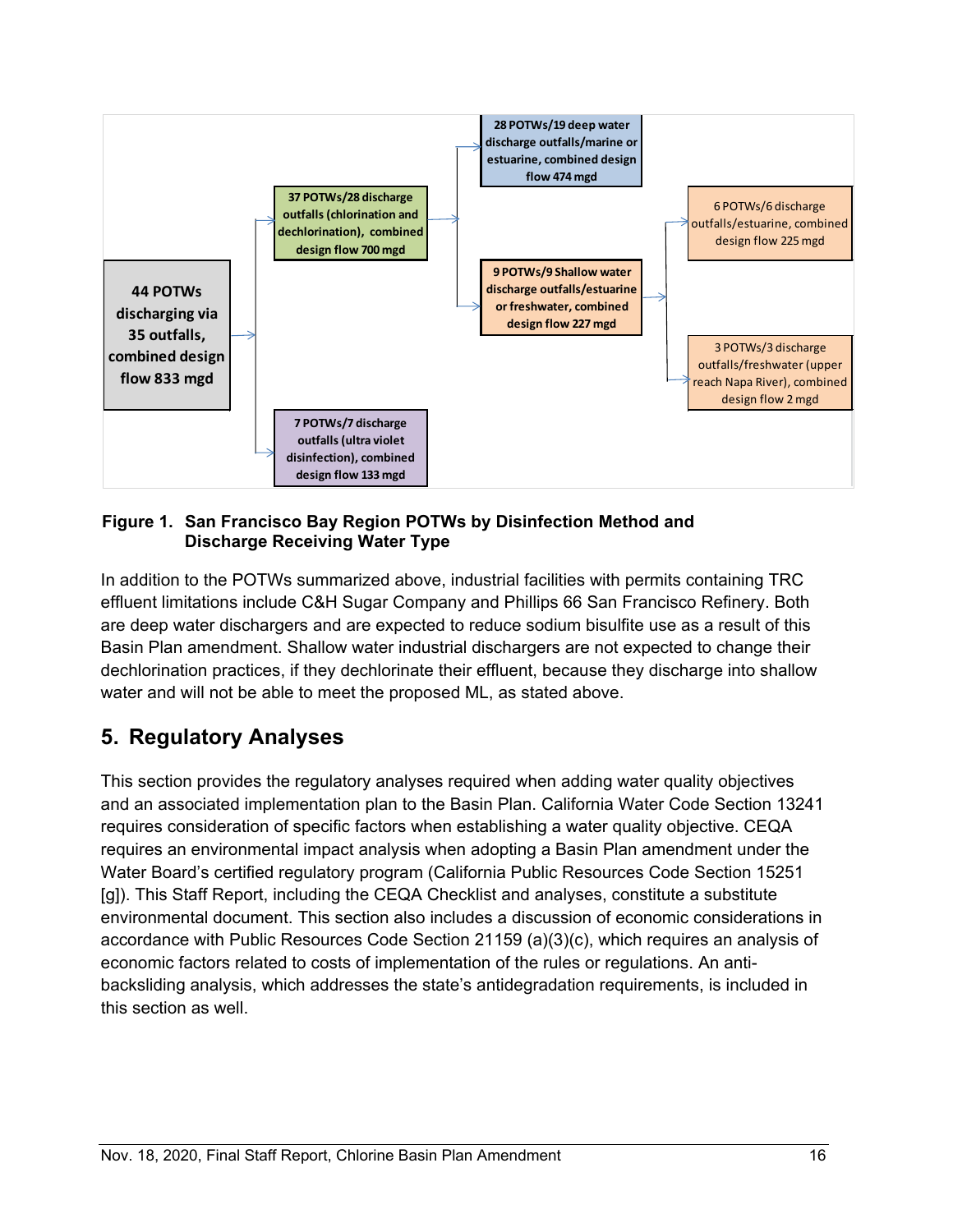### <span id="page-22-0"></span>**5.1 California Water Code Section 13241**

California Water Code Section 13241 identifies six factors that must be considered when establishing a water quality objective.

- Past, present and probable beneficial uses of water;
- Environmental characteristics of the hydrographic unit under consideration, including the quality of water available thereto;
- Water quality conditions that could reasonably be achieved through the coordinated control of all factors that affect water quality in the area;
- Economic considerations;
- The need for developing housing within the region; and
- The need to develop and use recycled water.

### <span id="page-22-1"></span>*5.1.1 Existing and Potential Beneficial Uses*

The Basin Plan defines beneficial uses and water quality objectives for waters in the San Francisco Bay region. The beneficial uses cited in Chapter 2 of the Basin Plan for San Francisco Bay water bodies are (in alphabetical order by abbreviation):

- Agricultural supply (AGR)
- Areas of special biological significance (ASBS)
- Cold freshwater habitat (COLD)
- Commercial, and sport fishing (COMM)
- Estuarine Habitat (EST)
- Freshwater replenishment (FRSH)
- Groundwater recharge (GWR)
- Industrial service supply (IND)
- Marine habitat (MAR)
- Fish migration (MIGR)
- Municipal and domestic supply (MUN)
- Navigation (NAV)
- Industrial process supply (PRO)
- Preservation of Rare and Endangered Species (RARE)
- Water contact recreation (REC-1)
- Noncontact water recreation (REC-2)
- Shellfish harvesting (SHELL)
- Fish spawning (SPWN)
- Warm freshwater habitat (WARM)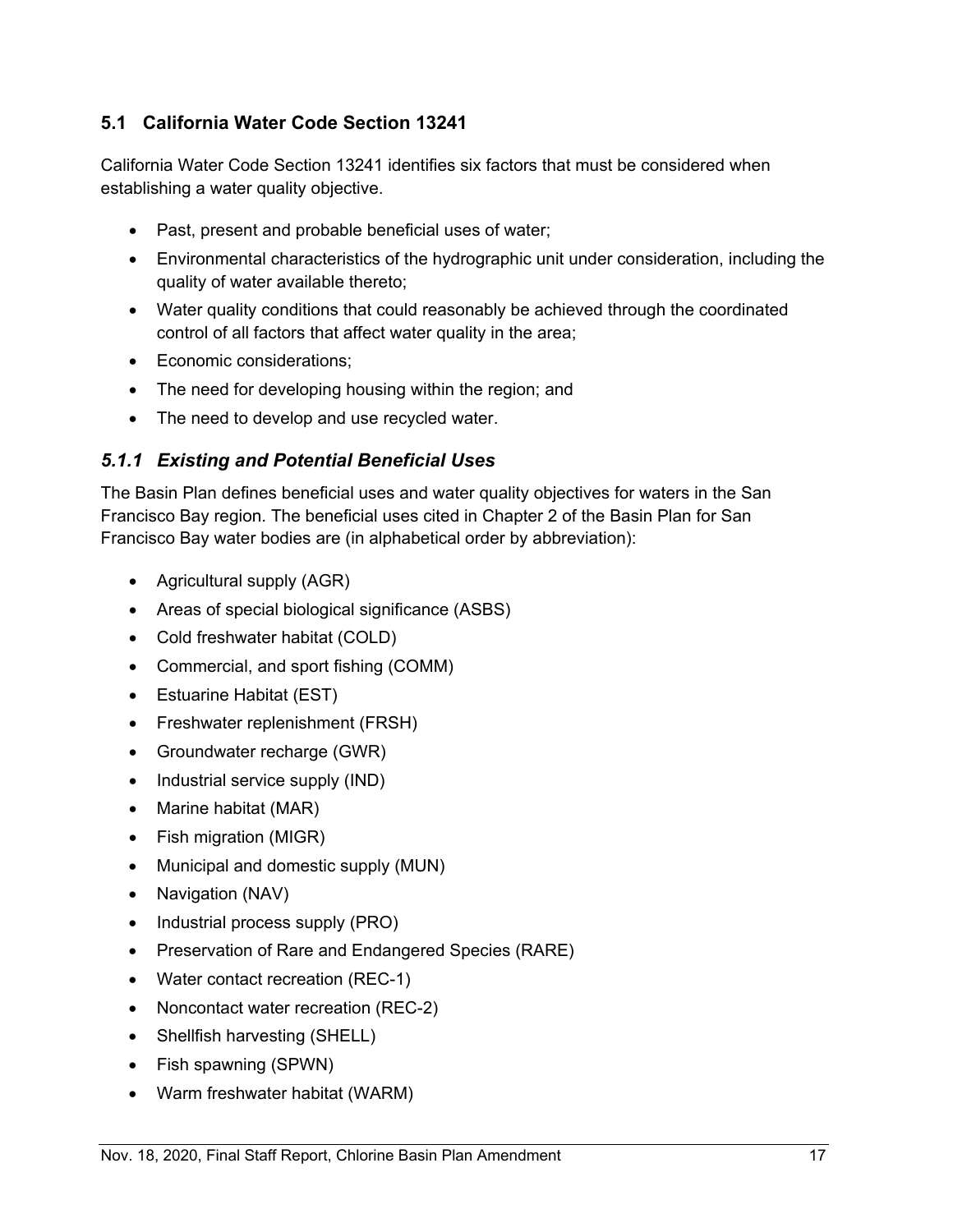• Wildlife habitat (WILD)

These beneficial uses adequately represent past, present and probable future uses. The proposed chlorine objectives were developed in accordance with U.S. EPA's *Guidelines for Deriving Numerical National Water Quality Criteria for the Protection of Aquatic Organisms and Their Uses* (U.S. EPA 1985) to protect aquatic life. The aquatic life protection-related beneficial uses of the surface waters of the region are: COLD, COMM, EST, MAR, MIGR, RARE, SHELL, SPWN, WARM, and WILD. These objectives are expected to be fully protective of the relevant aquatic life-related beneficial uses in marine, estuarine, and freshwaters.

## <span id="page-23-0"></span>*5.1.2 Environmental Characteristics of the Hydrographic Unit*

The San Francisco Bay system is the largest coastal embayment on the Pacific Coast of the United States. The watershed encompasses about 155,000 square kilometers. Its waters have a surface area of about 2800 square kilometers and are divided into two major hydrographic units, which are connected by the Central Bay to the Pacific Ocean. The northern reach is relatively well flushed because more than half of California's freshwater flows into the Bay through the Sacramento and San Joaquin Rivers from the Central Valley watershed. In contrast, the southern reach receives limited flushing from the smaller streams draining these smaller local watersheds. There are multiple freshwater streams, creeks, and rivers that flow into the Bay, some of which may receive treated wastewater effluent.

The chlorine objectives will apply to all surface waters of the San Francisco Bay region that are not subject to the Ocean Plan. Based on U.S. EPA water quality criteria, we propose separate water quality objectives for freshwater and marine or estuarine environments to reflect the distinct environmental characteristics of the two categories of surface waters to chlorine is discharged in the region.

Though the quality of individual surface waters in the region varies, the chlorine objectives are not expected to exacerbate existing water quality problems or otherwise degrade water bodies. We expect this Basin Plan amendment would have very little or no quantifiable negative impact on water quality because TRC in effluent will continue to be limited. Moreover, any decrease in the use of sodium bisulfite by permittees who implement the new water quality-based effluent limitations at their facilities would have a slightly positive or neutral effect on water quality.

# <span id="page-23-1"></span>*5.1.3 Water Quality Conditions That Could Reasonably be Achieved*

It is well understood (Jolley et al. 1982, Singleton 1989) that TRC rapidly decays and breaks down to chloride ion in seawater, which is already present at high concentrations in the marine and estuarine portions of San Francisco Bay, where most wastewater treatment plant discharges occur. It is exceedingly unlikely that implementation of the proposed project would have a discernible impact on receiving water chloride concentrations.

The Water Board has not required receiving water monitoring for sodium bisulfite because the sulfite is oxidized to sulfate; thus, sodium bisulfite dissociates to sodium and sulfate. Both ions are already present at naturally high concentrations in the marine and estuarine environments.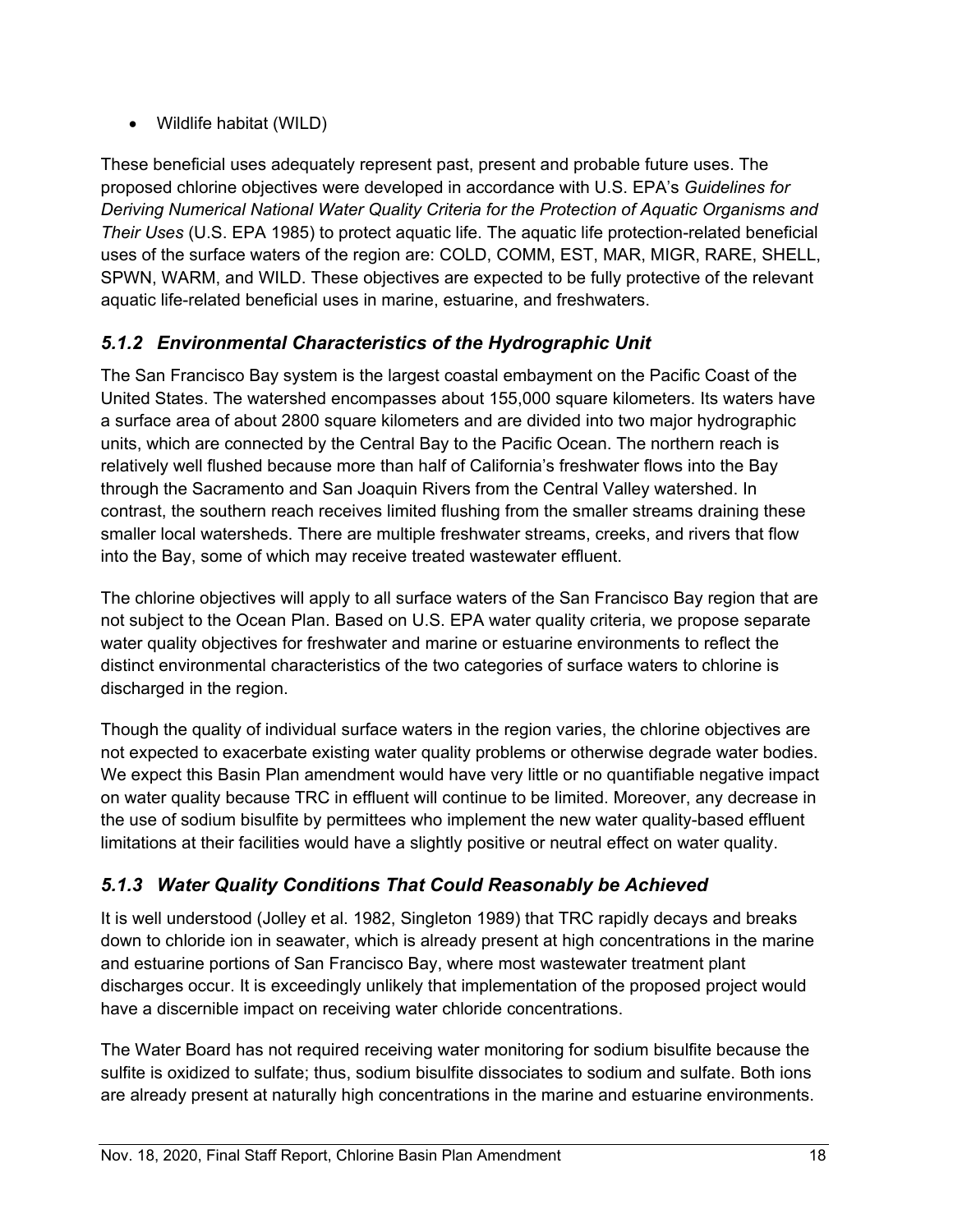Following adoption of this Basin Plan amendment, deep water dischargers will likely reduce the use of excess sodium bisulfite, which could otherwise result in a pH depression and oxygen demand exerted by excess sodium bisulfite. These changes will be small and difficult to discern given the relatively high background dissolved oxygen concentrations present at most discharge locations around the Bay.

## <span id="page-24-0"></span>*5.1.4 Economic considerations*

The economic analysis requires, at a minimum, a review of available information to determine:

- Whether the proposed water quality objectives are currently being attained; and if not,
- What methods are available to achieve compliance with the water quality objective and the costs of those methods of compliance.

In addition to the California Water Code Section 13241 economic analysis requirements, CEQA requires that whenever a state or regional board adopts rules that require the installation of pollution control equipment or establish a performance standard or treatment requirement, the board must conduct an environmental analysis of the reasonably foreseeable methods of compliance [Pub. Res. Code Section 21159, 14 CCR 15064]. Both the CEQA analysis of reasonably foreseeable methods of compliance and the California Water Code Section 13241 economic analyses of the proposed amendment are provided in this section.

# *Economic Considerations of National Pollutant Discharge Elimination System Permit Effluent Limitations*

There are no substantial, foreseeable adverse economic impacts that would result from the implementation of the proposed TRC water quality-based effluent limitations in NPDES permits. Conversely, it is expected that changing from the current technology-based effluent limitation to the proposed water quality-based effluent limitations will allow for a reduction in the amount of excess sodium bisulfite added for dechlorination and associated cost savings. There will be secondary cost savings associated with the reduced energy required to produce and transport lower amounts of sodium bisulfite to treatment facilities and to pump the chemicals from storage tanks to dechlorination locations within the treatment facilities. Existing monitoring and control equipment will not need to be modified or replaced to implement the resultant reductions in chemical dosages.

BACWA provided the results of a survey of the 12 largest dischargers (POTWs with a design flow at or above 10 mgd) regarding their chlorine and sodium bisulfite dosage, cost, and how much of sodium bisulfite cost is for overdosing (Fono 2020a). Central Marin Sanitation Agency provided an approximate cost estimate for sodium bisulfite use after the survey (Fono 2020b). Of the 13 largest POTWs in the San Francisco Bay region, ten are deep water dischargers and are likely to reduce sodium bisulfite overdosing if this Basin Plan amendment is adopted. Results are shown in Table 3 below. The total cost of sodium bisulfite used by the largest dischargers is estimated to be in excess of \$4.25 million, and the excess sodium bisulfite cost exceeds \$1.4 million.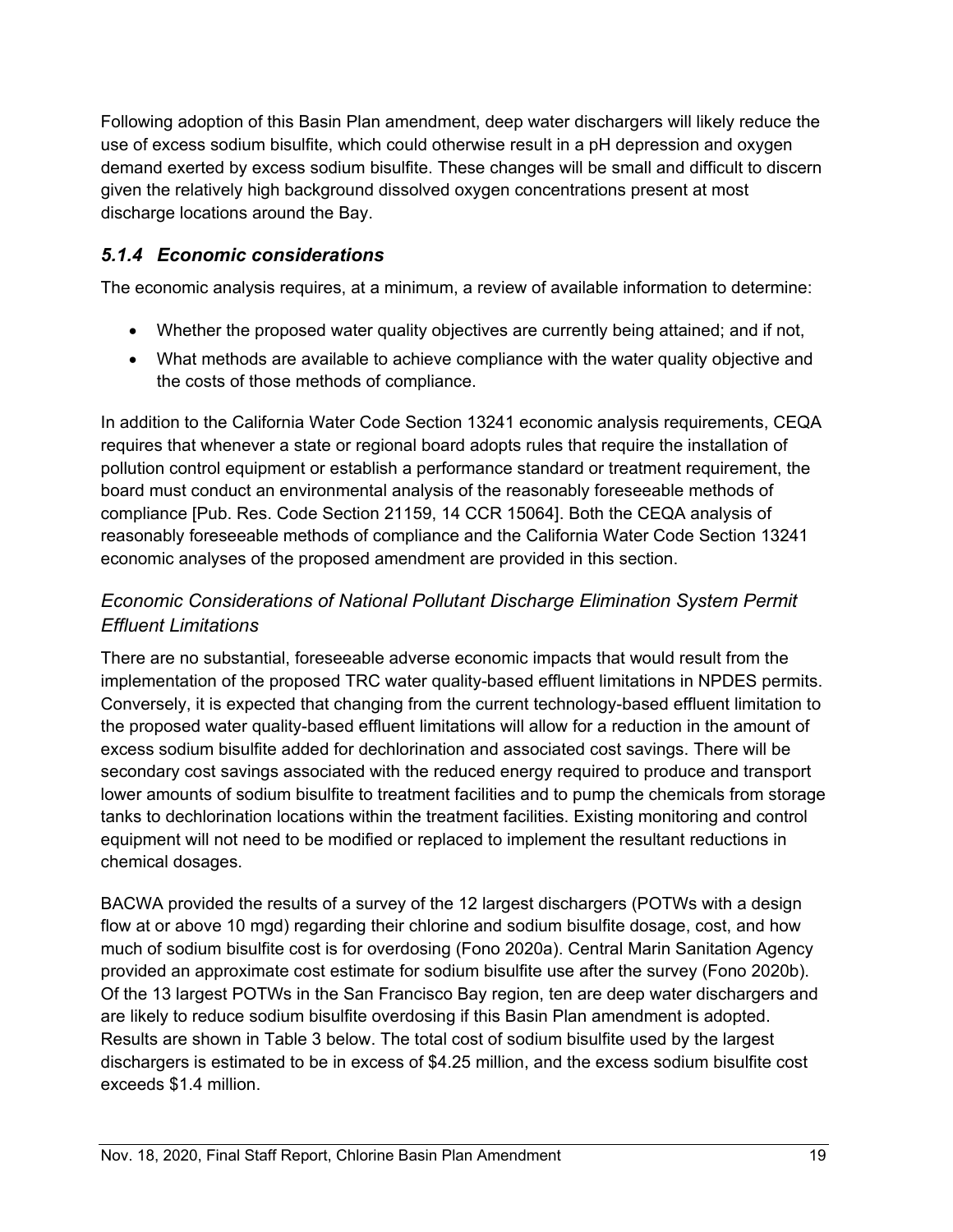| <b>Discharger</b>                                                                        | <b>Design</b><br><b>Flow</b><br>(mgd) | Deep or<br><b>Shallow</b><br>Water<br><b>Discharge</b> | <b>Total</b><br>(mg/L)  | <b>Excess</b><br>Sodium Sodium<br><b>Bisulfite Bisulfite</b><br>Dosage Dosage<br>(mg/L) | <b>Total</b><br><b>Sodium</b><br><b>Bisulfite</b><br>Cost<br>$($ \$) | <b>Excess</b><br>Sodium<br><b>Bisulfite</b><br>$Cost($ \$) | <b>Possible</b><br>to reduce<br><b>Sodium</b><br><b>Bisulfite</b><br><b>Use</b> |
|------------------------------------------------------------------------------------------|---------------------------------------|--------------------------------------------------------|-------------------------|-----------------------------------------------------------------------------------------|----------------------------------------------------------------------|------------------------------------------------------------|---------------------------------------------------------------------------------|
| <b>Central Marin Sanitation</b><br>Agency                                                | 10                                    | Deep                                                   | <b>NA</b>               | <b>NA</b>                                                                               | \$200,000                                                            | \$100,000                                                  | Yes                                                                             |
| Delta Diablo                                                                             | 19.5                                  | Deep                                                   | $13 - 39$               | $3 - 13$                                                                                | \$216,479                                                            | \$13,800                                                   | Yes                                                                             |
| <b>East Bay Dischargers</b><br>Authority                                                 | 107.8                                 | Deep                                                   |                         |                                                                                         | Variable Variable \$182,621                                          | \$137,000                                                  | Yes                                                                             |
| <b>East Bay Municipal Utility</b><br><b>District</b>                                     | 120                                   | Deep                                                   | $6.5 - 20.5$ 1.6 $-9.8$ |                                                                                         | \$781,000                                                            | \$347,000                                                  | Yes                                                                             |
| <b>Napa Sanitation District</b>                                                          | 15.4                                  | Shallow                                                | $6 - 7$                 | $2 - 3$                                                                                 | \$117,000                                                            | \$53,000                                                   | No                                                                              |
| San Francisco, Southeast<br>Plant                                                        | 85.4                                  | Deep                                                   | $2 - 4$                 | $1 - 2$                                                                                 | \$615,000                                                            | \$185,000                                                  | Yes                                                                             |
| Cities of San Jose/Santa<br>Clara                                                        | 167                                   | Shallow                                                | As<br>needed            | Average<br>0.54                                                                         | \$713,000                                                            | \$107,000                                                  | No                                                                              |
| City of San Mateo                                                                        | 15.7                                  | Deep                                                   | $11 - 14$               | $2 - 4$                                                                                 | \$400,000                                                            | \$132,000                                                  | Yes                                                                             |
| <b>Silicon Valley Clean</b><br>Water                                                     | 29                                    | Deep                                                   | $3.3 - 6.1$             | $1.2 - 4.4$                                                                             | \$203,174                                                            | \$44,700                                                   | Yes                                                                             |
| South San Francisco and<br>San Bruno (North Bay<br><b>System Unit</b><br>dechlorination) | 13                                    | Deep                                                   | $12 - 14$               | $2 - 4$                                                                                 | \$335,400                                                            | \$80,000                                                   | Yes                                                                             |
| City of Sunnyvale                                                                        | 29.5                                  | Shallow                                                | $5 - 12$                | $2 - 3$                                                                                 | \$128,000                                                            | \$51,000                                                   | No                                                                              |
| Vallejo Flood and<br><b>Wastewater District</b>                                          | 15.5                                  | Deep                                                   | $2 - 6$                 | $1 - 1.5$                                                                               | \$104,000                                                            | \$20,000                                                   | Yes                                                                             |
| <b>West County Agency</b><br>(dechlor at Richmond)                                       | 28.5                                  | Deep                                                   | $6 - 10$                | $3 - 5$                                                                                 | \$268,000                                                            | \$133,500                                                  | Yes                                                                             |

### <span id="page-25-0"></span>**Table 3. Bay Area 13 Largest POTWs Sodium Bisulfite Usage and Cost for Fiscal Year 2018–2019**

As stated previously, we expect that shallow water dischargers will continue their existing operations rather than reduce sodium bisulfite usage. For the ten largest deep water dischargers, the survey results shown in Table 3 indicate that eliminating sodium bisulfite overdosing by the ten deep water dischargers would save up to \$1.2 million, out of a total sodium bisulfite cost of \$4.3 million per year, a 28 percent savings.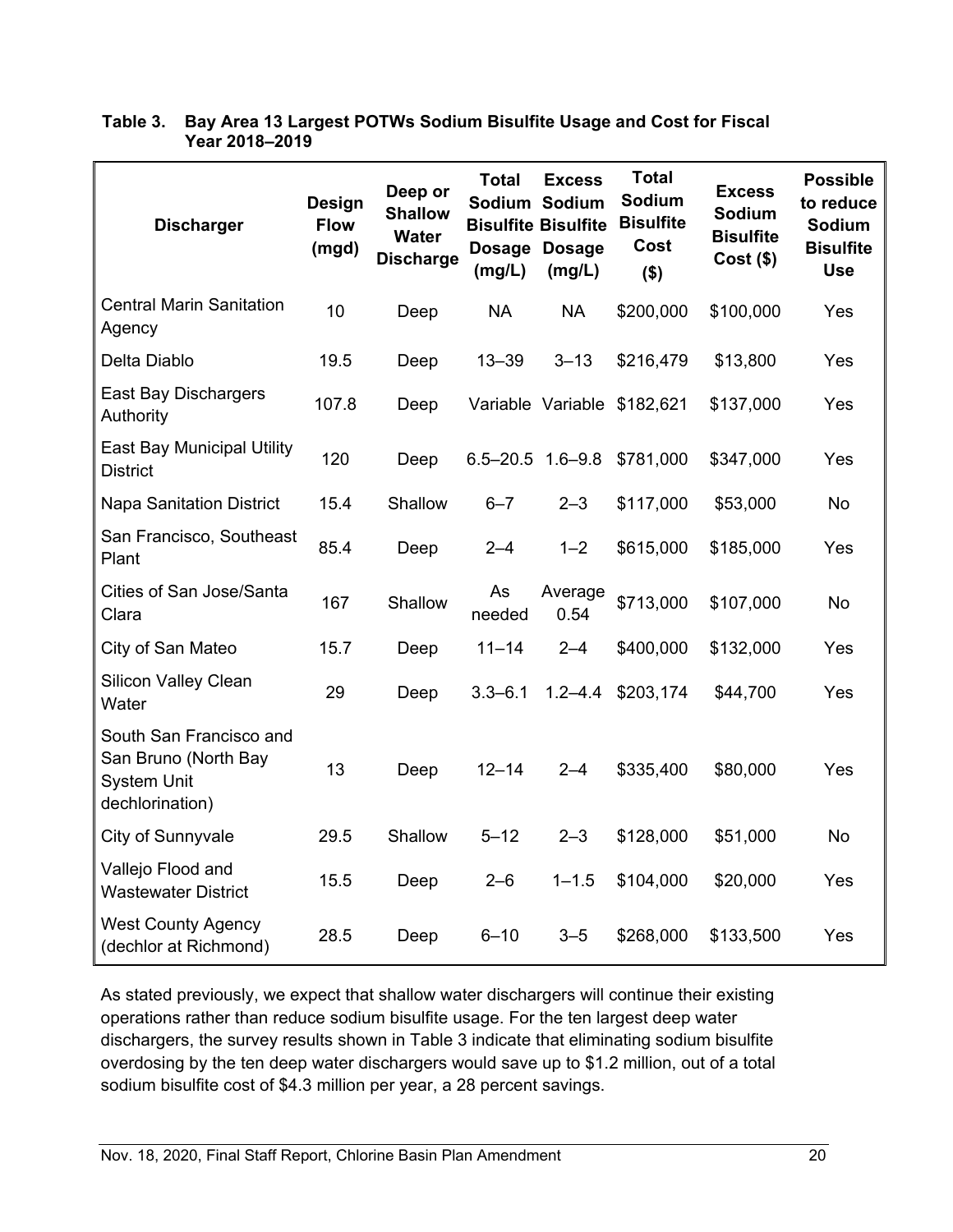### *Economic Considerations of Monitoring*

No new monitoring requirements are proposed as part of this project. Existing continuous monitoring and control facilities at wastewater treatment plants should be able to operate without significant modifications at the lower sodium bisulfite dosages that would be possible following implementation of this project. Existing effluent TRC monitoring data from continuous analyzers will be used to calculate 1-hour average concentrations. If smaller or intermittent dischargers wish to reduce sodium bisulfite overdosing and are not equipped with continuous analyzers for TRC compliance monitoring, Water Board permit writers have the discretion to allow less frequent monitoring.

Continuous on-line TRC effluent monitoring data are typically collected and stored by SCADA systems. TRC continuous monitoring data stored in the SCADA system at 5-minutes intervals would be compiled and used to calculate the arithmetic averages over 60-minute periods. Those 24 discrete 60-minute average values will be compared to the 1-hour average water quality-based effluent limitation for compliance determination purposes.

## <span id="page-26-0"></span>*5.1.5 Need for Housing*

The proposed chlorine water quality objectives and water quality-based effluent limitations would not restrict the development of housing in the San Francisco Bay region because they do not result in discharge requirements that affect housing or any economic costs related to housing development. Nor does the proposed amendment constrain the ability of wastewater treatment facilities to respond to population growth.

# <span id="page-26-1"></span>*5.1.6 Need to Develop and Use Recycled Water*

Adopting the proposed chlorine objectives and water quality-based effluent limitations will have no foreseeable impact on the quality and no impact on the quantity of wastewater available for recycling or reclamation in the region. Recycled water is required to be disinfected to comply with Title 22 drinking water criteria, so not with these effluent limitations. This Basin Plan amendment does not apply to discharges of disinfected recycled water to land or to groundwater, so it will not directly affect the use or production of recycled water.

# <span id="page-26-2"></span>**5.2 California Environmental Quality Act Analysis**

CEQA requires agencies to review the potential for their actions to result in adverse environmental impacts. The water quality planning process is a certified regulatory program approved by the Secretary of Resources as exempt from CEQA's requirements for preparation of an environmental impact report or negative declaration. As part of the regulatory program, the State Water Board's regulations at 23 Cal. Code of Regs. Section 3720 et seq. require any standard, rule, regulation or plan proposed for board approval to be accompanied by a completed Environmental Checklist and a written report containing: (1) a brief description of the proposed activity; (2) reasonable alternatives to the proposed activity; and (3) mitigation measures to minimize any significant environmental impacts of the proposed activity. Upon completion of the written report, the Water Board is required to provide a Notice of Filing of the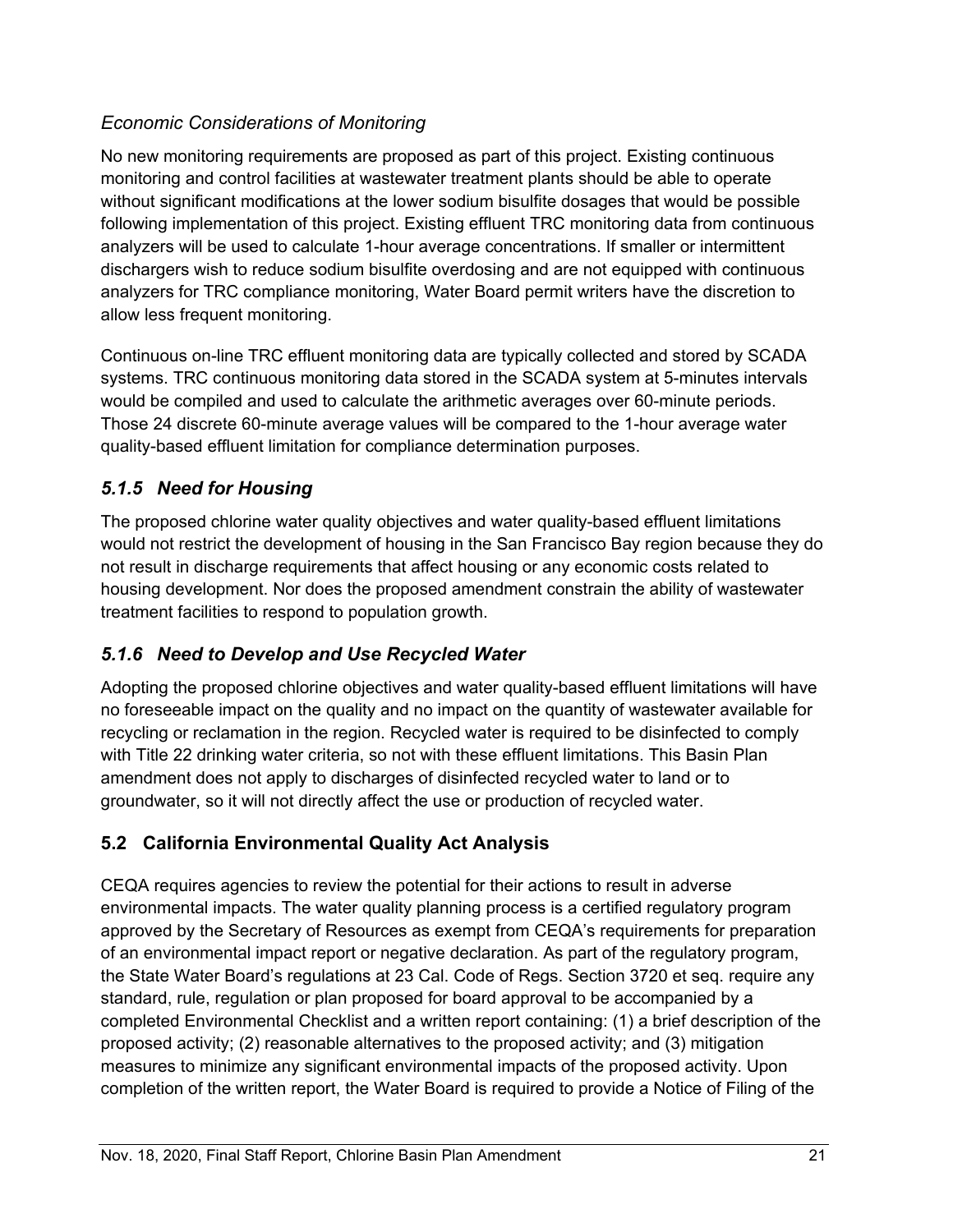report to the public. This Staff Report, including the analysis in this section and the Environmental Checklist in Appendix B, meets the requirements of CEQA for adopting Basin Plan amendments and serves as a substitute environmental document.

Consistent with Public Resources Code Section 21159, the substitute document does not engage in speculation, but rather considers only the possible environmental impacts of reasonably foreseeable methods of compliance, reasonably foreseeable feasible mitigation measures, and reasonably foreseeable alternative means of compliance, which would avoid or reduce the identified impacts.

# <span id="page-27-0"></span>*5.2.1 Project Description*

The project is a proposed Basin Plan amendment to add chlorine water quality objectives for protection of aquatic life beneficial uses in marine, estuarine, and freshwaters; these objectives provide the basis for calculating water quality-based effluent limitations, which are also included in this project.

Sections 2 through 4 of this report contain additional information about the project. The project objectives are detailed in section 2.2, and Appendix A contains the proposed amendment language. Appendix B contains the Environmental Checklist for the proposed project.

# <span id="page-27-1"></span>*5.2.2 Consideration of Alternatives for the Proposed Amendment*

Four project alternatives are considered: (1) no action (no Basin Plan amendment); (2) the proposed Basin Plan amendment; (3) using TRC effluent limitations based on the 4-day average TRC water quality objective; and (4) including an implementation element that does not allow the application of dilution when computing effluent limitations for NPDES permits.

## *No Action*

Under this alternative, the Water Board would not amend the Basin Plan to adopt the proposed chlorine objectives, and no new implementation activities would be initiated. This alternative would not meet all the project objectives set forth in Section 2.2. Specifically, the *'No Action'* alternative would not meet the project objective that the Basin Plan include water quality criteria adopted by U.S. EPA, and the *'No Action'* alternative would mean not adding water qualitybased effluent limitations for TRC. This alternative also would not allow for the desired reduction in costs and excess chemical (e.g., sodium bisulfite) discharges to the Bay or the reduction in greenhouse gas emissions related to reduced transportation of the chemicals.

## *Proposed Basin Plan Amendment*

The proposed project is the adoption of the Basin Plan amendment presented in Appendix A. The technical background for the Basin Plan amendment is provided in Sections 2 through 4 of this report and is summarized above. Because this alternative is the only one considered that meets all project objectives and would not result in adverse environmental impacts (see Appendix B for a complete CEQA checklist results), it is the preferred alternative.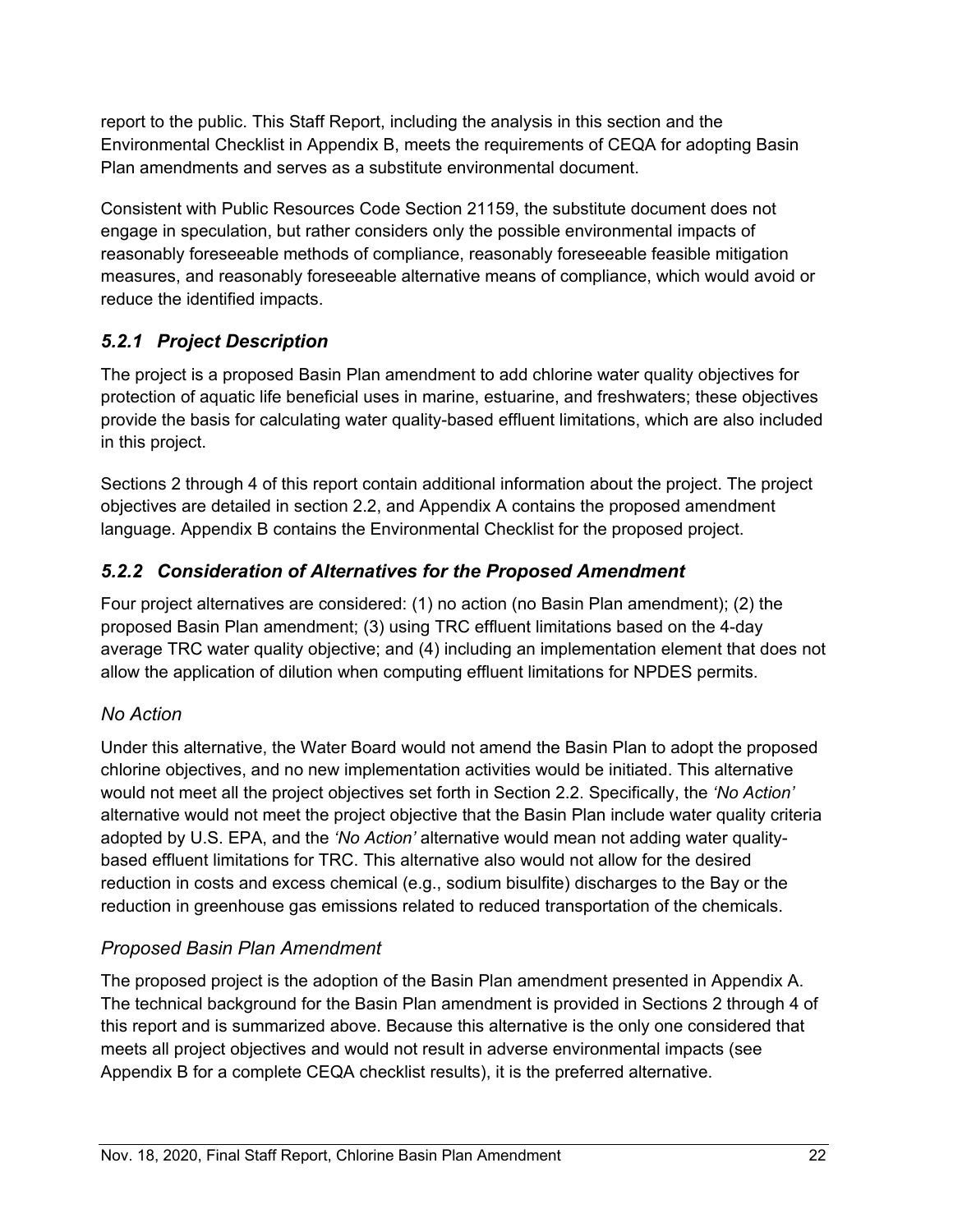## *TRC Water Quality-Based Effluent Limitations Based on 4-day Average Water Quality Objectives*

Under this alternative, TRC effluent limitations would be calculated based on the 4-day average water quality objectives, as allowed for in the SIP, instead of the proposed 1-hour average water quality objectives. The SIP procedures use both the 4-day average to derive chronic limitations (normally Average Monthly Effluent Limitations) and the 1-hour average water quality objectives to derive acute limitations (normally Maximum Daily Effluent Limitations) for inclusion in NPDES permits.

The SIP calculation procedures were developed for conservative pollutants in contrast to TRC, which is a non-conservative pollutant, meaning it undergoes chemical change and cannot be effectively monitored as TRC in receiving waters. TRC can exert toxicity in the receiving water in much shorter periods than one day or one month but will not be measurable in receiving water over longer periods. Therefore, a monthly limitation would not effectively protect aquatic beneficial uses. Limitations calculated based directly on the 4-day average water quality objective and implemented by the average of measurements collected over a 4-day period, instead of a 1-hour period, would similarly be inappropriate for protecting aquatic life beneficial uses. Compliance with the 4-day average would not necessarily protect aquatic life because monitoring would not detect spikes of acutely toxic levels of TRC. Therefore, this alternative would not meet the project objective that new regulatory requirements should be as stringent as necessary but not more stringent than necessary to attain and maintain water quality standards.

# *No Initial Dilution Allowed for Calculation of TRC Water Quality-Based Effluent Limitations*

Under this alternative, the implementation plan would not allow consideration of dilution in the calculation of TRC water quality-based effluent limitations. This alternative is not consistent with the SIP because the TRC effluent limitations are water quality-based effluent limitations and are eligible for application of dilution.

For deep water discharges in particular, the receiving water provides assimilative capacity. The SIP contains procedures for calculating the concentrations of pollutants that can be assimilated without causing an adverse impact to water quality. If this Basin Plan amendment established effluent limitations without a dilution credit, such effluent limitations would be unnecessarily stringent to protect beneficial uses. Dischargers would be unlikely to reduce their usage of dechlorination chemical. This alternative, therefore, does not meet all project objectives.

### *Preferred Alternative*

The proposed Basin Plan amendment meets all the project objectives and will not result in any significant adverse environmental impacts. None of the other considered alternatives, including *'No Action*,*'* meets all the project objectives. Therefore, the proposed Basin Plan amendment is the preferred alternative.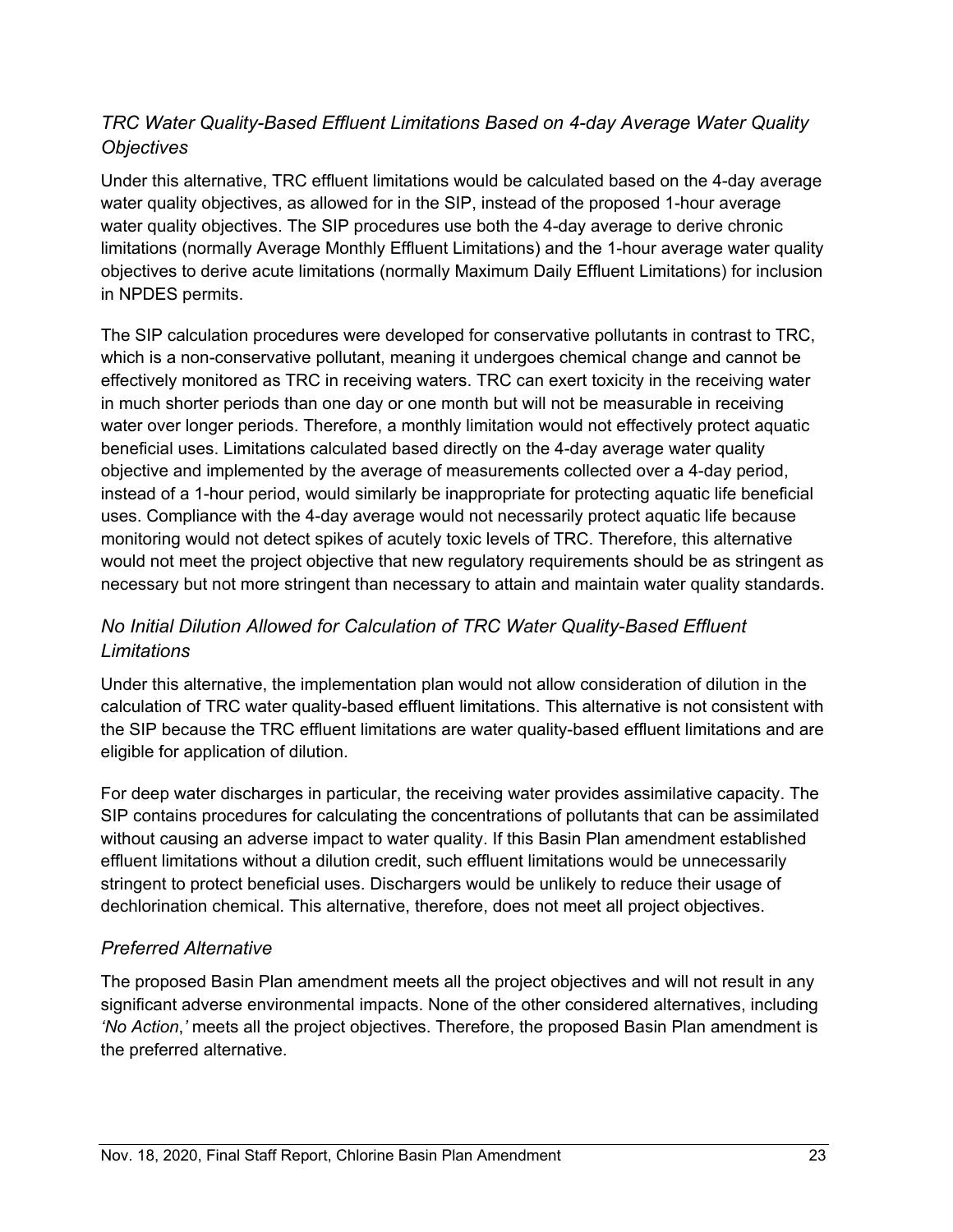### <span id="page-29-0"></span>**5.3 Antidegradation Analysis**

California's "Statement of Policy with Respect to Maintaining High Quality of Waters in California," adopted on October 28, 1968, in Resolution 68-16 serves as the state's Antidegradation Policy, which is consistent with the federal antidegradation policy contained in Code of Federal Regulations, title 40, section 131.12. Where a receiving water is of higher quality than applicable water quality standards, the higher water quality must be maintained unless certain conditions are met. Specifically, any decrease in water quality must be consistent with the maximum benefit to the people of the state, must not unreasonably affect any current or anticipated beneficial uses, and must not result in lower water quality than that prescribed in the policies. Activities that produce an increased volume or concentration of waste and that discharge to existing high quality waters will be required to meet waste discharge requirements that will "result in the best practicable treatment or control of the discharge necessary to assure that (a) a pollution or nuisance will not occur and (b) the highest water quality consistent with maximum benefit to the people of the State will be maintained."

Adoption and implementation of the water quality objectives for chlorine is expected to be consistent with Resolution No. 68-16, although antidegradation is considered during permit issuance and reissuance on a discharge-by-discharge basis. While revising effluent limitations to reflect the new objectives will allow POTWs to discharge increased volumes and/or concentrations of chlorine, such increase is expected to be consistent with the maximum benefit of the people of the state because it will reduce discharges of dechlorination chemicals, which themselves have harmful effects on water quality; will reduce costs and emissions associated with deliveries of dechlorination chemicals; and will permit POTWs to redirect their limited resources to climate resilience, which is essential to protecting critical infrastructure and human health across the region. Moreover, this Basin Plan Amendment reflects recognition that overdosing with dechlorination chemicals may no longer be the best practicable treatment or control of chlorine because of its adverse impacts to water quality. Compliance with the new objectives will not unreasonably affect current or anticipated beneficial uses because the objectives were developed by U.S. EPA and are protective of water quality and aquatic life. Finally, any increase in chlorine in wastewater discharges will not result in lower water quality than prescribed in the Basin Plan because the discharges will comply with the new water quality objectives.

In addition to satisfying the requirements of the antidegradation policy, the Regional Board, when modifying or reissuing permits with existing water quality-based effluent limitations for chlorine, must ensure that new effluent limitations comply with Clean Water Act anti-backsliding requirements, which prohibit reissued permits from containing less stringent effluent limitations than previous permits unless specific conditions are met. (33 U.S.C. §1342(o); 40 C.F.R.§122.44(l)).

## <span id="page-29-1"></span>**5.4 Anti-backsliding Analysis for Future Permits**

Because the existing technology-based effluent limitations are equal to 0 (0.0 mg/L), the proposed TRC water quality-based effluent limitations are technically less stringent than the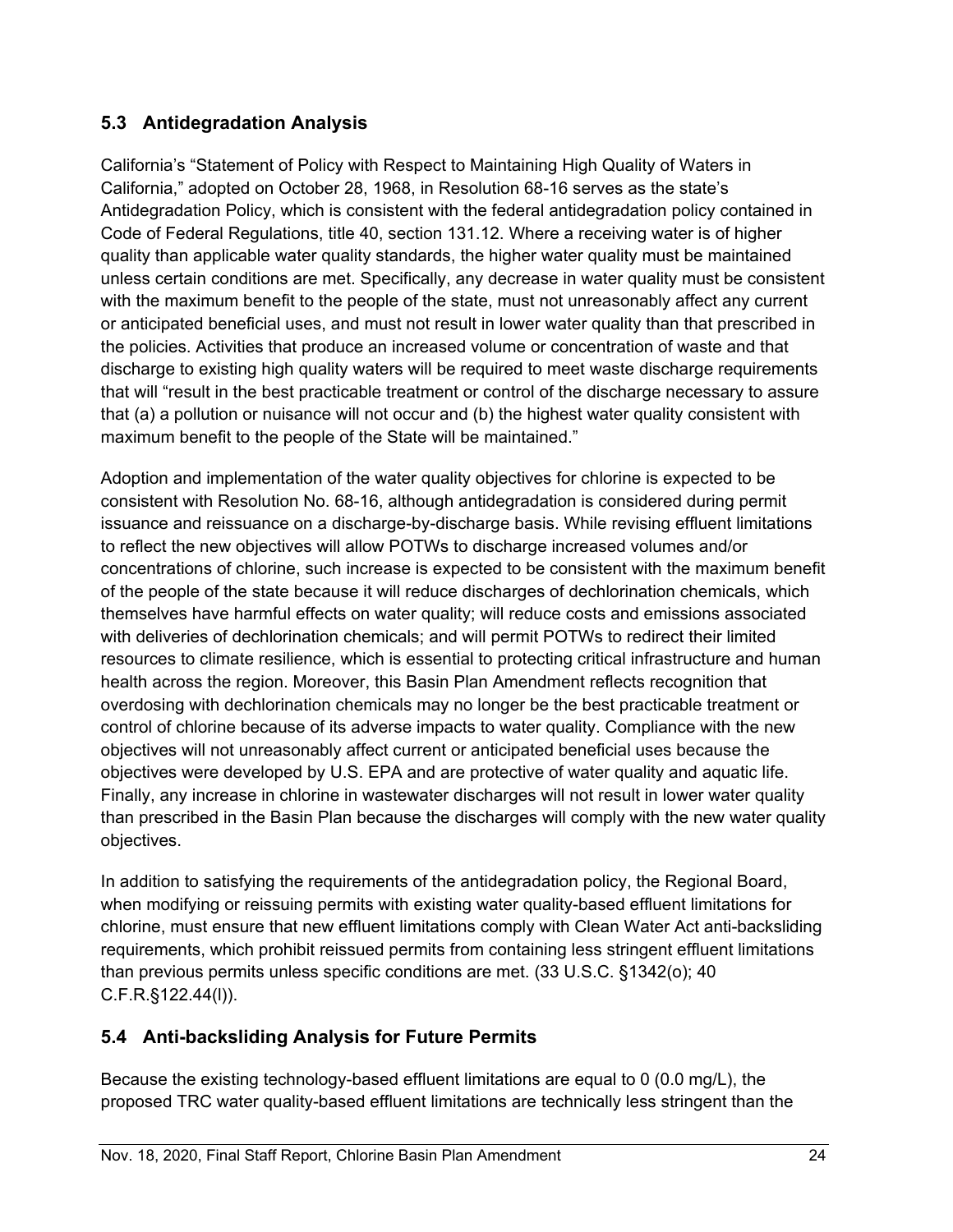existing technology-based effluent limitation included in NPDES permits. When individual permits are reissued or amended, this effluent limitation must comply with the Clean Water Act's (CWA's) anti-backsliding provisions.

The term anti-backsliding refers to statutory and regulatory provisions that prohibit the renewal, reissuance, or modification of an existing NPDES permit that contains effluent limitations, permit conditions, or standards less stringent than those established in the previous permit. Here, regulatory and, potentially, statutory backsliding could be used to justify inclusion of the new water quality-based chlorine effluent limitations in reissued permits.

Code of Federal Regulations, title 40, section 122.44, subdivision (l) requires that "when a permit is renewed or reissued, interim effluent limitations, standards or conditions must be at least as stringent as the final effluent limitations, standards, or conditions in the previous permit (unless the circumstances on which the previous permit was based have materially and substantially changed since the time the permit was issued and would constitute cause for permit modification or revocation and reissuance under § 122.62.) Code of Federal Regulations, title 40, section 122.62 allows modification under certain circumstances, including when there "are material and substantial alterations or additions to the permitted facility or activity… which occurred after permit issuance which justify the application of permit conditions that are different or absent in the existing permit," and when the permitting authority has received new information that "was not available at the time of permit issuance (other than revised regulations, guidance, or test methods) and would have justified the application of different permit conditions at the time of issuance." Here, the deeper understanding of the environmental impacts resulting from the use of excess dechlorination chemicals likely amounts to new information that would justify permit modification under section 122.62. The decrease in use of dechlorination chemicals potentially could also amount to a material and substantial alteration to the permitted activity. However, the permit writer must determine whether backsliding from prior permit limitations is justified on a permit-by-permit basis. Backsliding may also be justified under CWA section 402(o), which prohibits backsliding from an effluent limitation that is based on state standards, such as water quality standards or treatment standards, unless the change is consistent with CWA Section 303(d)(4). (33 U.S.C. §§ 1311(b)(1)(C); 1342, subd. (o)(1); see also U.S. EPA, NPDES Permit Writers' Manual, Ch. 7, § 7.2.1.3; U.S. EPA, Interim Guidance on Implementation of Section 402(o) Anti-backsliding Rules For Water Quality-Based Permits.) Section 303(d)(4) may be applied independently of section 402(o). Here, the previous chlorine effluent limitations were based on state treatment standards reflecting the level of treatment achievable by overdosing with dechlorination chemicals. Thus, in order for backsliding to be permissible, it must be consistent with CWA Section 303(d)(4).

The analysis for revising effluent limitations for a particular constituent under CWA section 303(d)(4) depends on whether the discharge enters receiving waters that meet the water quality standard (attainment waters) or to receiving waters that do not meet the water quality standard for that constituent (non-attainment waters). (33 U.S.C. § 1313, subd. (d)(4)(B).) Here, no surface waters of the San Francisco Bay region appear on the 303(d) list as impaired for chlorine and, as described in sections 3.2 and 3.3, *supra*, existing ambient chlorine levels are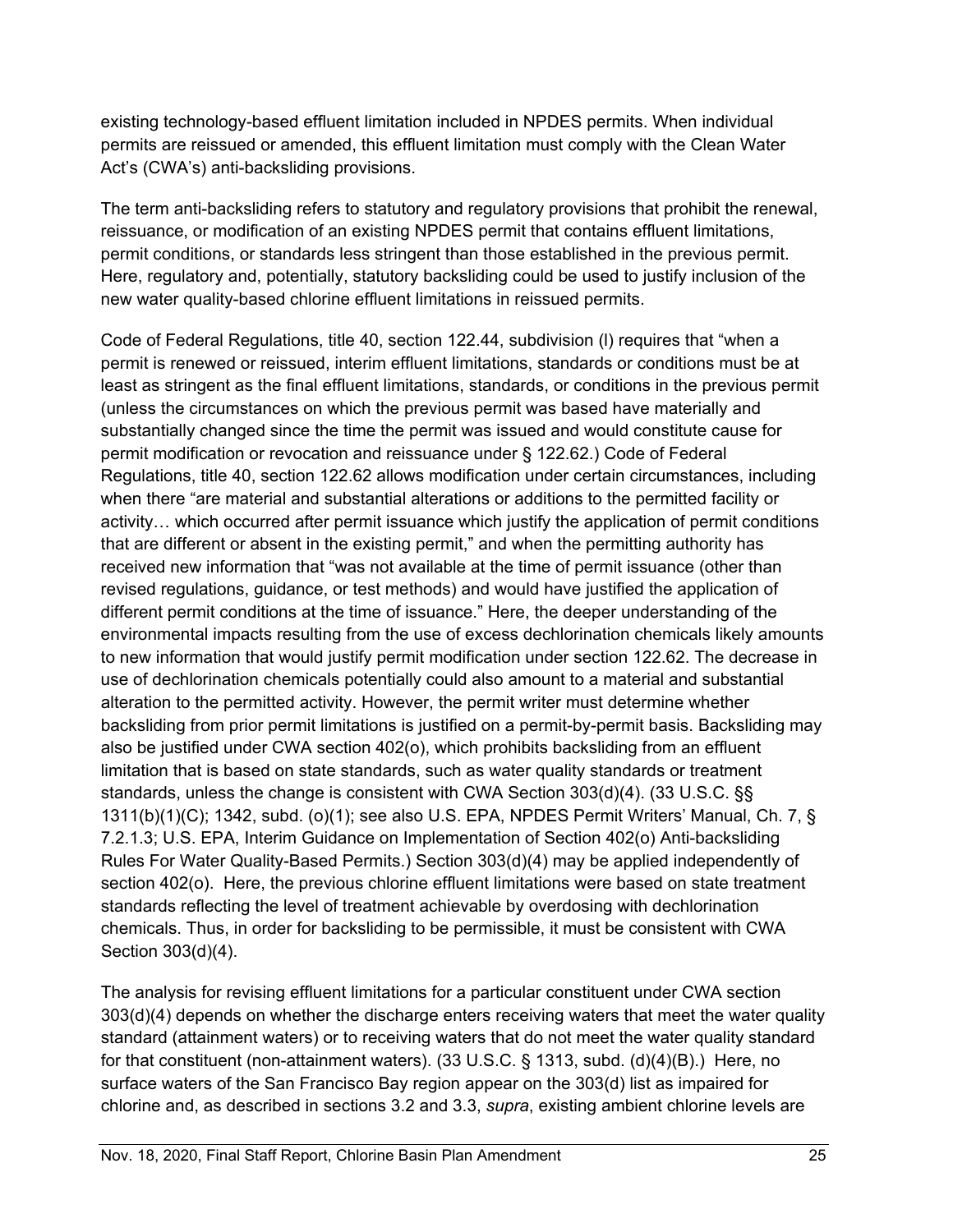considered to be protective of aquatic life beneficial uses. Therefore, we expect that permits will use the analysis in 303(d)(4)(B) for attainment waters. This analysis provides that a limitation based on a permitting standard may only be relaxed where the action is consistent with a state's antidegradation policy.

Accordingly, chlorine effluent limitations in individual permits may only be relaxed where they are consistent with California's Antidegradation Policy. As described in Section 5.3, *supra*, antidegradation is already considered during permit issuance and reissuance and the Regional Board expects the inclusion of water quality-based effluent limitations for chlorine to be consistent with the Antidegradation Policy. Accordingly, the conclusion that the new effluent limitations are consistent with the Antidegradation Policy will also ensure that effluent limitations are consistent with statutory anti-backsliding provisions.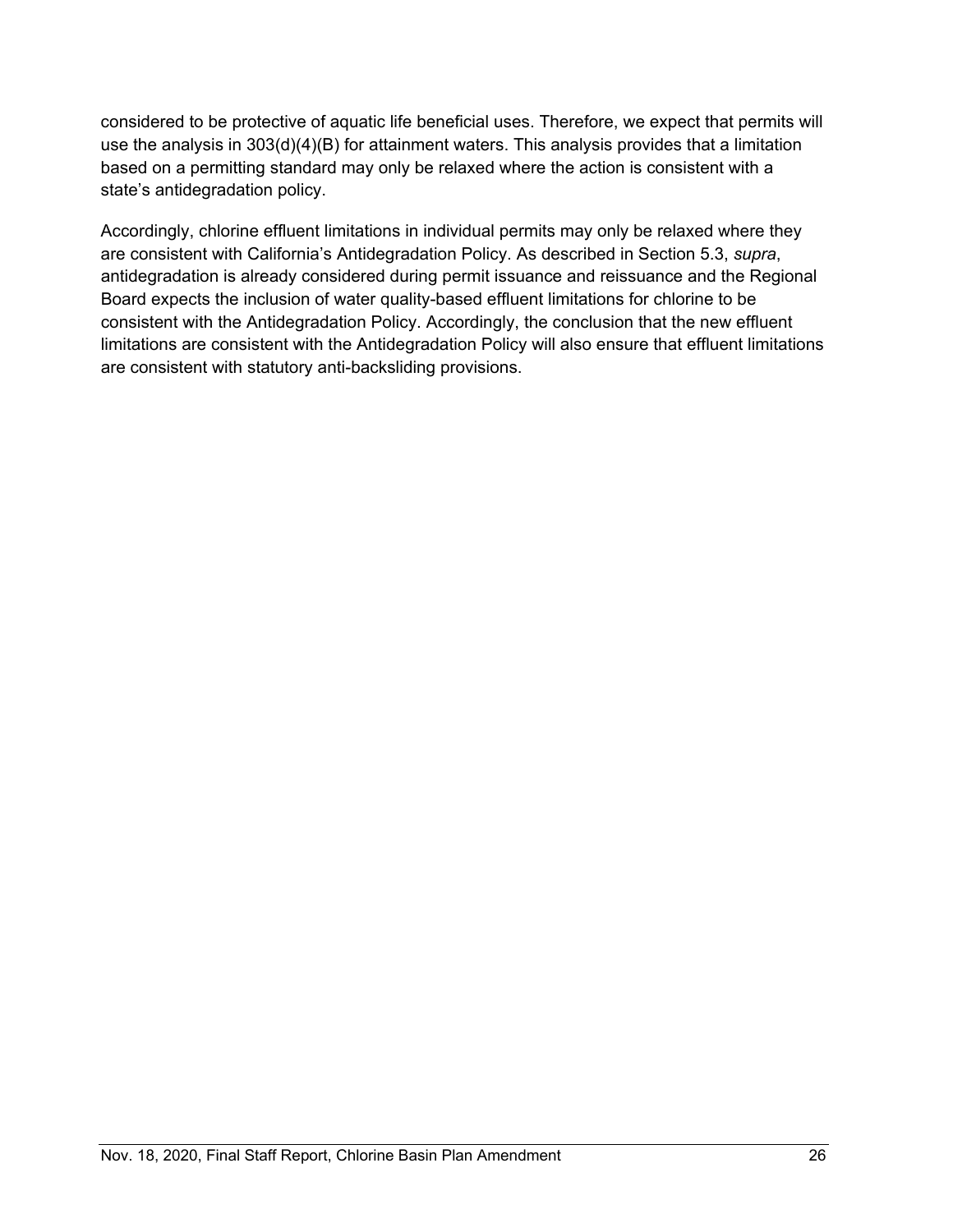# <span id="page-32-0"></span>**6. References**

Bay Area Clean Water Agencies (BACWA), 2020. Nutrient Watershed Permit 2019 Group Annual Report, February 1, 2020.

Chang K.H, 2011. Limit of Detection and Its Establishment in Analytical Chemistry. Health and the Environmental Journal, 2011, Vol. 2, No. 1.

Fono, L., 2020a. Personal Communication via an email to Tong Yin dated May 26, 2020.

Fono, L. 2020b. Personal Communication via an email to Tong Yin dated June 10, 2020.

Jolley, R. L. and J. H. Carpenter, 1982. Aqueous Chemistry of Chlorine: Chemistry, Analysis, and Environmental Fate of Reactive Oxidant Species. Oak Ridge National Laboratory, Tennessee. Operated by Union Carbide Corporation for The Department of Energy.

Ohio Environmental Protection Agency, 2015. General Permit Authorization to Discharge Wastewater from Sewage Treatment Systems Designed to Treat an Average Flow of 25,000 Gallons per Day or Less Under the NPDES, adopted May 1, 2015.

State Water Resources Control Board, 2020. California Integrated Water Quality System TRC Violations Report. Run on May 25, 2020.

Singleton, H. J, 1989. Province of British Columbia Ambient Water Quality Criteria for Chlorine, Technical Appendix. R. P. Bio. Resource Quality Section, Water Management Branch, Victoria, B.C.

Tikkanen, M. W., Schroeter J.H., Leong, L, Ganesh, R., undated. Guidance Manual for the Disposal of Chlorinated Water. [https://www.vita-d](https://www.vita-d-chlor.com/specs/AWWARFDechlorGuides.pdf)[chlor.com/specs/AWWARFDechlorGuides.pdf.](https://www.vita-d-chlor.com/specs/AWWARFDechlorGuides.pdf)

U.S. Environmental Protection Agency (U.S. EPA), 1984. Ambient Water Quality Criteria for Chlorine. EPA 440/5-84-030. [https://www.epa.gov/sites/production/files/2019-](https://www.epa.gov/sites/production/files/2019-03/documents/ambient-wqc-chlorine-1984.pdf) [03/documents/ambient-wqc-chlorine-1984.pdf](https://www.epa.gov/sites/production/files/2019-03/documents/ambient-wqc-chlorine-1984.pdf)

U.S. EPA, 1985. Guidelines for Deriving Numerical National Water Quality Criteria for the Protection of Aquatic Organisms and Their Uses. PB85-227049.

U.S. EPA, 1998. Letter by James Pendergast, Acting Director of Permits Division, to John C. Hall, August 1, 1998.

U.S. EPA, 1999a. R.E.D. Facts: Chlorine Gas. Prevention, Pesticides, and Toxics Substances. EPA-738-F-99-001.

U.S. EPA, 1999b. Wastewater Technology Fact Sheet: Chlorine Disinfection. Office of Water. EPA 832-F-99-062. [https://www3.epa.gov/npdes/pubs/chlo.pdf.](https://www3.epa.gov/npdes/pubs/chlo.pdf)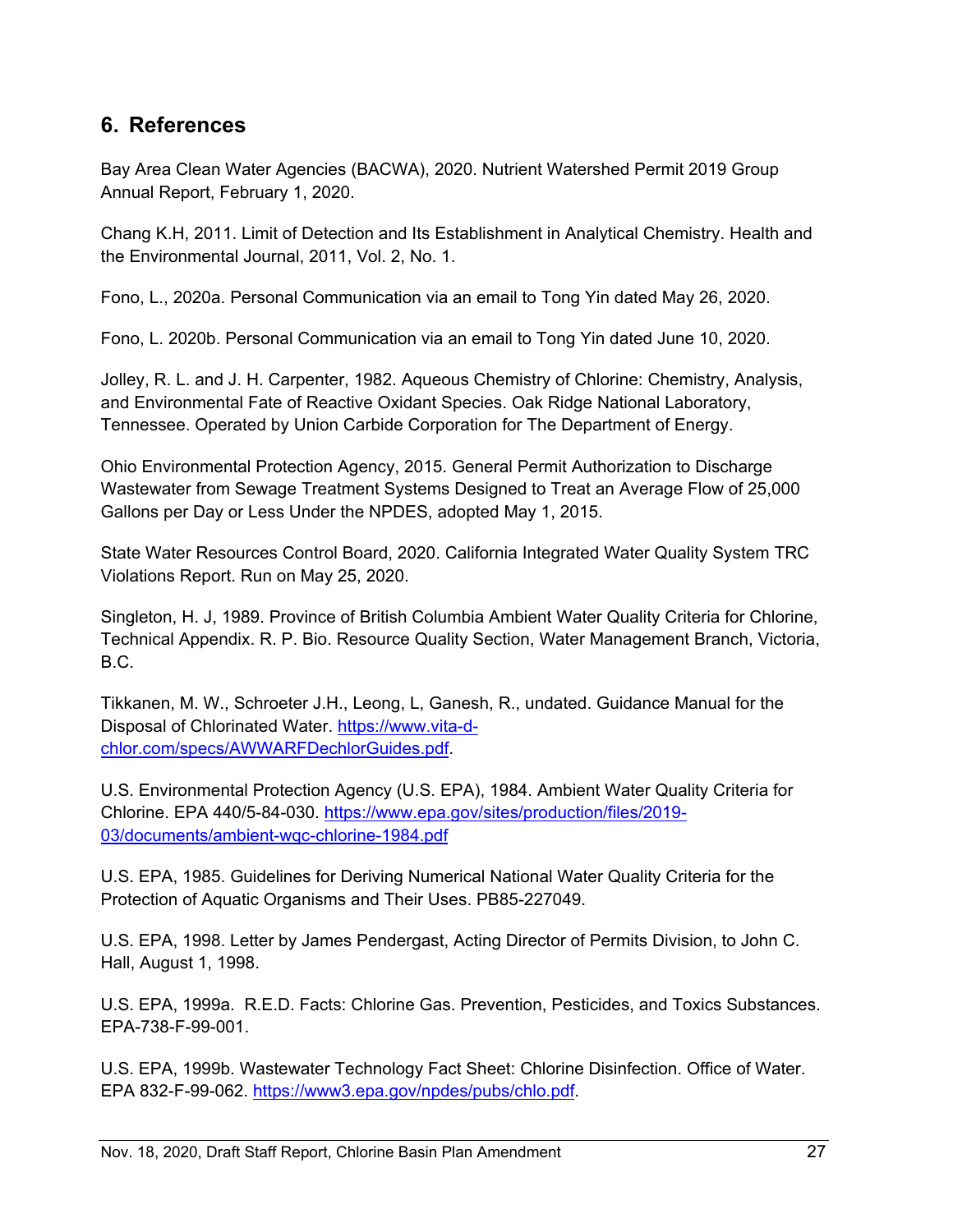U. S. EPA, 2000. Wastewater Technology Fact Sheet: Dechlorination. Office of Water. EPA 832-F-00-022. 2010. NPDES Permit Writers' Manual, Chapter 7, Final Effluent Limitations and Anti-Backsliding. [https://www3.epa.gov/npdes/pubs/pwm\\_chapt\\_07.pdf](https://www3.epa.gov/npdes/pubs/pwm_chapt_07.pdf)

U.S. EPA, 2011. Water Treatment Manual: Disinfection. Office of Environmental Enforcement. [https://www.epa.ie/pubs/advice/drinkingwater/Disinfection2\\_web.pdf](https://www.epa.ie/pubs/advice/drinkingwater/Disinfection2_web.pdf)

WEF (Water Environment Federation), 1996. Operation of Municipal Wastewater Treatment Plants, 5<sup>th</sup> edition, MOP 11. Alexandria, VA.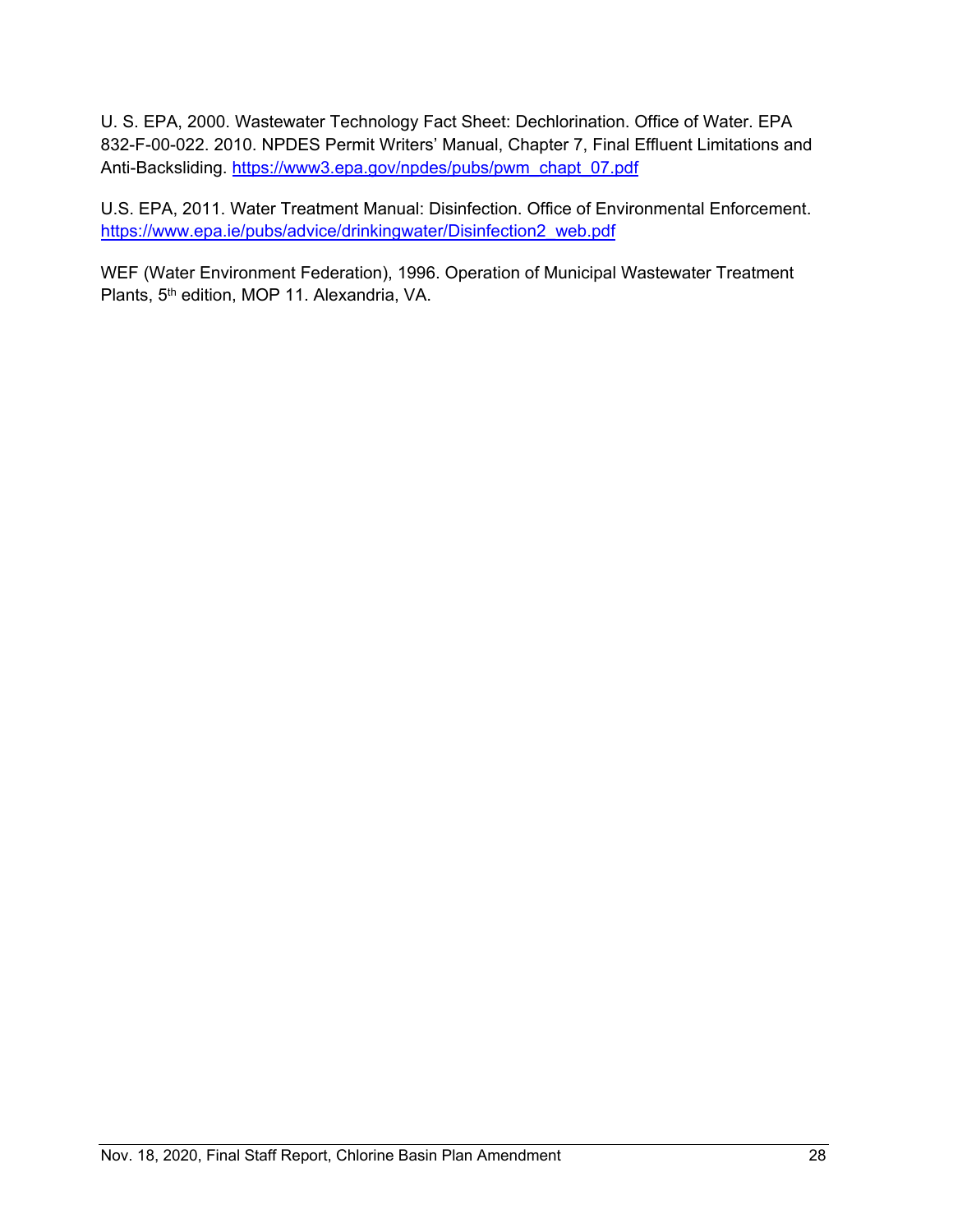**Note: This Appendix is not edited to reflect changes made in response to public comments or staff-initiated changes. Refer to Resolution No. R2-2020-0031 for the final Basin Plan amendment**

# <span id="page-34-0"></span>**Appendix A – Annotated Basin Plan Amendment**

#### PROPOSED BASIN PLAN AMENDMENT

*Revisions indicated in single underline/strikeout represent new or revised language. Numeric footnotes provide background for proposed changes.* 

| Compound                     | 4-day Average | 1-hr Average | 24-hr Average |
|------------------------------|---------------|--------------|---------------|
| Arsenic <sup>b, c, d</sup>   | 36            | 69           |               |
| Cadmiumb, c, d               | 9.3           | 42           |               |
| Chromium VIb, c, d, e        | 50            | 1100         |               |
| Copper <sup>c, d, f, l</sup> |               |              |               |
| Cyanide <sup>9</sup>         |               |              |               |
| Lead <sup>b, c, d</sup>      | 8.1           | 210          |               |
| Mercuryh                     | 0.025         | 2.1          |               |
| Nickelb, c, d, I             | 8.2           | 74           |               |
| Seleniumi                    |               |              |               |
| Silverb, c, d                |               | 1.9          |               |
| Tributyltini                 |               |              |               |
| Zincb, c, d                  | 81            | 90           |               |
| <b>PAHsk</b>                 |               |              | 15            |

### **Table 3-3: Marinea Water Quality Objectives for Toxic Pollutants for Surface Waters (all values in µg/L)**

#### **NOTES:**

a. Marine waters are those in which the salinity is equal to or greater than 10 parts per thousand 95% of the time, as set forth in Chapter 4 of the Basin Plan. Unless a site-specific objective has been adopted, these objectives shall apply to all marine waters except for the South Bay south of Dumbarton Bridge (where the California Toxics Rule (CTR) applies) or as specified in note h (below). For waters in which the salinity is between 1 and 10 parts per thousand, the applicable objectives are the more stringent of the freshwater (Table 3-4) or marine objectives.

b. Source: 40 CFR Part 131.38 (California Toxics Rule or CTR), May 18, 2000.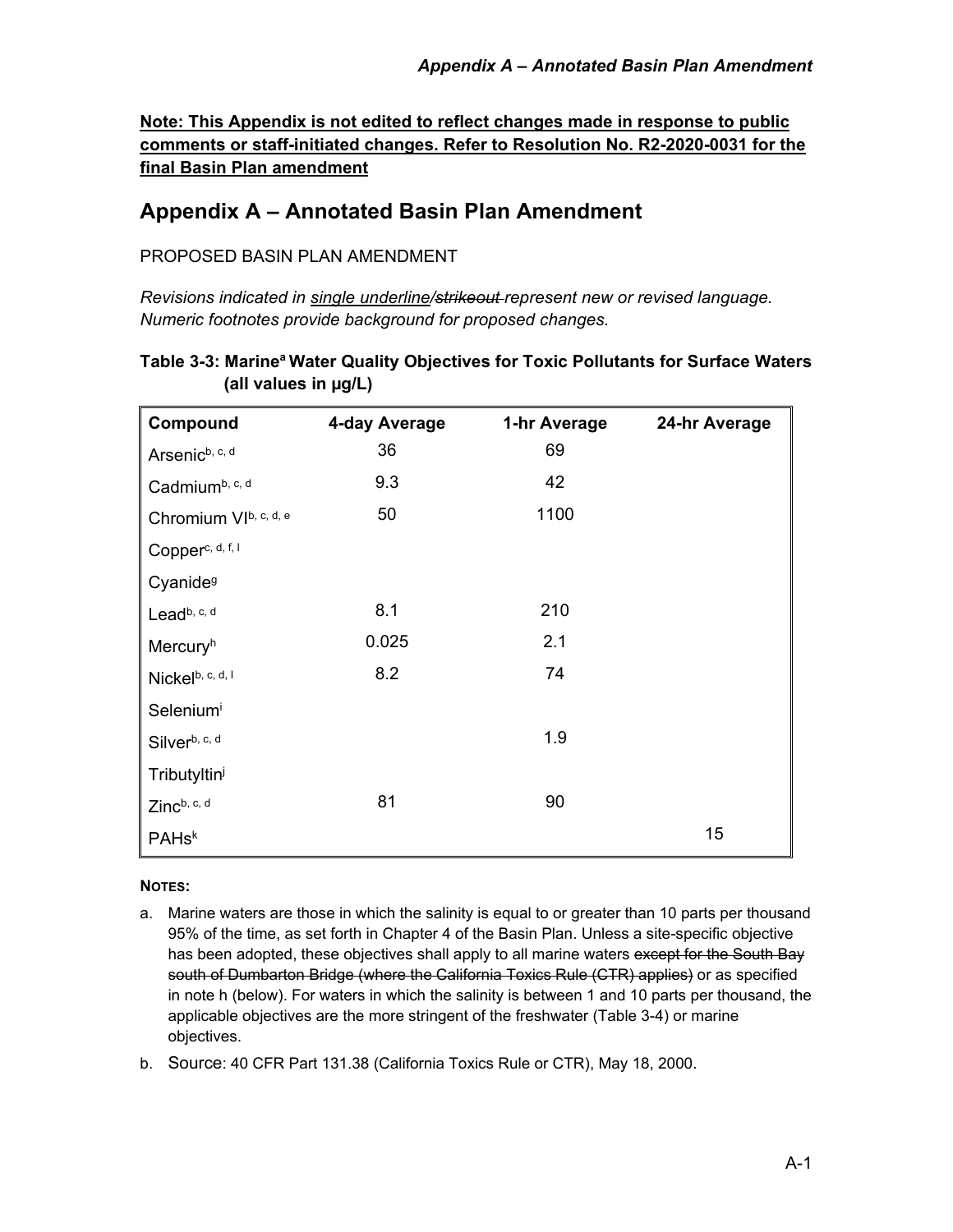- c. These objectives for metals are expressed in terms of the dissolved fraction of the metal in the water column.
- d. According to the CTR, these objectives are expressed as a function of the water-effect ratio (WER), which is a measure of the toxicity of a pollutant in site water divided by the same measure of the toxicity of the same pollutant in laboratory dilution water. The 1-hr. and 4-day objectives = table value X WER. The table values assume a WER equal to one.
- e. This objective may be met as total chromium.
- f. Water quality objectives for copper were promulgated by the CTR and may be updated by U.S. EPA without amending the Basin Plan. Note: at the time of writing, the values are 3.1 ug/l (4-day average) and 4.8 ug/l (1-hr. average). The most recent version of the CTR should be consulted before applying these values.
- g. Cyanide criteria were promulgated in the National Toxics Rule (NTR) (Note: at the time of writing, the values are 1.0 µg/l (4-day average) and 1.0 µg/l (1-hr. average)) and apply, except that site-specific marine water quality objectives for cyanide have been adopted for San Francisco Bay as set forth in Table 3-3C.
- h. Source: U.S. EPA Ambient Water Quality Criteria for Mercury (1984). The 4-day average value for mercury does not apply to San Francisco Bay; instead, the water quality objectives specified in Table 3-3B apply. The 1-hour average value continues to apply to San Francisco Bay.
- i. Selenium criteria were promulgated for all San Francisco Bay/Delta waters in the National Toxics Rule (NTR). The NTR criteria specifically apply to San Francisco Bay upstream to and including Suisun Bay and Sacramento-San Joaquin Delta. Note: at the time of writing, the values are 5.0 ug/l (4-day average) and 20 ug/l (1-hr. average).
- j. Tributyltin is a compound used as an antifouling ingredient in marine paints and toxic to aquatic life in low concentrations. U.S. EPA has published draft criteria for protection of aquatic life (Federal Register: December 27, 2002, Vol. 67, No. 249, Page 79090-79091). These criteria are cited for advisory purposes. The draft criteria may be revised.
- k. The 24-hour average aquatic life protection objective for total PAHs is retained from the 1995 Basin Plan. Source: U.S. EPA 1980.
- l. Table 3-3A contains site-specific water quality objectives for copper and nickel applicable to specific San Francisco Bay segments.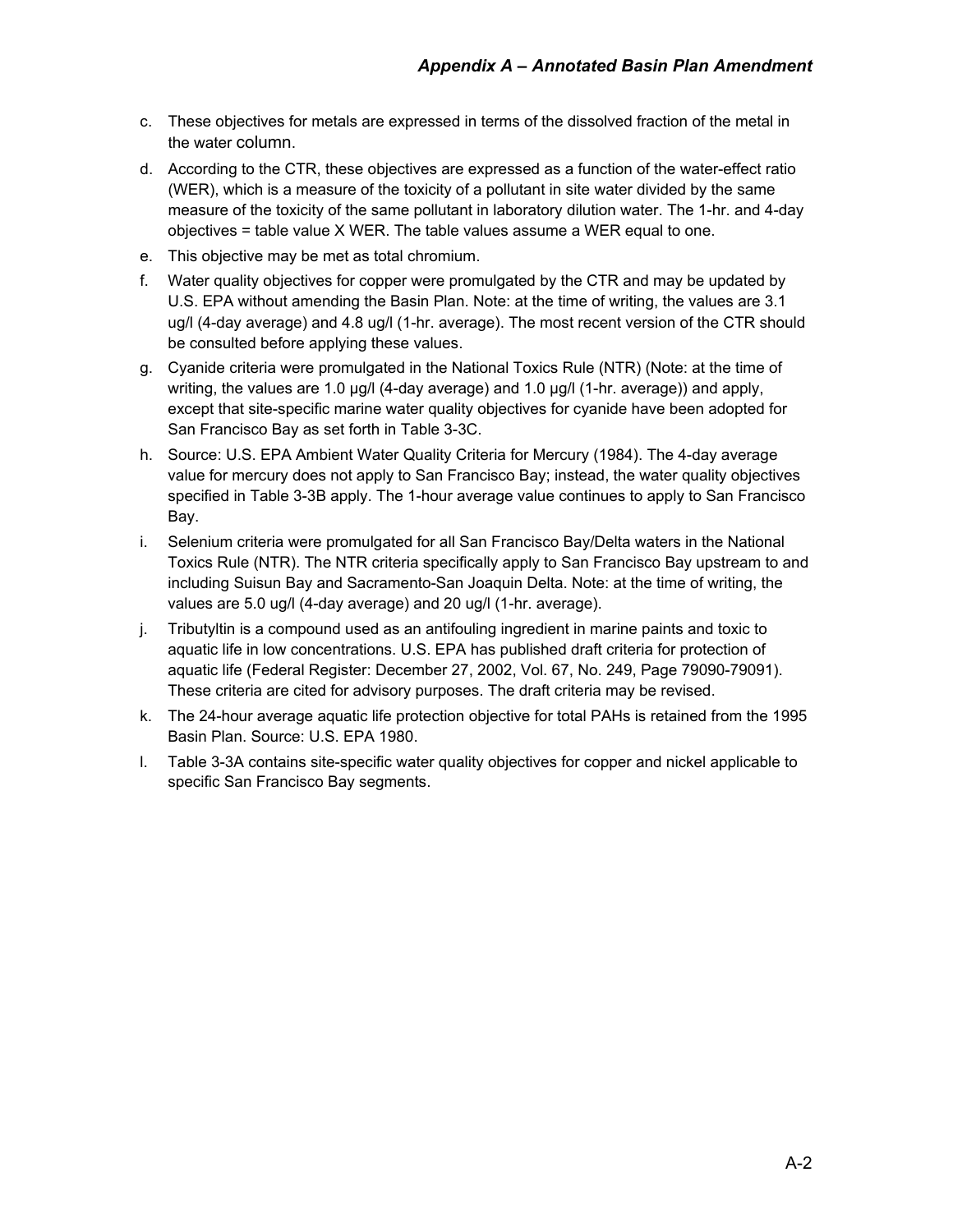| Compound                   | 4-day Average    | 1-hr Average     |
|----------------------------|------------------|------------------|
| Arsenic <sup>b, c, d</sup> | 150              | 340              |
| Cadmium <sup>b, d</sup>    | $\mathbf e$      | e                |
| Chromium IIIf              |                  |                  |
| Chromium VIb, c, d, g      | 11               | 16               |
| Copperb, c, d              | 9.0 <sup>h</sup> | 13 <sup>h</sup>  |
| Cyanidei                   |                  |                  |
| Leadb, c, d                | 2.5 <sup>j</sup> | 65 <sup>j</sup>  |
| <b>Mercuryk</b>            | 0.025            | 2.4              |
| Nickelb, c, d              | 52 <sup>1</sup>  | 470              |
| Selenium <sup>m</sup>      |                  |                  |
| Silverb, c, d              |                  | 3.4 <sup>n</sup> |
| Tributyltin <sup>o</sup>   |                  |                  |
| Zincb, c, d                | 120 <sup>p</sup> | 120 <sup>p</sup> |

**Table 3-4: Freshwatera Water Quality Objectives for Toxic Pollutants for Surface Waters (all values in µg/L)** 

#### **Notes:**

- a. Freshwaters are those in which the salinity is equal to or less than 1 part per thousand 95% of the time, as set forth in Chapter 4 of the Basin Plan. Unless a site-specific objective has been adopted, these objectives shall apply to all freshwaters except for the South Bay south of Dumbarton Bridge, where the California Toxics Rule (CTR) applies. For waters in which the salinity is between 1 and 10 parts per thousand, the applicable objectives are the more stringent of the marine (Table 3-3) and freshwater objectives.
- b. Source: 40 CFR Part 131.38 (California Toxics Rule or CTR), May 18, 2000.
- c. These objectives for metals are expressed in terms of the dissolved fraction of the metal in the water column.
- d. These objectives are expressed as a function of the water-effect ratio (WER), which is a measure of the toxicity of a pollutant in site water divided by the same measure of the toxicity of the same pollutant in laboratory dilution water. The 1-hr. and 4-day objectives = table value × WER. The table values assume a WER equal to one.
- e. The objectives for cadmium and other noted metals are expressed by formulas where  $H = In$ (hardness) as CaCO<sub>3</sub> in mg/l: The four-day average objective for cadmium is  $e^{(0.7852 H - 3.490)}$ . This is 1.1 µg/l at a hardness of 100 mg/l as CaCO<sub>3</sub>. The one-hour average objective for cadmium is  $e^{(1.128 \text{ H} - 3.828)}$ . This is 3.9 µg/l at a hardness of 100 mg/l as CaCO<sub>3</sub>.
- f. Chromium III criteria were promulgated in the National Toxics Rule (NTR). The NTR criteria specifically apply to San Francisco Bay upstream to and including Suisun Bay and Sacramento-San Joaquin Delta. Note: at the time of writing, the values are 180 ug/l (4-day average) and 550 ug/l (1-hr. average). The objectives for chromium III are based on hardness. The values in this footnote assume a hardness of 100 mg/l CaCO<sub>3</sub>. At other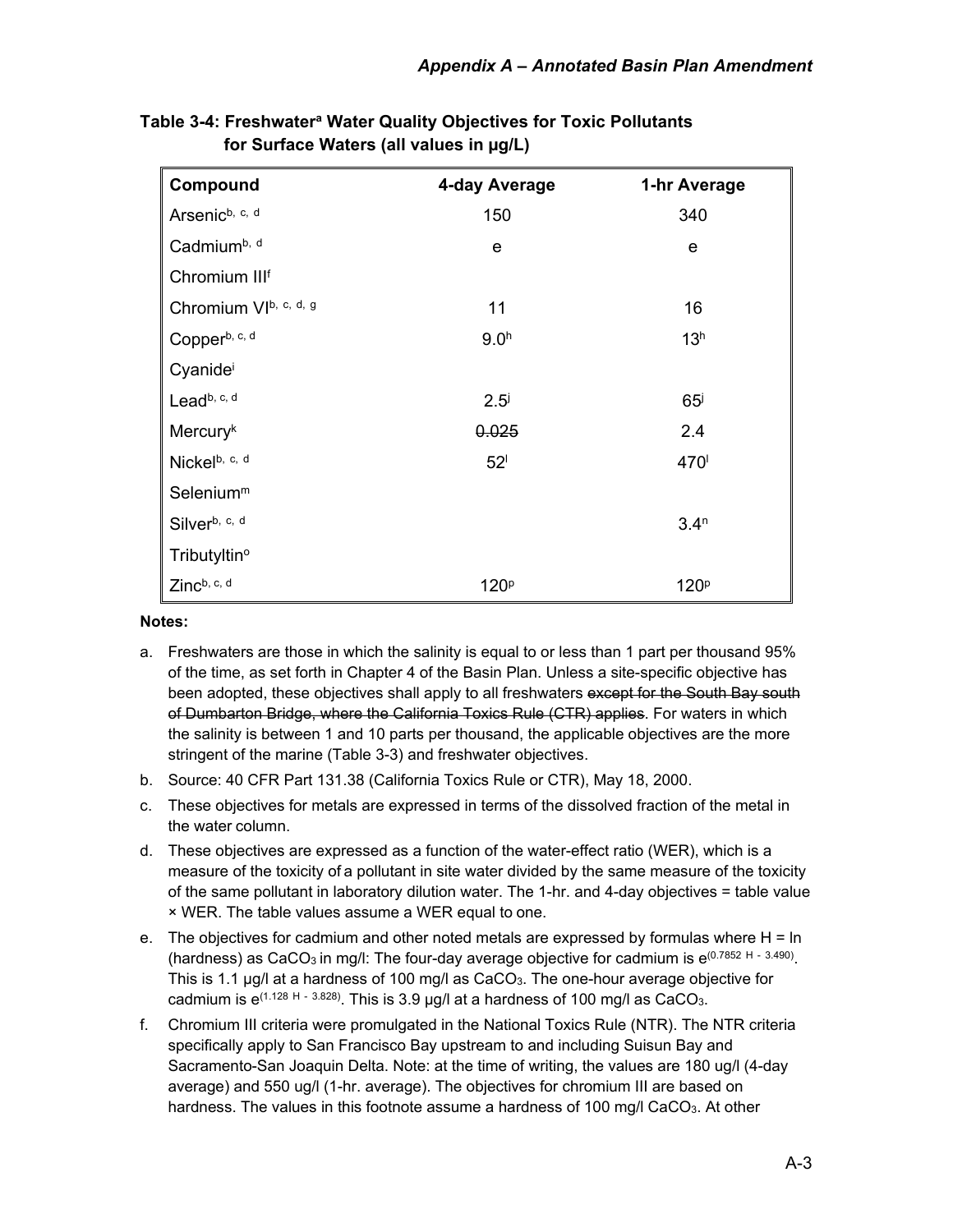hardnesses, the objectives must be calculated using the following formulas where  $H = In$ (hardness): The 4-day average objective for chromium III is  $e^{(0.8190H+1.561)}$ . The 1-hour average for chromium III is  $e^{(0.8190 H + 3.688)}$ 

- g. This objective may be met as total chromium.
- h. The objectives for copper are based on hardness. The table values assume a hardness of 100 mg/l CaCO3. At other hardnesses, the objectives must be calculated using the following formulas where H = ln (hardness): The 4-day average objective for copper is  $e^{(0.8545H-1.702)}$ . The 1-hour average for copper is  $e^{(0.9422H-1.700)}$ .
- i. Cyanide criteria were promulgated in the National Toxics Rule (NTR). The NTR criteria specifically apply to San Francisco Bay upstream to and including Suisun Bay and Sacramento-San Joaquin Delta. Note: at the time of writing, the values are 5.2 ug/l (4-day average) and 22 ug/l (1-hr. average).
- j. The objectives for lead are based on hardness. The table values assume a hardness of 100 mg/l CaCO3. At other hardnesses, the objectives must be calculated using the following formulas where H = ln (hardness): The 4-day average objective is  $e^{(1.273H - 4.705)}$ . The 1-hour average for lead is e(1.273H-1.460).
- k. Source: U.S. EPA Quality Criteria for Water 1986 (EPA 440/5-86-001)., which established a mercury criterion of 0.012 ug/l. The Basin Plan set the objective at 0.025 based on considerations of the level of detection attainable at that time. The 4-day average value for mercury does not apply to Walker Creek and Soulajule Reservoir and their tributaries nor to waters of the Guadalupe River watershed; instead, the water quality objectives specified in Table 3- 4A apply. The 1-hour average value continues to apply to waters specified in Table 3-4A. Part 2 of the Water Quality Control Plan for Inland Surface Waters, Enclosed Bays, and Estuaries of California—Tribal and Subsistence Fishing Beneficial Uses and Mercury Provisions (Statewide Mercury Provisions) contains additional mercury objectives that may apply to some waters.
- l. The objectives for nickel are based on hardness. The table values assume a hardness of 100 mg/l CaCO3. At other hardnesses, the objectives must be calculated using the following formulas where H = ln (hardness): The 4-day average objective is  $e^{(0.8460H + 0.0584)}$ . The 1-hour average objective is  $e^{(0.8460H + 2.255)}$ .
- m. Selenium criteria were promulgated for all San Francisco Bay/Delta waters in the National Toxics Rule (NTR). The NTR criteria specifically apply to San Francisco Bay upstream to and including Suisun Bay and Sacramento-San Joaquin Delta. Note: at the time of writing, the values are 5.0 ug/l (4-day average) and 20 ug/l (1-hr. average).
- n. The objective for silver is based on hardness. The table value assumes a hardness of 100 mg/l CaCO3. At other hardnesses, the objective must be calculated using the following formula where H = ln (hardness): The 1-hour average objective for silver is  $e^{(1.72H - 6.52)}$ . U.S. EPA has not developed a 4-day criterion.
- o. Tributyltin is a compound used as an antifouling ingredient in marine paints and toxic to aquatic life in low concentrations. U.S. EPA has published draft criteria for protection of aquatic life (Federal Register: December 27, 2002, Vol. 67, No. 249, Page 79090-79091). These criteria are cited for advisory purposes. The draft criteria may be revised.
- p. The objectives for zinc are based on hardness. The table values assume a hardness of 100 mg/l CaCO<sub>3</sub>. At other hardnesses, the objectives must be calculated using the following formulas where H = ln (hardness): The 4-day average objective for zinc is  $e^{(0.8473 H+0.884)}$ . The 1-hour average for zinc is  $e^{(0.8473 H + 0.884)}$ .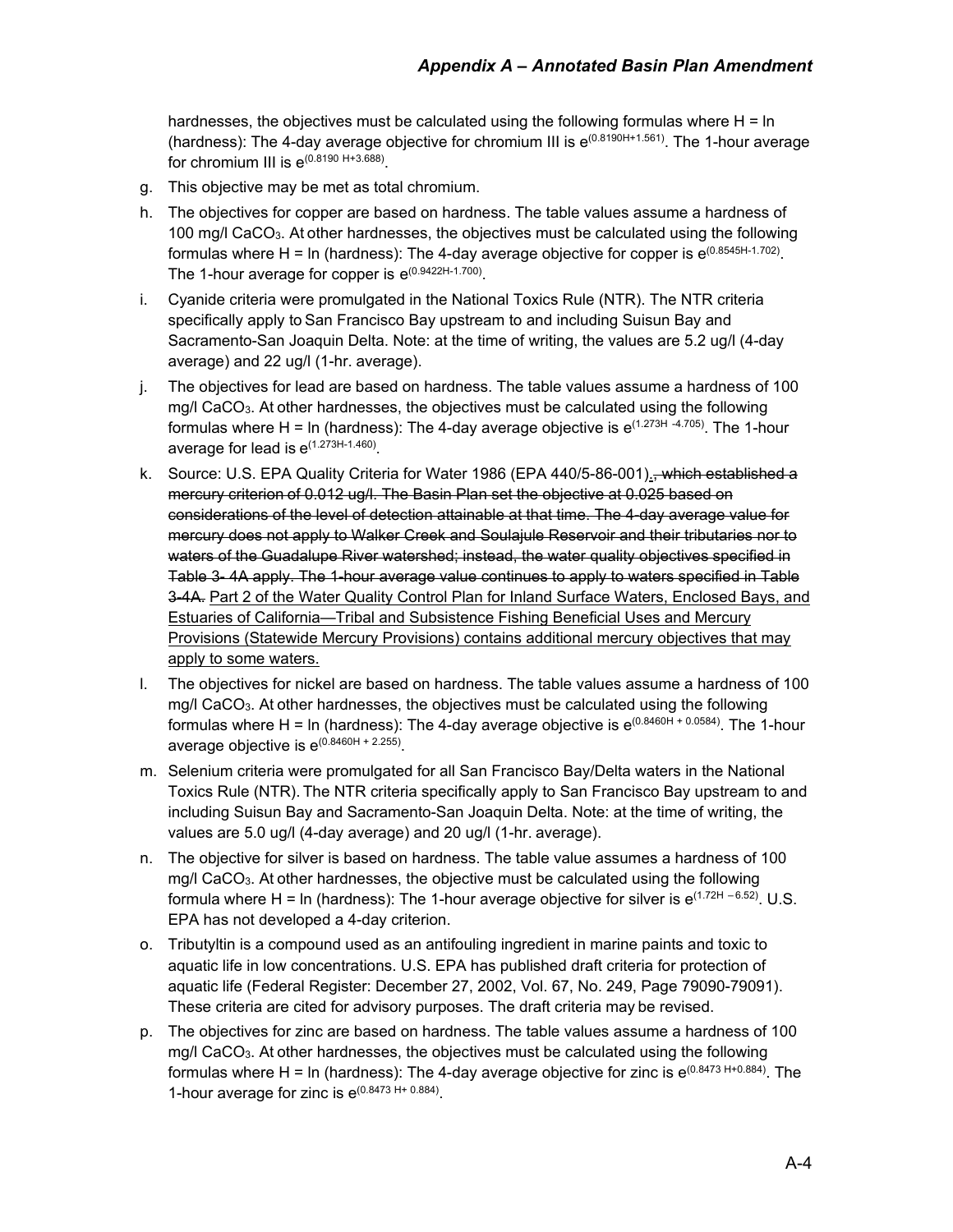### 3.3.23 CHLORINE

The discharge of wastes shall not cause receiving waters to contain concentrations of chlorine-produced oxidants or total residual chlorine in excess of the following objectives for the protection of marine, estuarine, and freshwater aquatic life beneficial uses:

### **Table 3-8: Chlorine Water Quality Objectives for the Protection of Aquatic Life Beneficial Uses in Marine, Estuarine, and Freshwaters (all values in ug/l)**

| <b>Receiving Water Type<sup>a</sup></b>                           | 4-day Average | 1-hour Average |
|-------------------------------------------------------------------|---------------|----------------|
| Marine or Estuarine (Chlorine-Produced<br>Oxidants <sup>b</sup> ) | 7.5           | 13             |
| <b>Freshwater (Total Residual Chlorine<sup>c</sup>)</b>           |               | 19             |

#### **Notes:**

- a. Marine waters are those in which the salinity is equal to or greater than 10 parts per thousand 95 percent of the time; freshwaters are those in which the salinity is equal to or less than 1 part per thousand 95 percent of the time; estuarine waters are those with salinities in between the above two categories, as set forth in Chapter 4 of the Basin Plan.
- b. Chlorine-produced oxidants are the sum of free and combined chlorine and bromine, as measured by the methods for "total residual chlorine."
- c. Total residual chlorine is the sum of free and combined chlorine.

Source: 1984 national ambient water quality criteria for chlorine (EPA 440/5-84-030).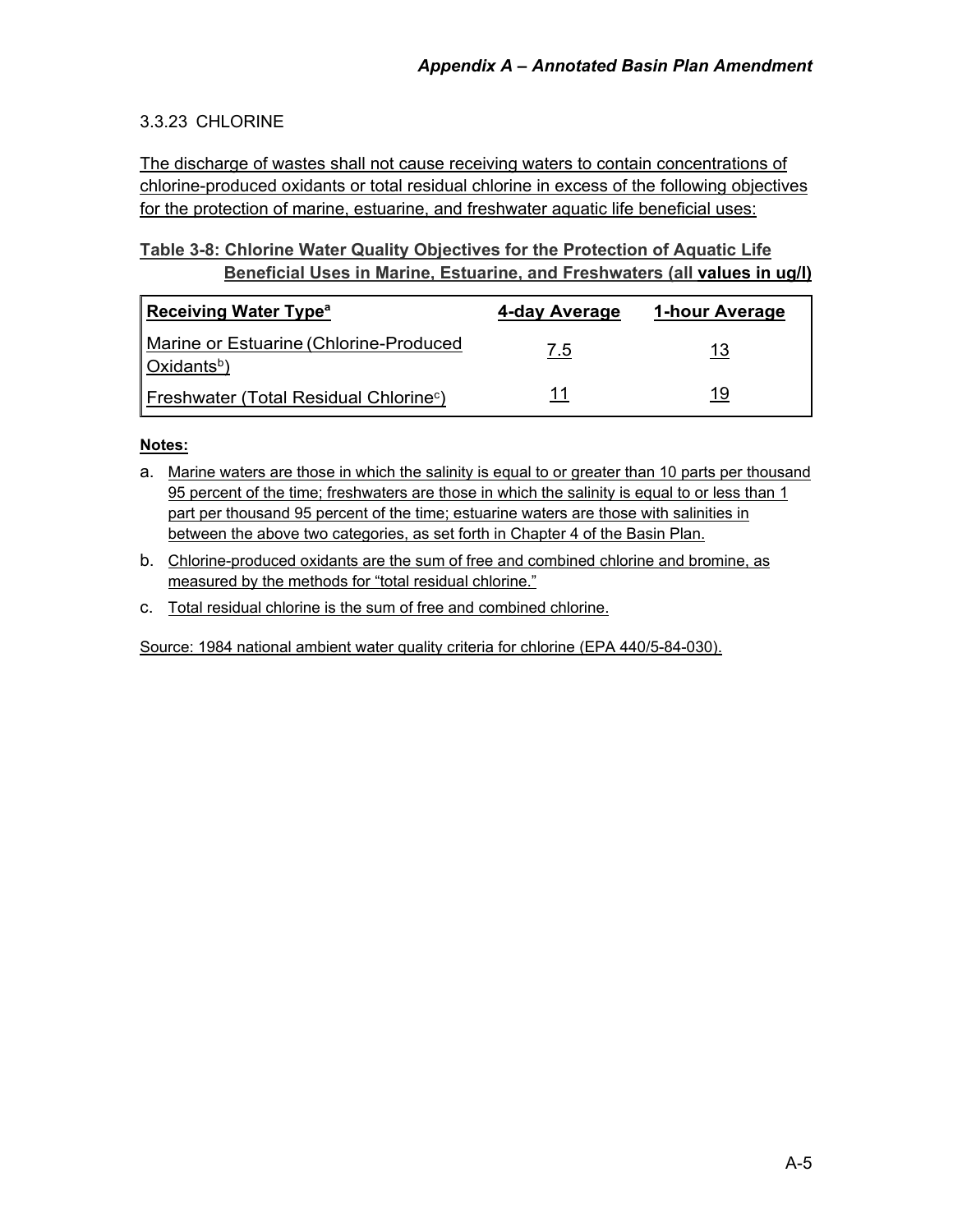| <b>Parameters:</b>                                                                                                                                                                         | 3-Day<br>Average | 7-Day<br>Average | <b>Daily</b><br><b>Maximum</b> | 1-Hour<br>Average | Instan-<br>taneous<br>Limit       |
|--------------------------------------------------------------------------------------------------------------------------------------------------------------------------------------------|------------------|------------------|--------------------------------|-------------------|-----------------------------------|
| <b>Biochemical Oxygen Demand</b><br>(BOD <sub>5</sub> ) <sup>a,b</sup>                                                                                                                     | 30               | 45               |                                |                   |                                   |
| Suspended Solids (SS) <sup>a</sup>                                                                                                                                                         | 30               | 45               |                                |                   |                                   |
| 85% removal of BOD and SS <sup>a,c</sup>                                                                                                                                                   |                  |                  |                                |                   |                                   |
| $pHd$ (in $pH$ units)<br>- Shallow Water Discharge<br>- Deep Water Discharge<br>Total Residual Chlorine <sup>d-f</sup><br>(free chlorine plus chloramines)<br>- Marine/Estuarine Discharge |                  |                  |                                | 0.013             | $6.5 - 8.5$<br>$6.0 - 9.0$<br>0.0 |
| - Freshwater Discharge                                                                                                                                                                     |                  |                  |                                | 0.019             |                                   |
| Settleable Matter <sup>e</sup><br>$(in ml/l-hr)$                                                                                                                                           | 0.1              |                  | 0.2                            |                   |                                   |
| Oil & Grease <sup>dg</sup>                                                                                                                                                                 | 10               |                  | 20                             |                   |                                   |

**Table 4-2 Effluent Limitations for Conventional Pollutants (all units in mg/L, except as otherwise noted)**

#### **Notes:**

- a. These effluent limitations apply to all sewage treatment facilities that discharge to inland surface waters and enclosed bays and estuaries. The Water Board may also apply some of these limitations selectively to certain other non-sewage discharges, but they will not be used to preempt Effluent Guideline Limitations established pursuant to Sections 301, 302, 304, or 306 of the federal Water Pollution Control Act, as amended. (Such Effluent Guideline Limitations are included in NPDES permits for particular industries.)
- b. The federal regulation allows the parameter BOD to be substituted with Carbonaceous BOD at levels that shall not exceed 25 mg/l as a 30-day average, nor 40 mg/l as a 7-day average.
- c. The arithmetic mean of the biochemical oxygen demand (5-day 20ºC) and suspended solids values, by weight, for effluent samples collected in any month shall not exceed 15 percent of the arithmetic mean of the respective values, by weight, for simultaneous influent samples.
- d. These effluent limitations apply to all treatment facilities.
- e. Discharges from sedimentation and similar cases should generally not contain more than 1.0 ml/l-hr of settleable matter. Design and maintenance of erosion and sediment control structures shall comply with accepted engineering practices as identified in the Association of Bay Area Government's (ABAG's) *Manual of Standards for Erosion and Sediment Control Measures*.
- f. These effluent limitations apply to all treatment facilities with potential to discharge chlorine. These effluent limitations may be adjusted to account for a mixing zone in a manner consistent with procedures in the Policy for Implementation of Toxics Standards for Inland Surface Waters, Enclosed Bays, and Estuaries of California. Total residual chlorine should be monitored with a frequency of not less than one sample every five minutes. Less frequent sampling may be appropriate for smaller, or intermittent discharge facilities. To determine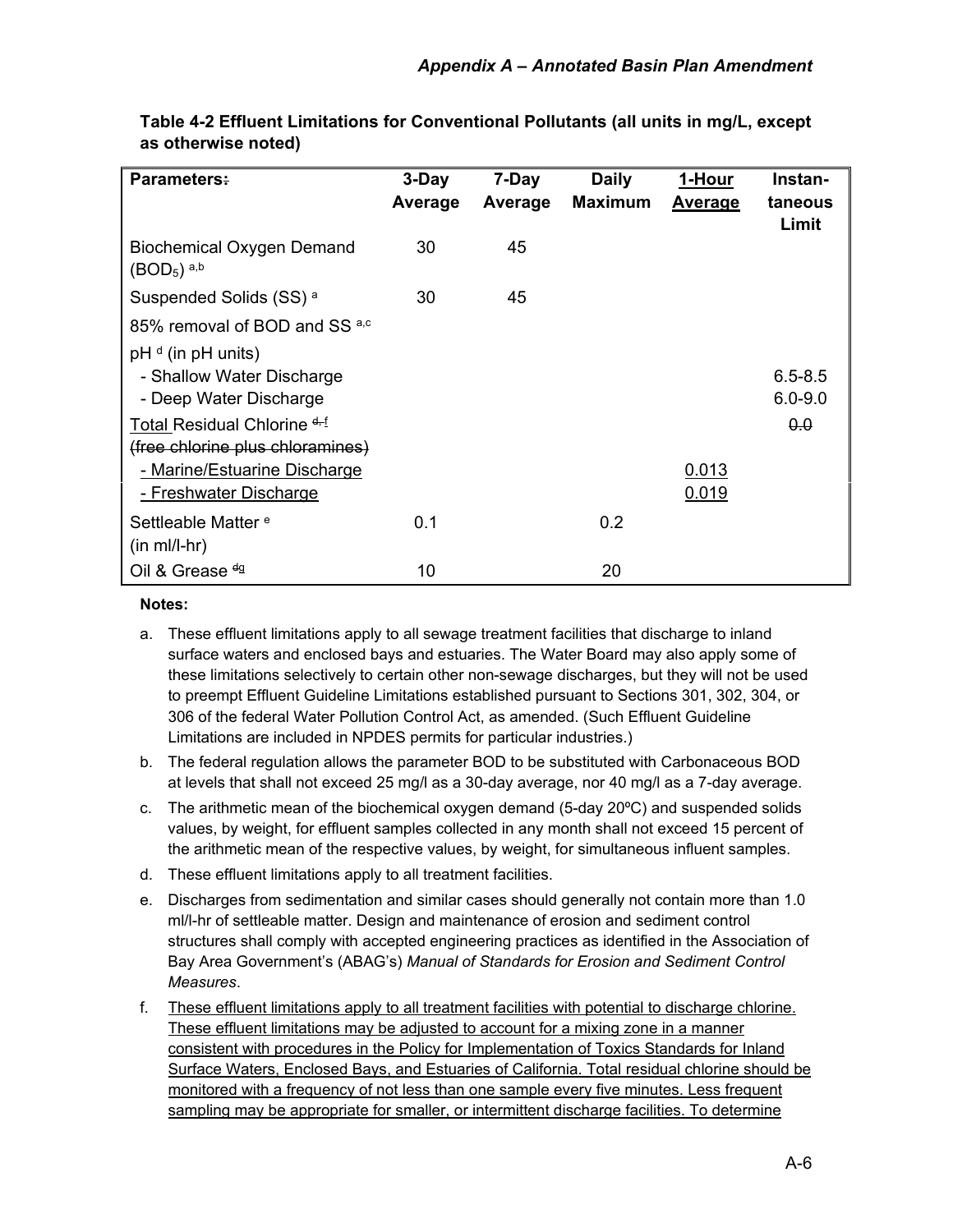compliance with the 1-hour average effluent limitation, all readings recorded within each hour shall be considered. All readings below the minimum level shall be treated as zero for compliance determination. The discharger shall calculate the arithmetic mean for each hour with all the readings within the hour and compare it with the 1-hour average effluent limitation.

The Water Board will establish water quality-based effluent limitations based on the 4-day average chlorine water quality objective if it is deemed necessary to ensure receiving waters meet the 4-day average water quality objective.

In most cases, the minimum level (which is the concentration in a sample that is equivalent to the concentration of the lowest calibration standard analyzed by a specific analytical procedure, assuming that all the method specified sample weights, volumes, and processing steps have been followed) shall be no greater than 0.05 mg/L and shall be reported along with the arithmetic mean of the total residual chlorine results. Higher minimum levels may be used where justified, for example, if a discharger must rely on field instruments.

g. These effluent limitations apply to all treatment facilities except those that provide secondary or advanced secondary treatment.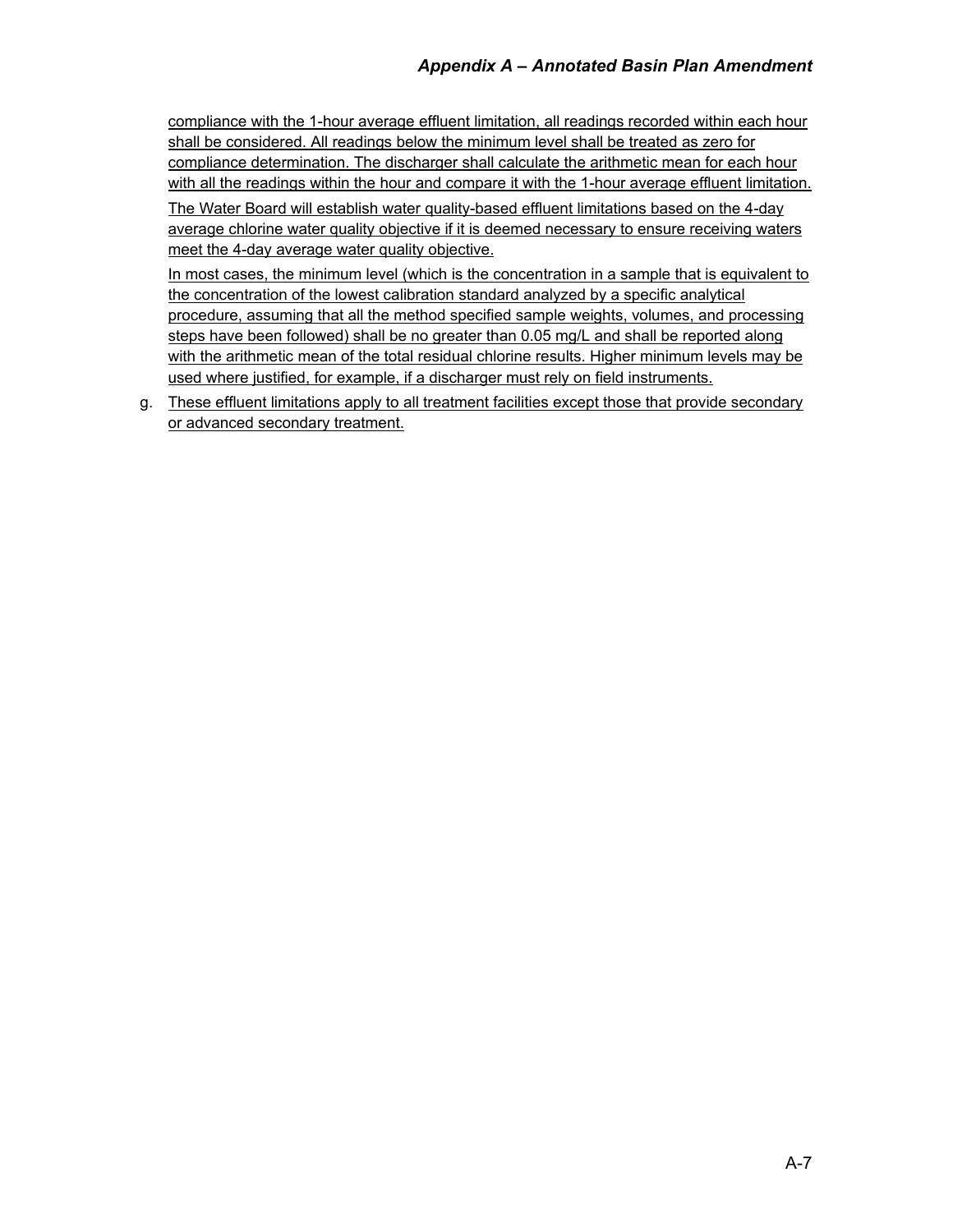# <span id="page-41-0"></span>**Appendix B – Environmental Checklist**

**1. Project Title:** Basin Plan amendment to add chlorine water quality objectives to protect aquatic life beneficial uses in marine, estuarine, and freshwaters in the San Francisco Bay region and to replace Basin Plan total residual chlorine (TRC) technologybased effluent limitation with water quality-based effluent limitations

### **2. Lead Agency Name and Address:**

San Francisco Bay Regional Water Quality Control Board 1515 Clay Street, Suite 1400 Oakland, California 94612

#### **3. Contact Person and Phone:**

Tong Yin, (510) 622-2418 [Tong.Yin@waterboards.ca.gov](mailto:Tong.Yin@waterboards.ca.gov)

#### **4. Project Locations:**

The new chlorine objectives will apply in marine, estuarine, and freshwaters in the San Francisco Bay region where Ocean Plan does not apply.

#### **5. Project Sponsor's Name & Address:**

San Francisco Bay Regional Water Quality Control Board 1515 Clay Street, Suite 1400 Oakland, California 94612

- **6. General Plan Designation:** Not Applicable
- **7. Zoning:** Not Applicable

### **8. Description of Project:**

The project is a proposed Basin Plan amendment (BPA) to adopt chlorine water quality objectives for the protection of aquatic life beneficial uses in marine, estuarine, and freshwaters within the San Francisco Bay region. The BPA will also replace the TRC technology-based effluent limitations in the Basin Plan with water quality-based effluent limitations, to be implemented in the region's National Pollutant Discharge Elimination System (NPDES) permits, along with implementation provisions for the water quality-based effluent limitations. The BPA will also make two minor editorial changes to the Basin Plan: (1) to remove the 4-day average freshwater mercury objective consistent with the Statewide Mercury Provisions, and added a statement in the mercury footnotes to both Tables 3-3 and 3-4 that the Statewide Mercury Provisions contain applicable mercury objectives for some of the region's waters; and (2) to replace the Oil and Grease effluent limitation footnote annotation in Table 4-2, stating that "these effluent limits apply to all treatment facilities," which is overly broad, with a footnote saying the Oil and Grease effluent limitations shall be applied to all treatment facilities except those with secondary and advanced secondary treatment.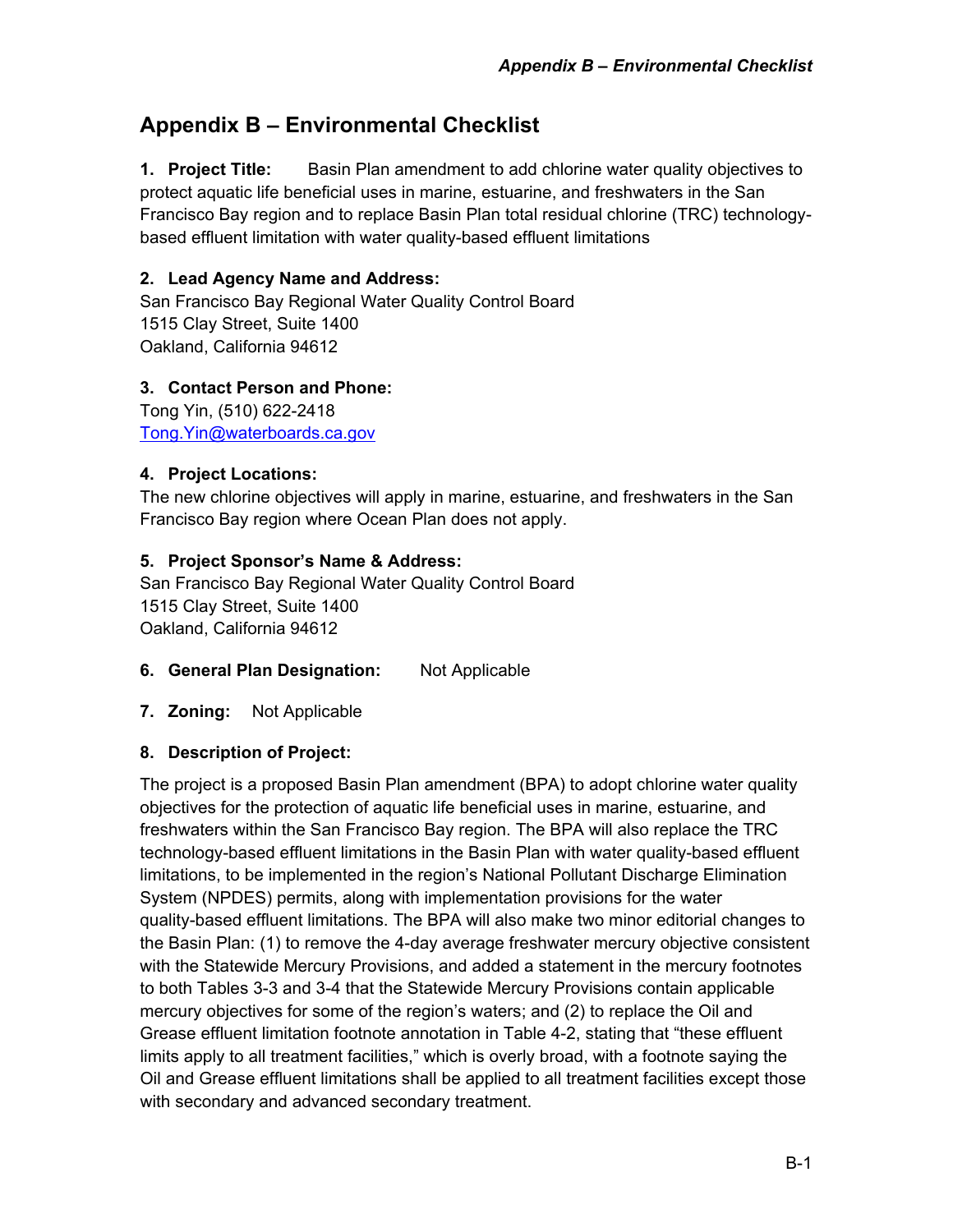### **9. Surrounding Land Uses and Setting:**

The land uses and setting are those of the entire San Francisco Bay region, except the coastal region that drain to the ocean, where Ocean Plan applies.

### **10. Other public agencies whose approval is required:**

The State Water Board, the California Office of Administrative Law, and the U.S. EPA must approve the Basin Plan amendment following adoption by the Water Board.

**11. Have California Native American tribes traditionally and culturally affiliated with the project area requested consultation pursuant to Public Resources Code section 21080.3.1? If so, is there a plan for consultation that includes, for example, the determination of significance of impacts to tribal cultural resources, procedures regarding confidentiality, etc.?**

California Native American tribes in the project area, namely, the Federated Indians of Graton Rancheria and Mishewal Wappo Tribe of Alexander Valley, Ohlone/Costanoan-Esselen Nation, United Auburn Indian Community of the Auburn Rancheria, and Wilton Rancheria, were informed of this project on May 5, 2020. The tribes did not request consultation pursuant to Public Resources Code section 21080.3.1.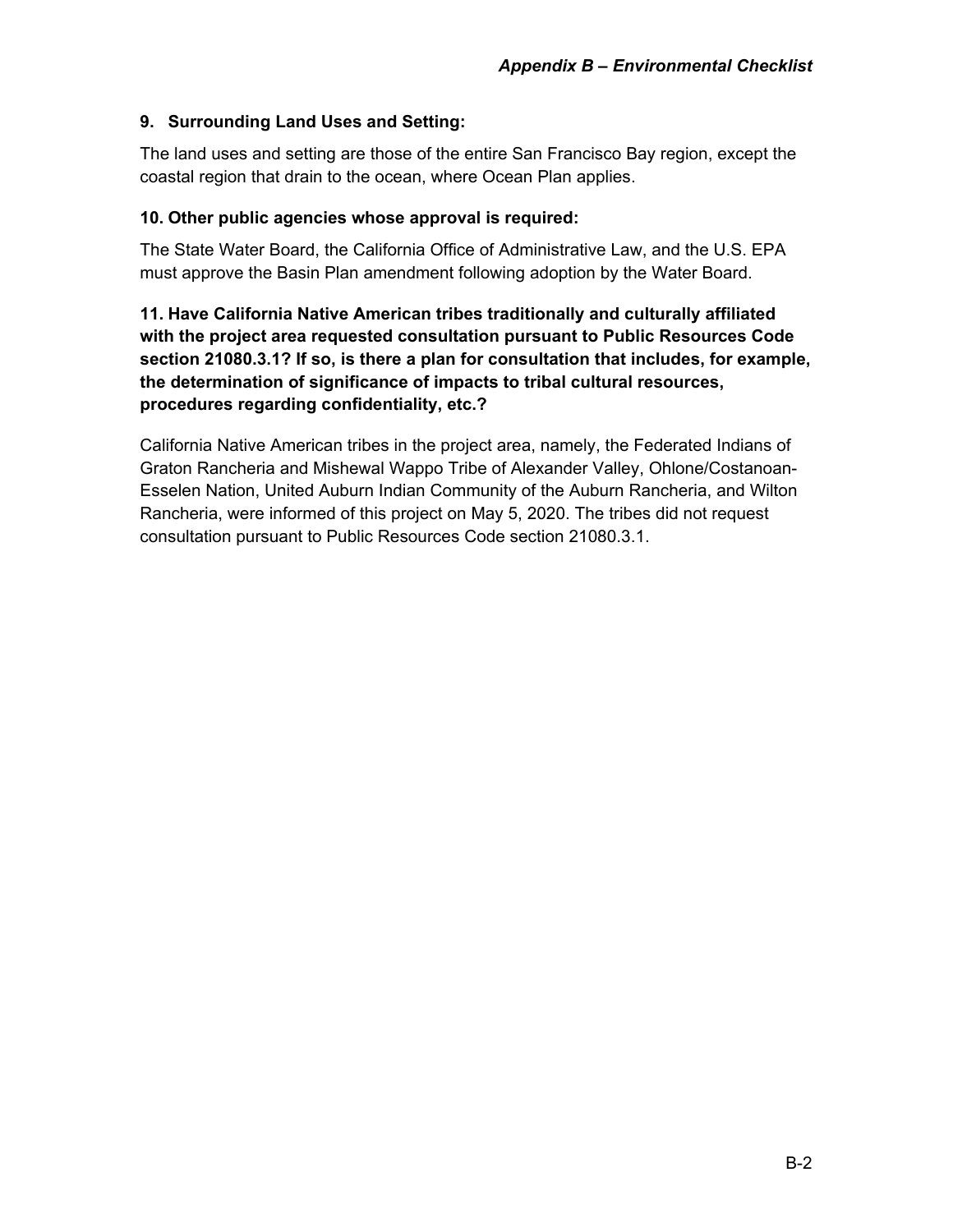### ENVIRONMENTAL FACTORS POTENTIALLY AFFECTED:

The project would not have any significant adverse impacts on the environment; hence, there are no physical, biological, social and/or economic factors that might be affected by the proposed project. See the checklist on the following pages for more details.

| Aesthetics                   | <b>Agriculture and Forestry</b> | <b>Air Quality</b>                    |
|------------------------------|---------------------------------|---------------------------------------|
| <b>Biological Resources</b>  | <b>Cultural Resources</b>       | Energy                                |
| Geology/Soils                | Greenhouse Gas<br>Emissions     | Hazards and Hazardous<br>Materials    |
| Hydrology/Water<br>Quality   | Land Use/Planning               | <b>Mineral Resources</b>              |
| <b>Noise</b>                 | Population/Housing              | <b>Public Services</b>                |
| Recreation                   | Transportation                  | <b>Tribal Cultural Resources</b>      |
| Utilities/Service<br>Systems | Wildfire                        | Mandatory Findings on<br>Significance |
|                              |                                 |                                       |

DETERMINATION: On the basis of this initial evaluation:

 $\boxtimes$  I find that the proposed project COULD NOT have a significant effect on the environment, and a NEGATIVE DECLARATION will be prepared.

 $\Box$  I find that although the proposed project could have a significant effect on the environment, there will not be a significant effect in this case because revisions in the project have been made by or agreed to by the project proponent. A MITIGATED NEGATIVE DECLARATION will be prepared.

 $\Box$  I find that the proposed project MAY have a significant effect on the environment, and an ENVIRONMENTAL IMPACT REPORT is required.

 $\Box$  I find that the proposed project MAY have a "potentially significant impact" or "potentially significant unless mitigated" impact on the environment, but at least one effect 1) has been adequately analyzed in an earlier document pursuant to applicable legal standards, and 2) has been addressed by mitigation measures based on the earlier analysis as described on attached sheets. An ENVIRONMENTAL IMPACT REPORT is required, but it must analyze only the effects that remain to be addressed.

 $\Box$  I find that although the proposed project could have a significant effect on the environment, because all potentially significant effects (a) have been analyzed adequately in an earlier EIR or NEGATIVE DECLARATION pursuant to applicable standards, and (b) have been avoided or mitigated pursuant to that earlier EIR or NEGATIVE DECLARATION, including revisions or mitigation measures that are imposed upon the proposed project, nothing further is required.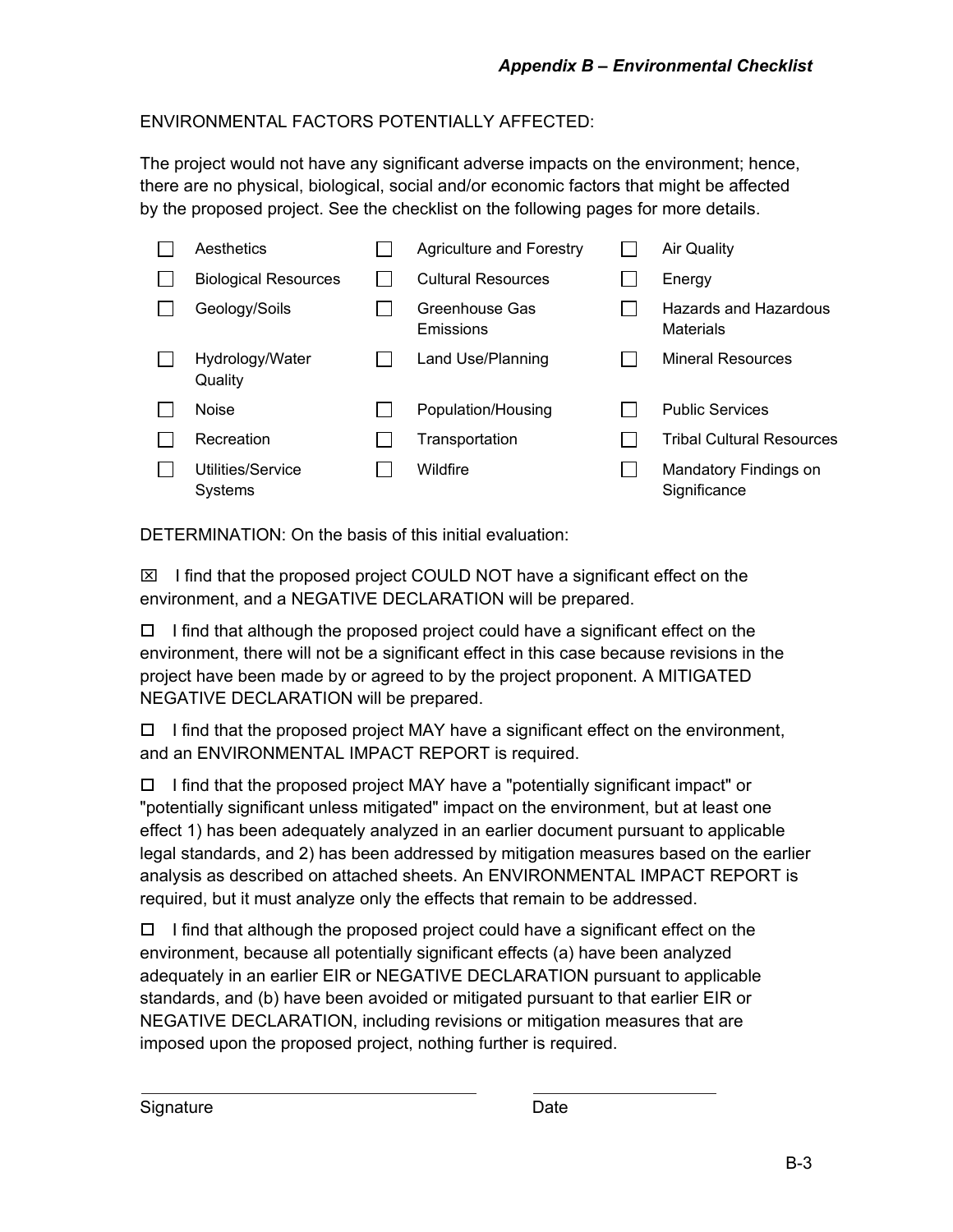#### ENVIRONMENTAL CHECKLIST

| I. AESTHETICS. Except as provided in Public<br>Resources Code Section 21099, would the project:                                                                                                                                                                                                                                                                                                  | Potentially<br>Significant<br>Impact | Less Than<br>Significant<br>with<br>Mitigation<br>Incorporated | Less<br>Than<br>Significant<br>Impact | No<br>Impact |
|--------------------------------------------------------------------------------------------------------------------------------------------------------------------------------------------------------------------------------------------------------------------------------------------------------------------------------------------------------------------------------------------------|--------------------------------------|----------------------------------------------------------------|---------------------------------------|--------------|
| a) Have a substantial adverse effect on a scenic<br>vista?                                                                                                                                                                                                                                                                                                                                       | П                                    | П                                                              | п                                     | ⊠            |
| b) Substantially damage scenic resources, including,<br>but not limited to, trees, rock outcroppings, and<br>historic buildings within a state scenic highway?                                                                                                                                                                                                                                   | □                                    | П                                                              |                                       | ⊠            |
| c) In non-urbanized areas, substantially degrade the<br>existing visual character or quality of public views<br>of the site and its surroundings? (Public views are<br>those that are experienced from publicly<br>accessible vantage point). If the project is in an<br>urbanized area, would the project conflict with<br>applicable zoning and other regulations governing<br>scenic quality? | П                                    | п                                                              | П                                     | ⊠            |
| d) Create a new source of substantial light or glare<br>that would adversely affect day or nighttime views<br>in the area?                                                                                                                                                                                                                                                                       |                                      | П                                                              | ΙI                                    | ⊠            |

We do not anticipate that the project would impact aesthetics, because this project would not result in additional construction or change of land use.

II. AGRICULTURAL AND FOREST RESOURCES. In determining whether impacts to agricultural resources are significant environmental impacts, lead agencies may refer to the California Agricultural Land Evaluation and Site Assessment Model (1997) prepared by the California Department of conservation as an optional model to use in assessing impacts on agriculture and farmland. In determining whether impacts to forest resources, including timberland, are significant environmental effects, lead agencies may refer to information compiled by the California Department of Forestry and Fire Protection regarding the state's inventory of forest land, including the Forest and Range Assessment Project and the Forest Legacy Assessment project; and forest carbon measurement methodology provided in Forest Protocols adopted by the California Air Resources Board. Would the project: **Potentially Significant** Impact Less Than **Significant** with Mitigation Incorporated Less Than **Significant** Impact No Impact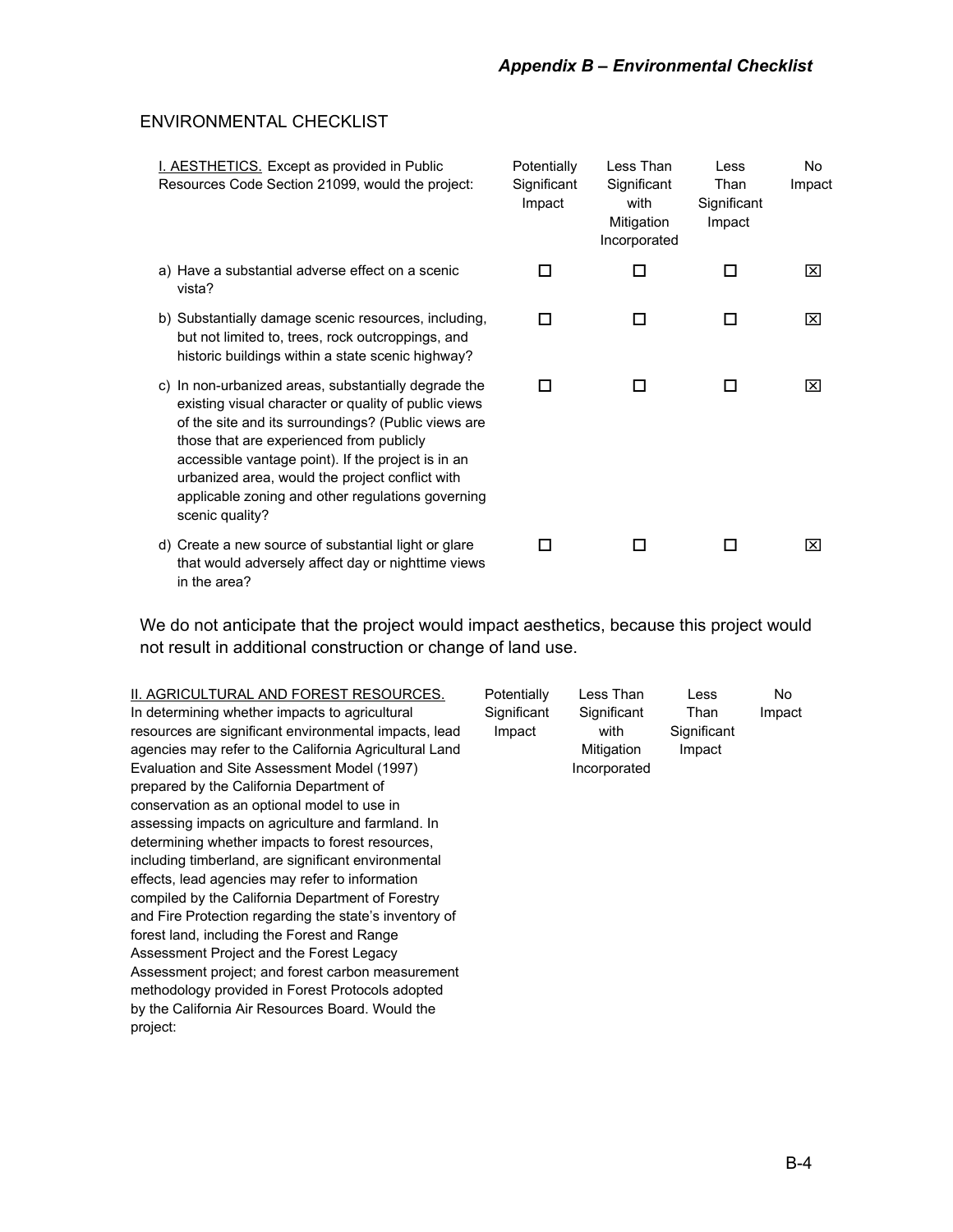- a) Convert Prime Farmland, Unique Farmlan Farmland of Statewide Importance (Farmla shown on the maps prepared pursuant to Farmland Mapping and Monitoring Program California Resources Agency, to non-agric use?
- b) Conflict with existing zoning for agricultura a Williamson Act contract?
- c) Conflict with existing zoning for, or cause of, forest land (as defined in Public Resour Code section  $12220(g)$ ), timberland (as de Public Resources Code section 4526), or timberland zoned Timberland Production (as defined by Government Code section 511
- d) Result in the loss of forest land or conversi forest land to non-forest use?
- e) Involve other changes in the existing environment which, due to their location or nature, could in conversion of Farmland, to non-agricultu or conversion of forest land to non-forest use?

| ıd, or<br>and), as<br>the<br>m of the<br>cultural |    |   |    | ⊠                       |
|---------------------------------------------------|----|---|----|-------------------------|
| al use, or                                        | □  | п | П  | $\overline{\mathsf{x}}$ |
| rezoning<br>rces<br>efined by                     | П  | п | п  | $\overline{\mathsf{x}}$ |
| (as<br>04(g))?<br>ion of                          | ⊓  | □ | □  | $\overline{\mathsf{x}}$ |
| ronment<br>d result<br>ural use                   | ΙI | ப | LΙ | $\overline{\mathsf{x}}$ |

We do not anticipate that the project would impact agricultural or forest resources, because the sole change in resource use would be an expected decrease in usage of sodium bisulfate.

| III. AIR QUALITY. Where available, the significance<br>criteria established by the applicable air quality<br>management district or air pollution control district<br>may be relied upon to make the following<br>determinations. Would the project: | Potentially<br>Significant<br>Impact | Less Than<br>Significant<br>with<br>Mitigation<br>Incorporated | <b>Less</b><br>Than<br>Significant<br>Impact | No<br>Impact            |
|------------------------------------------------------------------------------------------------------------------------------------------------------------------------------------------------------------------------------------------------------|--------------------------------------|----------------------------------------------------------------|----------------------------------------------|-------------------------|
| a) Conflict with or obstruct implementation of the<br>applicable air quality plan?                                                                                                                                                                   |                                      |                                                                |                                              | ⊠                       |
| b) Result in a cumulatively considerable net increase<br>of any criteria pollutant for which the project<br>region is non-attainment under an applicable<br>federal or state ambient air quality standard?                                           |                                      | H                                                              | П                                            | ⊠                       |
| c) Expose sensitive receptors to substantial pollutant<br>concentrations?                                                                                                                                                                            |                                      |                                                                |                                              | Ι×Ι                     |
| d) Result in other emissions (such as those leading<br>to odors) adversely affecting a substantial number<br>of people?                                                                                                                              |                                      | □                                                              | H                                            | $\mathsf{ \mathsf{x} }$ |

We do not anticipate that the project would have negative impacts to air quality. Conversely, the project may result in modest reductions of greenhouse gas emissions related to a decrease in the production and transport of sodium bisulfate.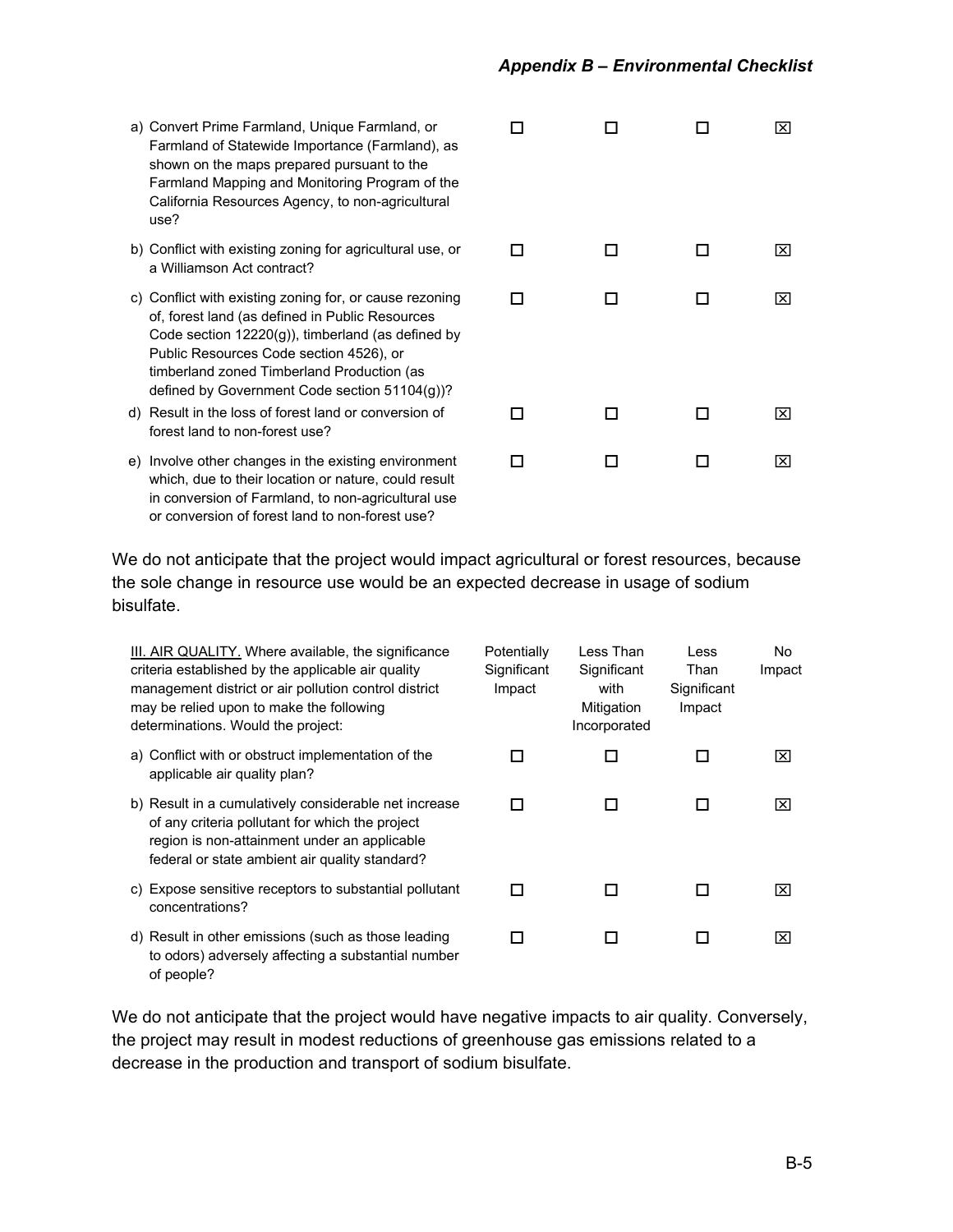#### *Appendix B – Environmental Checklist*

| IV. BIOLOGICAL RESOURCES. Would the project:                                                                                                                                                                                                                     | Potentially<br>Significant<br>Impact | Less Than<br>Significant<br>with<br>Mitigation<br>Incorporated | Less<br>Than<br>Significant<br>Impact | No.<br>Impact |
|------------------------------------------------------------------------------------------------------------------------------------------------------------------------------------------------------------------------------------------------------------------|--------------------------------------|----------------------------------------------------------------|---------------------------------------|---------------|
| a) Have a substantial adverse effect, either directly<br>or through habitat modifications, on any species<br>identified as a candidate, sensitive, or special<br>status species in local or regional plans, policies,<br>or regulations, or by the DFG or USFWS? | □                                    | □                                                              | □                                     | ⊠             |
| b) Have a substantial adverse effect on any riparian<br>habitat or other sensitive natural community<br>identified in local or regional plans, policies,<br>regulations or by the DFG or USFWS?                                                                  | п                                    | □                                                              | □                                     | ⊠             |
| c) Have a substantial adverse effect on state or<br>federally-protected wetlands (including, but not<br>limited to, marsh, vernal pool, coastal, etc.)<br>through direct removal, filling, hydrological<br>interruption or other means?                          | п                                    | □                                                              | □                                     | ⊠             |
| d) Interfere substantially with the movement of any<br>native resident or migratory fish or wildlife species<br>or with established native resident or migratory<br>corridors, or impede the use of native wildlife<br>nursery sites?                            | п                                    | п                                                              | □                                     | ⊠             |
| e) Conflict with any local policies or ordinances<br>protecting biological resources, such as a tree<br>preservation policy or ordinance?                                                                                                                        | п                                    | □                                                              | $\Box$                                | ⊠             |
| Conflict with the provisions of an adopted Habitat<br>f)<br><b>Conservation Plan, Natural Community</b><br>Conservation Plan, or other approved local,<br>regional, or state habitat conservation plan?                                                          | п                                    | $\Box$                                                         | □                                     | 区             |

We do not anticipate that the project would impact biological resources significantly. The proposed water quality objectives were developed to be protective of aquatic life. The project would have no impacts to land. In deep waters of the Bay, the project could alter the quality of wastewater discharges by decreasing the mass of sodium bisulfate released; this could have modest positive impacts to aquatic life; any potential increase in the concentration of chlorine is not expected to harm fish or other aquatic life due to the low concentrations and high mixing in deep water.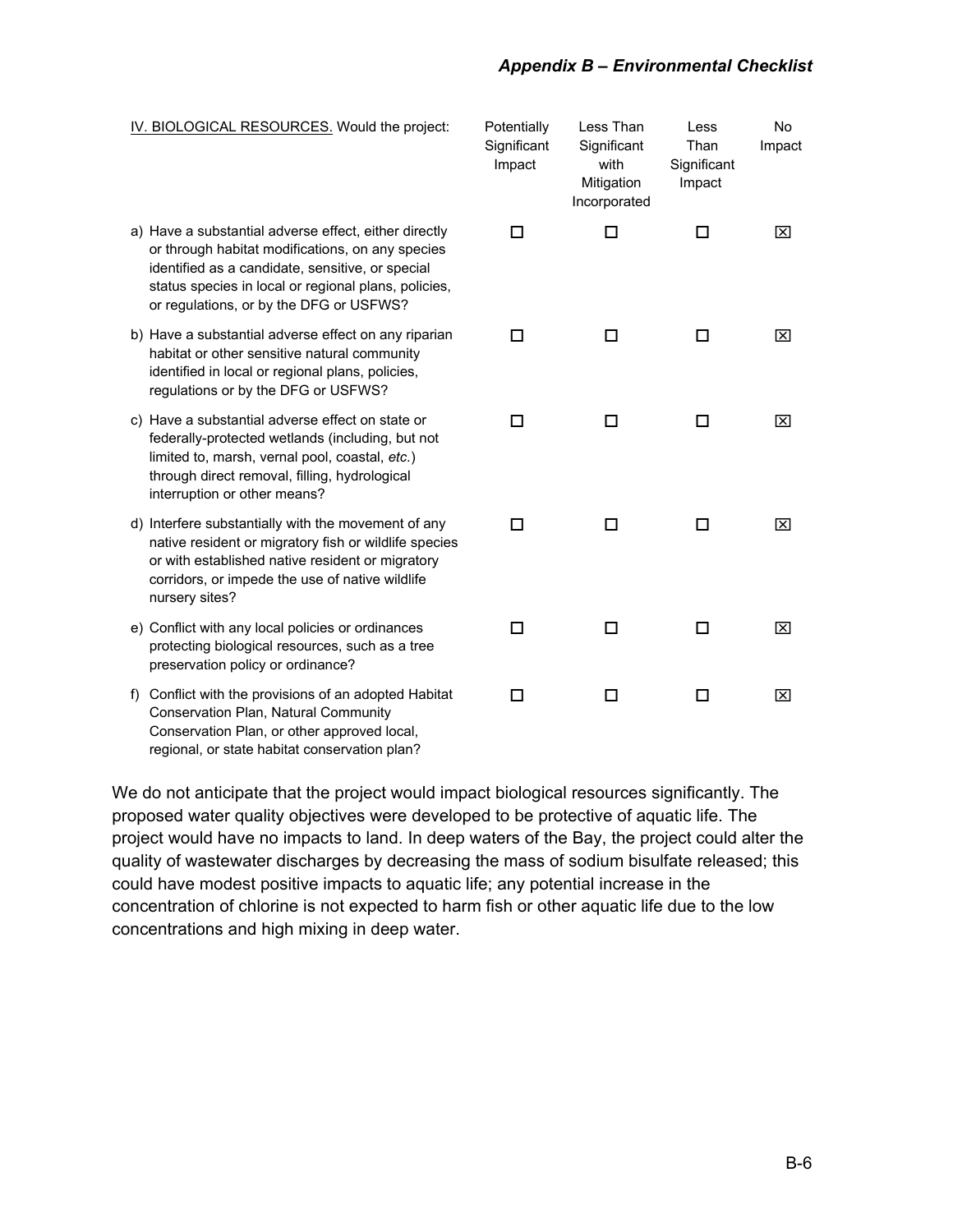| V. CULTURAL RESOURCES. Would the project:                                                                             | Potentially<br>Significant<br>Impact | Less Than<br>Significant<br>with<br>Mitigation<br>Incorporated | Less<br>Than<br>Significant<br>Impact | No.<br>Impact |
|-----------------------------------------------------------------------------------------------------------------------|--------------------------------------|----------------------------------------------------------------|---------------------------------------|---------------|
| a) Cause a substantial adverse change in the<br>significance of a historical resource pursuant to in<br>§15064.5?     |                                      |                                                                |                                       | l×l           |
| b) Cause a substantial adverse change in the<br>significance of an archaeological resource as<br>defined in §15064.5? |                                      |                                                                |                                       | l×l           |
| Disturb any human remains, including those<br>C)<br>interred outside of formal cemeteries?                            |                                      |                                                                |                                       | l×l           |

We do not anticipate that the project would impact cultural resources. The project is not expected to trigger construction activities or cause increased noise, transportation, or disturbance in the vicinity of the wastewater treatment facilities.

| VI. ENERGY. Would the project:                                                                                                                                                             | Potentially<br>Significant<br>Impact | Less Than<br>Significant<br>with<br>Mitigation<br>Incorporated | Less<br>Than<br>Significant<br>Impact | No.<br>Impact |
|--------------------------------------------------------------------------------------------------------------------------------------------------------------------------------------------|--------------------------------------|----------------------------------------------------------------|---------------------------------------|---------------|
| a) Result in potentially significant environmental<br>impact due to wasteful, inefficient, or unnecessary<br>consumption of energy resources, during project<br>construction or operation? |                                      |                                                                |                                       | I×I           |
| b) Conflict with or obstruct a state or local plan for<br>renewable energy or energy efficiency?                                                                                           |                                      |                                                                |                                       | Ι×Ι           |

We do not anticipate that the project would impact energy significantly. In fact, the reduced use of dechlorination chemicals would save energy, by reducing the energy needed for transportation, storage, and application of the chemicals.

| VII. GEOLOGY and SOILS. Would the project:                                                                                           | Potentially<br>Significant<br>Impact | Less Than<br>Significant<br>with<br>Mitigation<br>Incorporated | Less<br>Than<br>Significant<br>Impact | No<br>Impact |
|--------------------------------------------------------------------------------------------------------------------------------------|--------------------------------------|----------------------------------------------------------------|---------------------------------------|--------------|
| a) Directly or indirectly cause potential substantial<br>adverse effects, including the risk of loss, injury,<br>or death involving: |                                      |                                                                |                                       | Ι×           |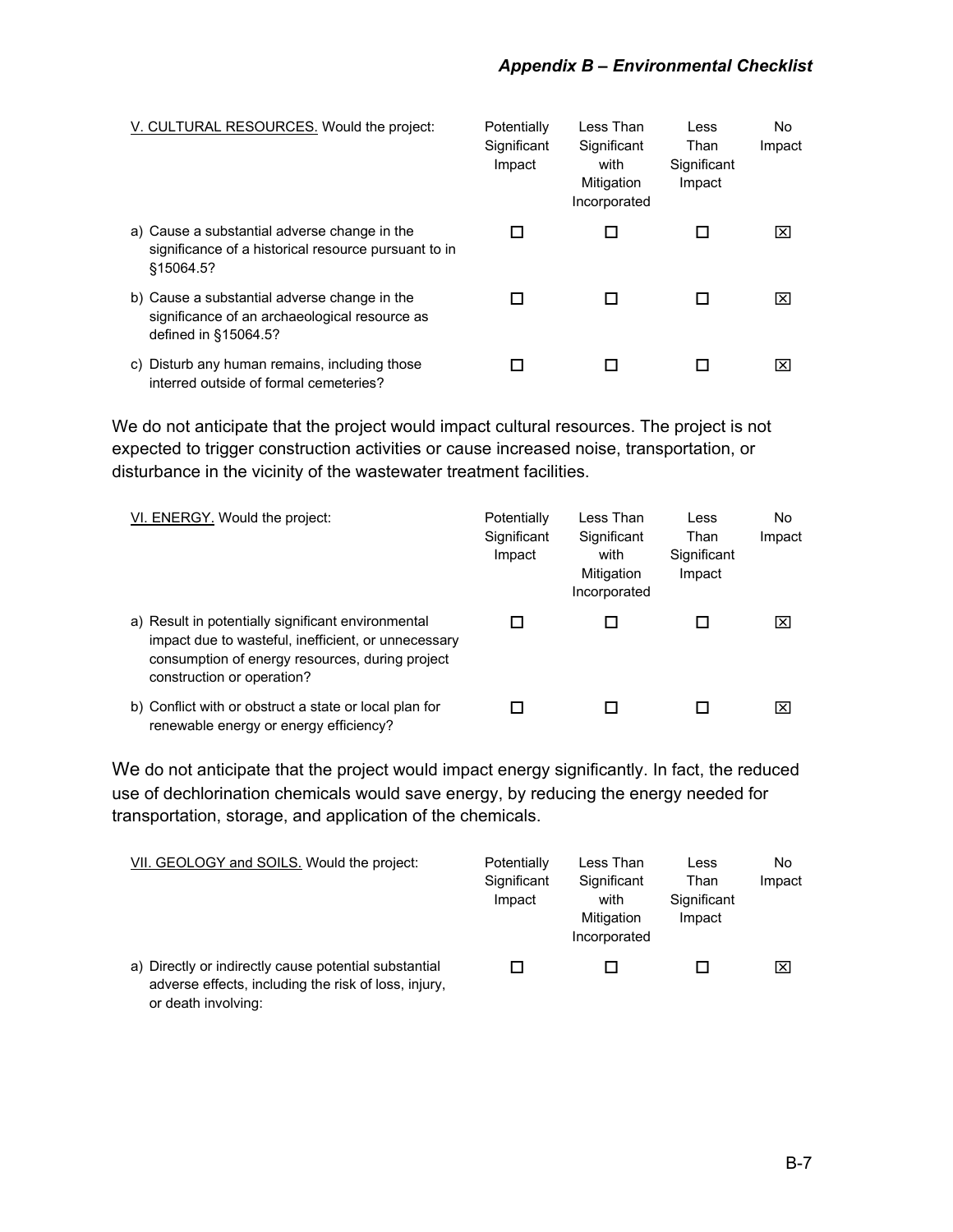| i) Rupture of a known earthquake fault, as<br>delineated in the most recent Alquist-Priolo<br>Earthquake Fault Zoning Map issued by the<br>State Geologist for the area or based on other<br>substantial evidence of a known fault? Refer to<br>Division of Mines & Geology Special Publication<br>42. | П | П |     | ⊠ |
|--------------------------------------------------------------------------------------------------------------------------------------------------------------------------------------------------------------------------------------------------------------------------------------------------------|---|---|-----|---|
| ii) Strong seismic ground shaking?                                                                                                                                                                                                                                                                     | П | П | ΙI  | ⊠ |
| iii)Seismic-related ground failure, including<br>liquefaction?                                                                                                                                                                                                                                         | П | П | l 1 | 区 |
| iv) Landslides?                                                                                                                                                                                                                                                                                        | п | □ | п   | ⊠ |
| b) Result in substantial soil erosion or the loss of<br>topsoil?                                                                                                                                                                                                                                       | п | П | П   | 冈 |
| c) Be located on a geologic unit or soil that is<br>unstable, or that would become unstable as a<br>result of the project, and potentially result in on- or<br>off-site landslide, lateral spreading, subsidence,<br>liquefaction, or collapse?                                                        | П | □ | П   | ⊠ |
| d) Be located on expansive soils, as defined in Table<br>18-1-B of the Uniform Building Code (1994),<br>creating substantial direct or indirect risks to life or<br>property?                                                                                                                          | п | □ | П   | ⊠ |
| e) Have soils incapable of adequately supporting the<br>use of septic tanks or alternate wastewater<br>disposal systems where sewers are not available<br>for the disposal of wastewater?                                                                                                              | п | □ | П   | 冈 |
| f) Directly or indirectly destroy a unique<br>paleontological resource or site or unique geologic<br>feature?                                                                                                                                                                                          | п | □ | П   | ⊠ |

We do not anticipate that the project would impact geology and soils. The project would not result in any physical changes of the wastewater treatment facilities and surrounding areas. Therefore, the geology and soils would not be impacted.

| VIII. GREENHOUSE GAS EMISSIONS. Would the<br>project:                                                                                                | Potentially<br>Significant<br>Impact | Less Than<br>Significant<br>with<br>Mitigation<br>Incorporated | Less<br>Than<br>Significant<br>Impact | No.<br>Impact |
|------------------------------------------------------------------------------------------------------------------------------------------------------|--------------------------------------|----------------------------------------------------------------|---------------------------------------|---------------|
| a) Generate greenhouse gas emissions, either<br>directly or indirectly, that may have a significant<br>impact on the environment?                    |                                      |                                                                |                                       | Ι×Ι           |
| b) Conflict with any applicable plan, policy or<br>regulation of an agency adopted for the purpose of<br>reducing the emissions of greenhouse gases? |                                      |                                                                |                                       | l×l           |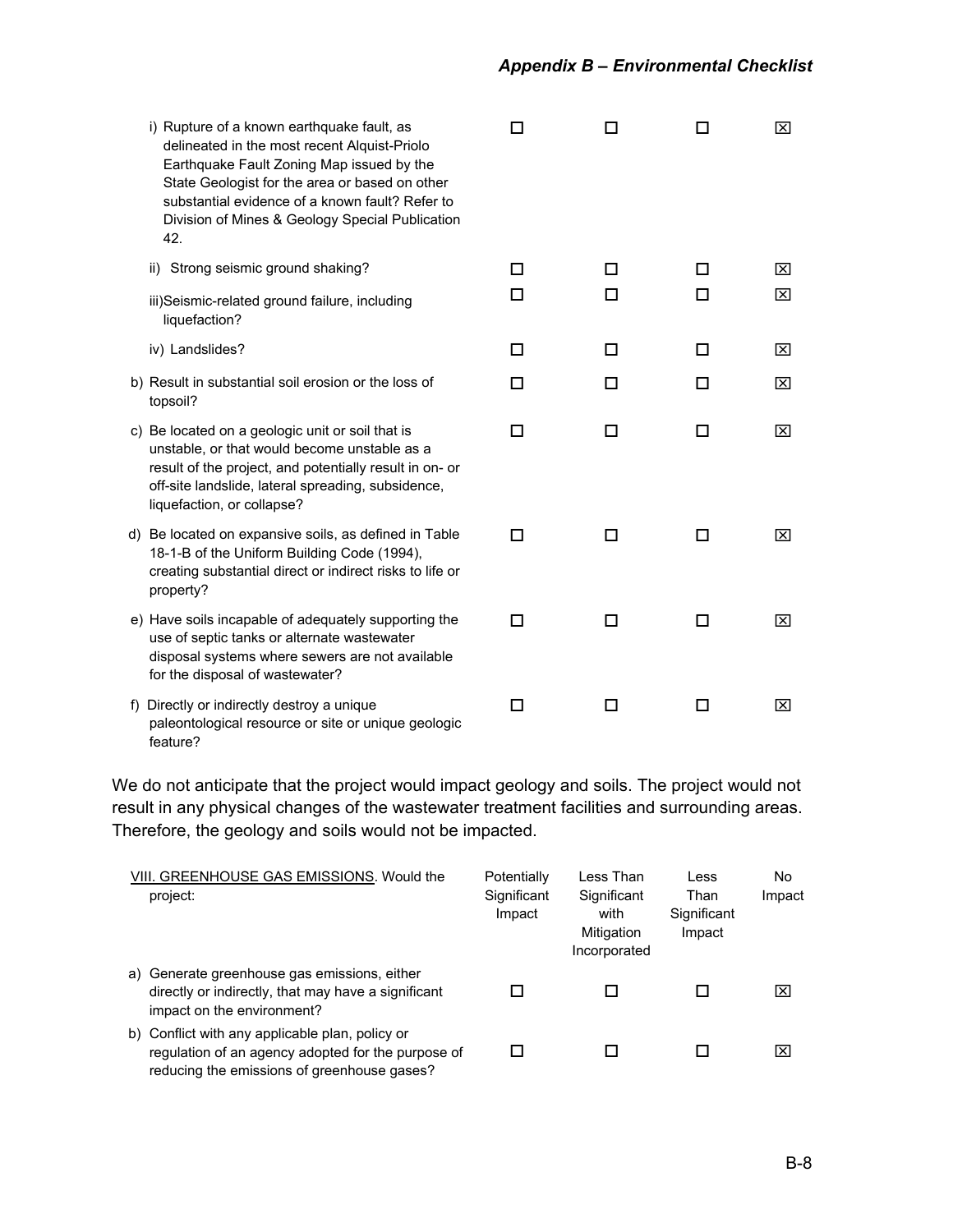We do not anticipate that the project would impact greenhouse gas emissions. Emissions would be slightly reduced to the extent that the project results in lower usage of sodium bisulfite and the associated production, transport, storage and use of those chemicals.

| IX. HAZARDS and HAZARDOUS MATERIALS.<br>Would the project:                                                                                                                                                                                                                                           | Potentially<br>Significant<br>Impact | Less Than<br>Significant<br>with<br>Mitigation<br>Incorporated | Less<br>Than<br>Significant<br>Impact | No<br>Impact |
|------------------------------------------------------------------------------------------------------------------------------------------------------------------------------------------------------------------------------------------------------------------------------------------------------|--------------------------------------|----------------------------------------------------------------|---------------------------------------|--------------|
| a) Create a significant hazard to the public or the<br>environment through the routine transport, use, or<br>disposal of hazardous materials?                                                                                                                                                        | $\Box$                               | □                                                              | $\Box$                                | 区            |
| b) Create a significant hazard to the public or the<br>environment through reasonably foreseeable<br>upset and accident conditions involving the<br>release of hazardous materials into the<br>environment?                                                                                          | □                                    | $\Box$                                                         | $\Box$                                | 区            |
| c) Emit hazardous emissions or handle hazardous or<br>acutely hazardous materials, substances, or<br>waste within 1/4 mile of an existing or proposed<br>school?                                                                                                                                     | □                                    | $\Box$                                                         | □                                     | ⊠            |
| d) Be located on a site which is included on a list of<br>hazardous materials sites compiled pursuant to<br>Government Code §65962.5 and, as a result,<br>would it create a significant hazard to the public or<br>to the environment?                                                               | □                                    | $\Box$                                                         | $\Box$                                | ⊠            |
| e) For a project located within an airport land use<br>plan or, where such a plan has not been adopted,<br>within two miles of a public airport or a public use<br>airport, would the project result in a safety hazard<br>or excessive noise for people residing or working<br>in the project area? | п                                    | п                                                              | п                                     | ⊠            |
| f) Impair implementation of or physically interfere<br>with an adopted emergency response plan or<br>emergency evacuation plan?                                                                                                                                                                      | □                                    | $\Box$                                                         | □                                     | 区            |
| g) Expose people or structures, either directly or<br>indirectly, to a significant risk of loss, injury, or<br>death involving wildland fires?                                                                                                                                                       | □                                    | □                                                              | □                                     | 区            |

We do not anticipate that the project would impact hazards and hazardous materials. The project will not increase the application of chlorine as a disinfectant above the status quo. The potential hazard to the public or the environment could be reduced to the extent that the project results in lower usage sodium bisulfite and the associated production, transport, storage and use of this chemical.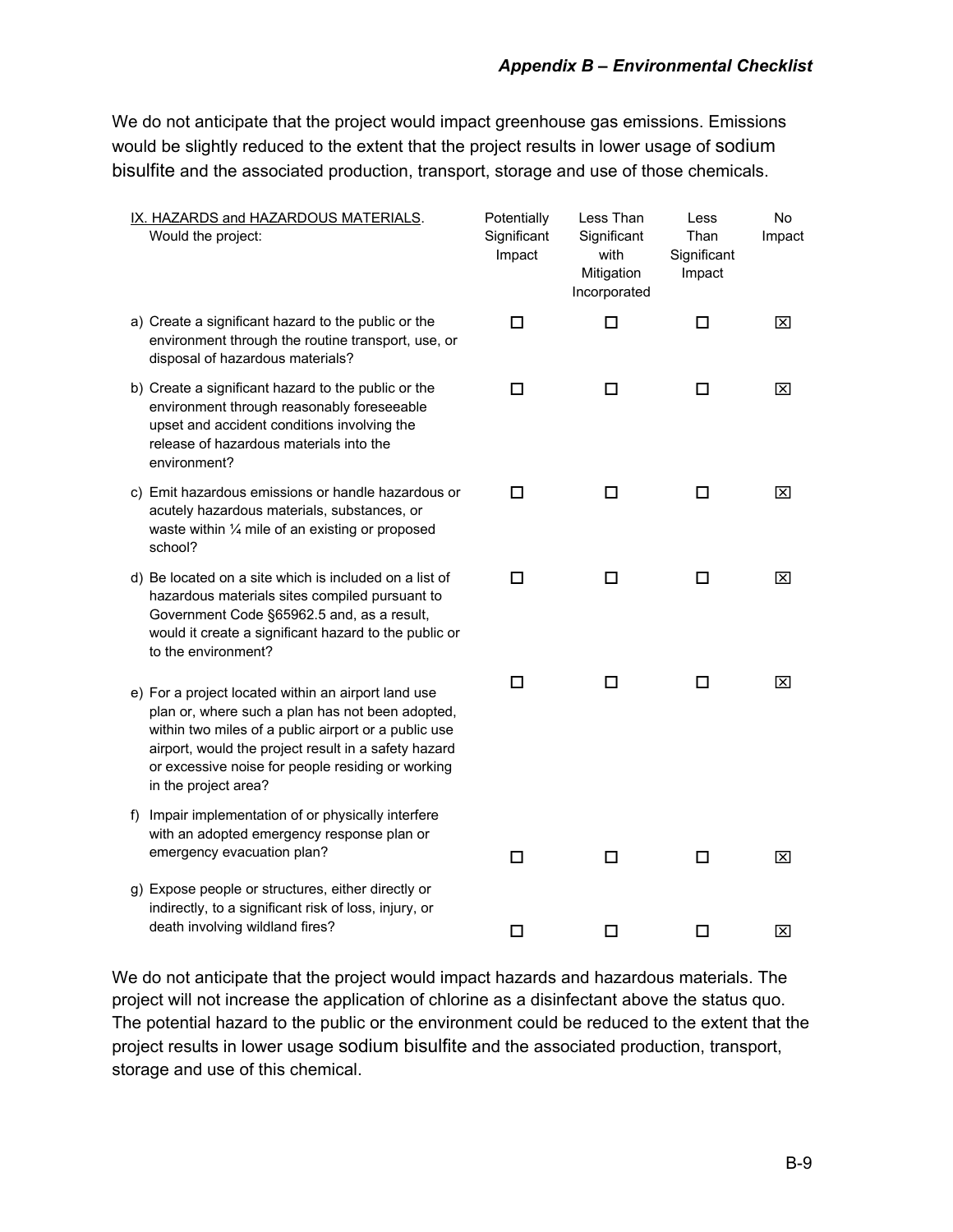- X. HYDROLOGY AND WATER QUALITY. W project:
- a) Violate any water quality standards or was discharge requirements or otherwise subs degrade surface or ground water quality?
- b) Substantially decrease groundwater suppl interfere substantially with groundwater re such that the project may impede sustaina groundwater management of the basin?
- c) Substantially alter the existing drainage path the site or area, including through the alter the course of a stream or river or through addition of impervious surfaces, in a manr which would:

(i) result in substantial erosion or siltation off-site;

(ii) substantially increase the rate or amou surface runoff in a manner which would re flooding on- or offsite;

(iii) create or contribute runoff water which exceed the capacity of existing or planned stormwater drainage systems or provide substantial additional sources of polluted r

(iv) impede or redirect flood flows?

- d) In flood hazard, tsunami, or seiche zones, release of pollutants due to project inunda
- e) Conflict with or obstruct implementation of quality control plan or sustainable groundy management plan?

| /ould the                            | Potentially<br>Significant<br>Impact | Less Than<br>Significant<br>with<br>Mitigation<br>Incorporated | Less<br>Than<br>Significant<br>Impact | No<br>Impact            |
|--------------------------------------|--------------------------------------|----------------------------------------------------------------|---------------------------------------|-------------------------|
| ste<br>stantially                    | ◻                                    | □                                                              | п                                     | ⊠                       |
| lies or<br>charge:<br>able           | Γı                                   |                                                                | П                                     | $\overline{\mathsf{x}}$ |
| attern of<br>ration of<br>the<br>her | □                                    | П                                                              | П                                     | $\overline{\mathsf{x}}$ |
| on- or                               | $\Box$                               | П                                                              | П                                     | ⊠                       |
| int of<br>sult in                    | $\Box$                               | □                                                              | $\Box$                                | $\overline{\mathsf{x}}$ |
| would<br>ł                           | п                                    | П                                                              | п                                     | $\overline{\mathsf{x}}$ |
| runoff; or                           |                                      |                                                                |                                       |                         |
|                                      | П                                    | п                                                              | п                                     | ⊠                       |
| risk<br>ation?                       | ◻                                    | □                                                              | П                                     | $\overline{\mathsf{x}}$ |
| <sup>:</sup> a water<br>water        | ┒                                    |                                                                |                                       | $\overline{\mathsf{x}}$ |

We do not expect the project to impact hydrology or water quality. To the extent that implementation of the water quality objectives increases concentrations of chlorine in certain dischargers' effluent, such increases are not expected to adversely impact aquatic life. In fact, implementation of this project may result in slightly improved water quality in the waters of the Region by reducing excess sodium bisulfite discharge and thus potentially reducing oxygen demand and pH depression in the receiving waters.

| XI. LAND USE AND PLANNING. Would the project:  | Potentially<br>Significant<br>Impact | Less Than<br>Significant<br>with<br>Mitigation<br>Incorporated | Less<br>Than<br>Significant<br>Impact | No<br>Impact |
|------------------------------------------------|--------------------------------------|----------------------------------------------------------------|---------------------------------------|--------------|
| a) Physically divide an established community? |                                      |                                                                |                                       | Ι×Ι          |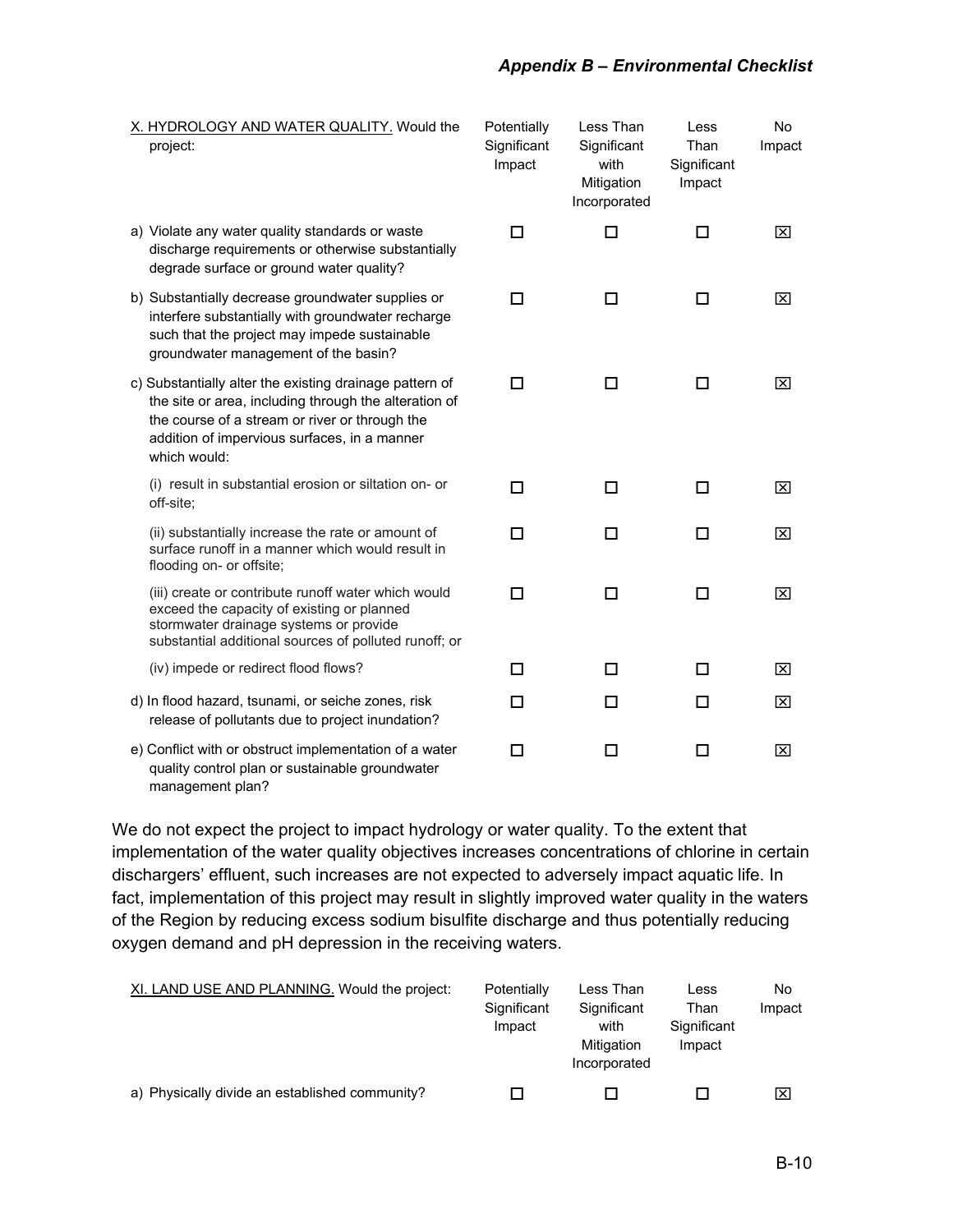b) Cause a significant environmental impact due to a conflict with any land use plan, policy, or regulation adopted for the purpose of avoiding or mitigating an environmental effect?  $\begin{array}{ccccccccccccccccc} \Box & \hspace{1.5cm} & \Box & \hspace{1.5cm} & \Box & \hspace{1.5cm} & \boxtimes \end{array}$ 

There is no foreseeable potential for the project to physically divide an established community or conflict with a land use plan or policy. The project would not result in construction of new treatment or chemical storage facilities.

| XII. MINERAL RESOURCES. Would the project:                                                                                                                                       | Potentially<br>Significant<br>Impact | Less Than<br>Significant<br>with<br>Mitigation<br>Incorporated | Less<br>Than<br>Significant<br>Impact | No.<br>Impact   |
|----------------------------------------------------------------------------------------------------------------------------------------------------------------------------------|--------------------------------------|----------------------------------------------------------------|---------------------------------------|-----------------|
| a) Result in the loss of availability of a known mineral<br>resource that would be of future value to the<br>region and the residents of the State?                              |                                      |                                                                |                                       | $\vert x \vert$ |
| b) Result in the loss of availability of a locally-<br>important mineral resource recovery site<br>delineated on a local general plan, specific plan,<br>or other land use plan? |                                      |                                                                |                                       | IXI             |

The project will not result in any foreseeable impacts on mineral resources. No mineral resources are needed to implement the project.

| XIII. NOISE. Would the project result in:                                                                                                                                                                                                                                                                                   | Potentially<br>Significant<br>Impact | Less Than<br>Significant<br>with<br>Mitigation<br>Incorporated | Less<br>Than<br>Significant<br>Impact | No.<br>Impact           |
|-----------------------------------------------------------------------------------------------------------------------------------------------------------------------------------------------------------------------------------------------------------------------------------------------------------------------------|--------------------------------------|----------------------------------------------------------------|---------------------------------------|-------------------------|
| Generation of a substantial temporary or<br>a)<br>permanent increase in ambient noise levels in the<br>vicinity of the project in excess of standards<br>established in the local general plan or noise<br>ordinance, or applicable standards of other<br>agencies?                                                         | П                                    |                                                                |                                       | $\overline{\mathbf{x}}$ |
| b) Generation of, excessive groundborne vibration or<br>groundborne noise levels?                                                                                                                                                                                                                                           | П                                    | П                                                              | П                                     | ⊠                       |
| c) For a project located within the vicinity of a private<br>airstrip or an airport land use plan or, where such<br>a plan has not been adopted, within two miles of a<br>public airport or public use airport, would the<br>project expose people residing in or working in the<br>project area to excessive noise levels? | П                                    | l 1                                                            | ΙI                                    | ×                       |

We do not anticipate that the project would impact noise. The project would not result in noise associated with construction, transportation of materials for construction, or plant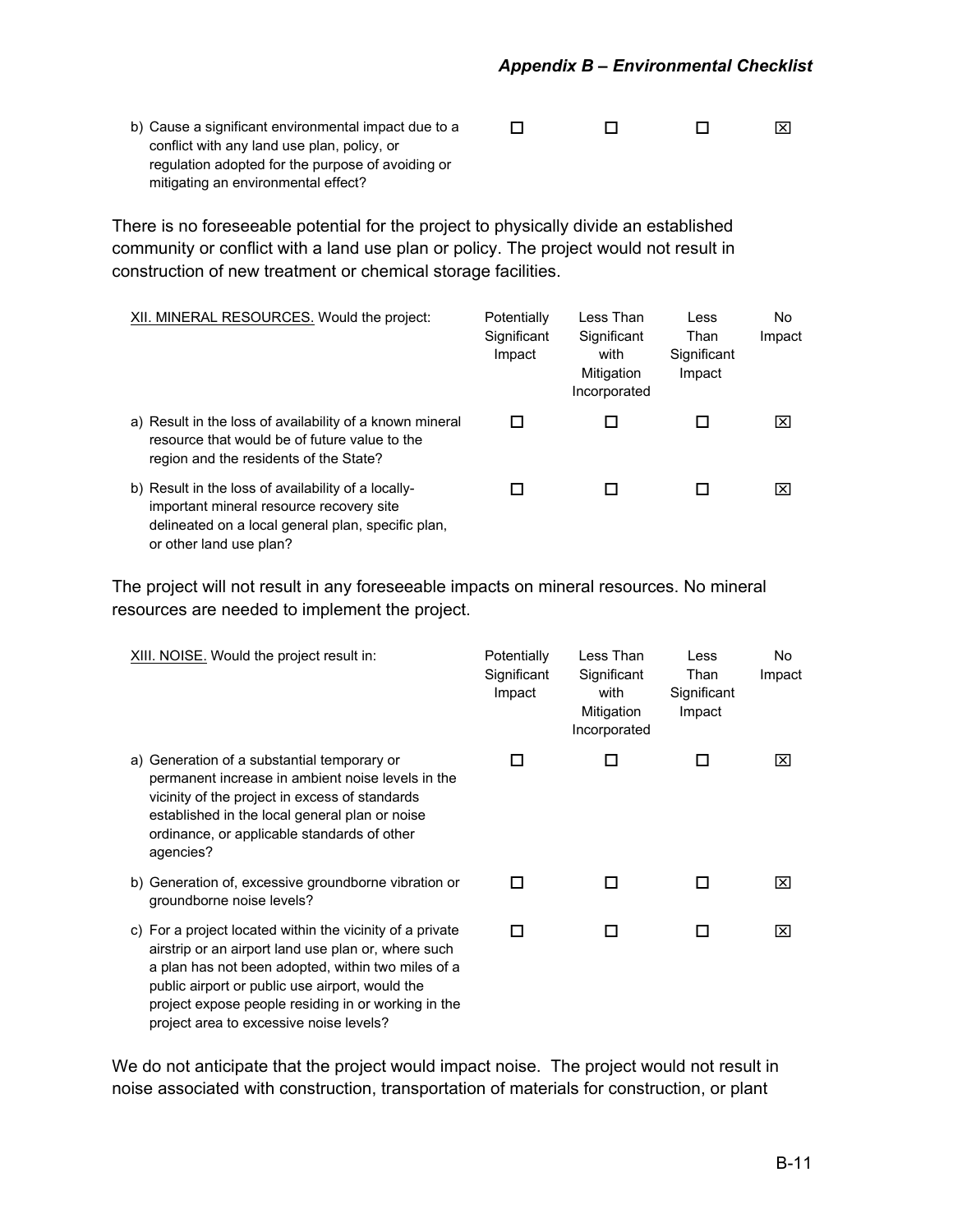operation. The project could potentially result in minor noise reduction from reduced truck trips to transport chemicals to the wastewater treatment facilities.

| XIV. POPULATION AND HOUSING. Would the<br>project:                                                                                                                                                            | Potentially<br>Significant<br>Impact | Less Than<br>Significant<br>with<br>Mitigation<br>Incorporated | Less<br>Than<br>Significant<br>Impact | No.<br>Impact |
|---------------------------------------------------------------------------------------------------------------------------------------------------------------------------------------------------------------|--------------------------------------|----------------------------------------------------------------|---------------------------------------|---------------|
| a) Induce substantial unplanned population growth in<br>an area either directly (e.g., by proposing new<br>homes and businesses) or indirectly (e.g., through<br>extension of roads or other infrastructure)? |                                      |                                                                |                                       | Ι×Ι           |
| b) Displace substantial numbers of existing people or<br>housing, necessitating the construction of<br>replacement housing elsewhere?                                                                         |                                      |                                                                |                                       | l×l           |

We do not anticipate that the project would impact population or housing. The project would not increase wastewater treatment capacity which could allow for additional population and housing construction.

| <b>XV. PUBLIC SERVICES.</b>                                                                                                                                                                                                                                                                                                                                                                                                                      | Potentially<br>Significant<br>Impact | Less Than<br>Significant<br>with<br>Mitigation<br>Incorporated | Less<br>Than<br>Significant<br>Impact | No<br>Impact |
|--------------------------------------------------------------------------------------------------------------------------------------------------------------------------------------------------------------------------------------------------------------------------------------------------------------------------------------------------------------------------------------------------------------------------------------------------|--------------------------------------|----------------------------------------------------------------|---------------------------------------|--------------|
| a) Would the project result in substantial adverse<br>physical impacts associated with the provision of new<br>or physically altered governmental facilities, need for<br>new or physically altered governmental facilities, the<br>construction of which could cause significant<br>environmental impacts, in order to maintain<br>acceptable service ratios, response times or other<br>performance objectives for any of the public services: | П                                    | П                                                              | П                                     | ⊠            |
| Fire protection?                                                                                                                                                                                                                                                                                                                                                                                                                                 | □                                    | П                                                              | П                                     | ⊠            |
| Police protection?                                                                                                                                                                                                                                                                                                                                                                                                                               | П                                    | П                                                              | П                                     | ⊠            |
| Schools?                                                                                                                                                                                                                                                                                                                                                                                                                                         | п                                    | п                                                              | П                                     | ⊠            |
| Parks?                                                                                                                                                                                                                                                                                                                                                                                                                                           | п                                    | п                                                              | п                                     | ⊠            |
| Other public facilities?                                                                                                                                                                                                                                                                                                                                                                                                                         | П                                    | Ш                                                              | ΙI                                    | ⊠            |

We do not anticipate that the project would impact parks or other recreational facilities. The project would not result in additional wastewater treatment capacity, construction of new treatment facilities, or expansion of existing facilities such that a need for new schools or other services could occur as a result of the project.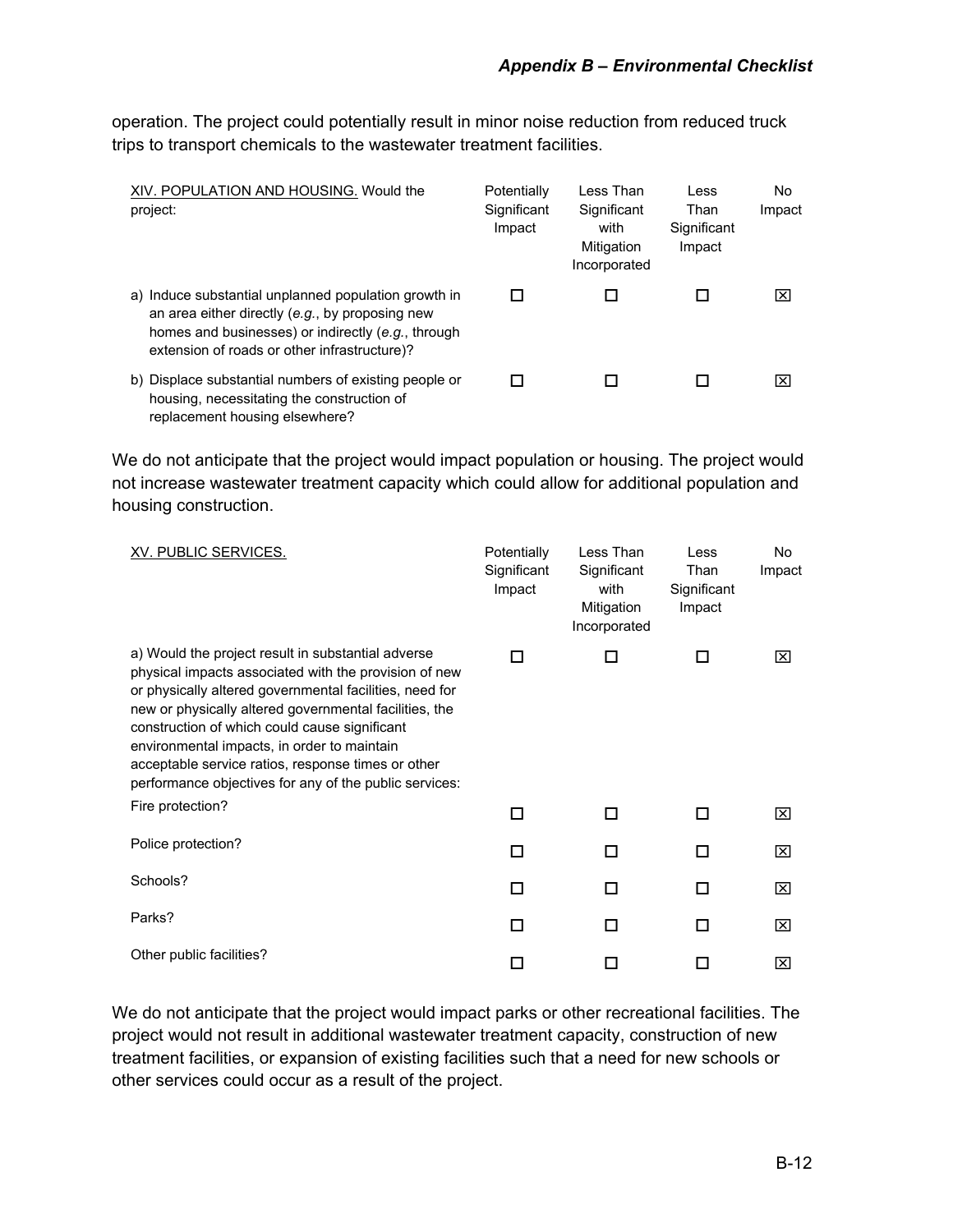| XVI. RECREATION. Would the project:                                                                                                                                                                   | Potentially<br>Significant<br>Impact | Less Than<br>Significant<br>with<br>Mitigation<br>Incorporated | Less<br>Than<br>Significant<br>Impact | No.<br>Impact        |
|-------------------------------------------------------------------------------------------------------------------------------------------------------------------------------------------------------|--------------------------------------|----------------------------------------------------------------|---------------------------------------|----------------------|
| a) Increase the use of existing neighborhood and<br>regional parks or other recreational facilities such<br>that substantial physical deterioration of the facility<br>would occur or be accelerated? |                                      |                                                                |                                       | $\vert \times \vert$ |
| b) Include recreational facilities or require the<br>construction or expansion of recreational facilities<br>that might have an adverse physical effect on the<br>environment?                        |                                      |                                                                |                                       | l×l                  |

We do not anticipate that the project would impact recreation facilities. The project would not result in additional wastewater treatment capacity, construction of new treatment facilities, or expansion of existing facilities such that a need for new parks or other services could occur as a result of the project.

| <b>XVII. TRANSPORTATION.</b> Would the project:                                                                                                                           | Potentially<br>Significant<br>Impact | Less Than<br>Significant<br>with<br>Mitigation<br>Incorporated | Less<br>Than<br>Significant<br>Impact | No<br>Impact |
|---------------------------------------------------------------------------------------------------------------------------------------------------------------------------|--------------------------------------|----------------------------------------------------------------|---------------------------------------|--------------|
| a) Conflict with a program plan, ordinance or policy<br>addressing the circulation system, including<br>transit, roadway, bicycle and pedestrian facilities?              |                                      |                                                                |                                       | Ι×Ι          |
| b) Would the project conflict or be inconsistent with<br>CEQA Guidelines section 15064.3, subdivision<br>(b)?                                                             |                                      |                                                                |                                       | Ι×Ι          |
| c) Substantially increase hazards due to a geometric<br>design feature (e.g., sharp curves or dangerous<br>intersections) or incompatible uses (e.g., farm<br>equipment)? |                                      | ΙI                                                             | ΙI                                    | Ι×Ι          |
| d) Result in inadequate emergency access?                                                                                                                                 |                                      |                                                                |                                       | l×l          |

We do not anticipate that the project will impact transportation or traffic. The project would not result in increased transportation/traffic to wastewater treatment facilities because their operations would largely stay the same. However, the projected decrease of dechlorination chemical use at deep water discharge facilities could result in modest reduction of traffic to the treatment facilities.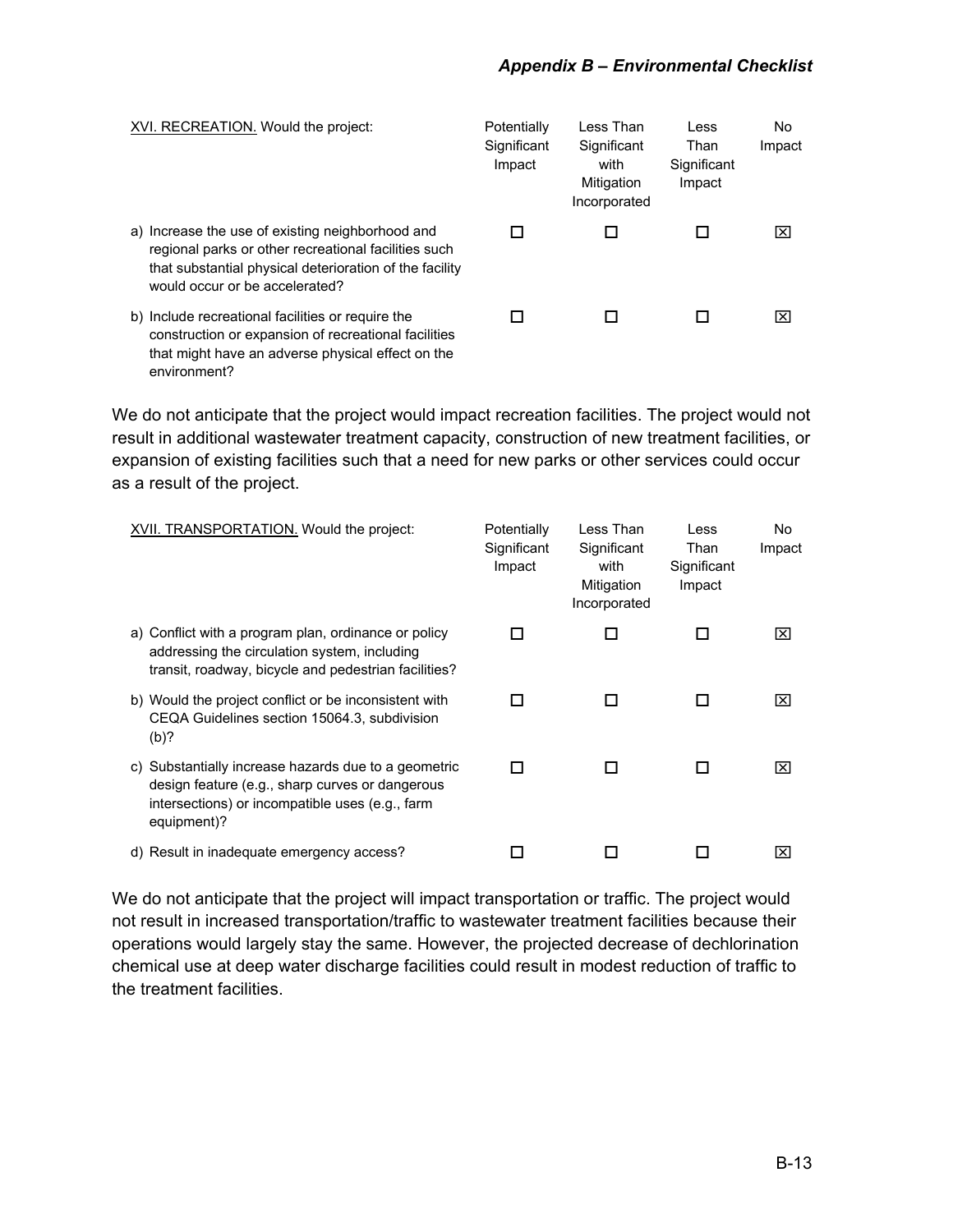#### *Appendix B – Environmental Checklist*

| XVIII. TRIBAL CULTURAL RESOURCES.                                                                                                                                                                                                                                                                                                                                                                                                             | Potentially<br>Significant<br>Impact | Less Than<br>Significant<br>with<br>Mitigation<br>Incorporated | Less<br>Than<br>Significa<br>nt Impact | No<br>Impac<br>t |
|-----------------------------------------------------------------------------------------------------------------------------------------------------------------------------------------------------------------------------------------------------------------------------------------------------------------------------------------------------------------------------------------------------------------------------------------------|--------------------------------------|----------------------------------------------------------------|----------------------------------------|------------------|
| a) Would the project cause a substantial adverse change<br>in the significance of a tribal cultural resource, defined in<br>Public Resources Code section 21074 as either a site.<br>feature, place, cultural landscape that is geographically<br>defined in terms of the size and scope of the landscape,<br>sacred place, or object with cultural value to a California<br>Native American tribe, and that is:                              |                                      |                                                                |                                        |                  |
| i) Listed or eligible for listing in the California Register of<br>Historical Resources, or in a local register of historical<br>resources as defined in Public Resources Code<br>section $5020.1(k)$ , or                                                                                                                                                                                                                                    | П                                    | П                                                              | П                                      | ⊠                |
| ii) A resource determined by the lead agency, in its<br>discretion and supported by substantial evidence, to<br>be significant pursuant to criteria set forth in<br>subdivision (c) of Public Resources Code Section<br>5024.1. In applying the criteria set forth in subdivision<br>(c) of Public Resource Code Section 5024.1, the lead<br>agency shall consider the significance of the resource<br>to a California Native American tribe. | п                                    | п                                                              | П                                      | ⊠                |

We do not expect this project would have any impacts on tribal cultural resources. The project would not result in physical changes of the tribal land because no wastewater treatment facilities affected by this Basin Plan amendment are located on Tribal lands, nor are fishery resources affected by this proposed amendment. Formal notification of this project was sent to five tribal contacts in letters dated May 5, 2020. None of the tribal contacts responded with a request to consult on this project.

| XIX. UTILITIES AND SERVICE SYSTEMS. Would<br>the project:                                                                                                                                                                                                                                           | Potentially<br>Significant<br>Impact | Less Than<br>Significant<br>with<br>Mitigation<br>Incorporated | Less<br>Than<br>Significant<br>Impact | No<br>Impact |
|-----------------------------------------------------------------------------------------------------------------------------------------------------------------------------------------------------------------------------------------------------------------------------------------------------|--------------------------------------|----------------------------------------------------------------|---------------------------------------|--------------|
| a) Require or result in the relocation or construction<br>of new or expanded water, wastewater treatment<br>or storm water drainage, electric power, natural<br>gas, or telecommunications facilities, the<br>construction or relocation of which could cause<br>significant environmental impacts? |                                      |                                                                |                                       | l×l          |
| b) Have sufficient water supplies available to serve<br>the project and reasonably foreseeable future<br>development during normal, dry and multiple dry                                                                                                                                            |                                      |                                                                |                                       | l×l          |

years?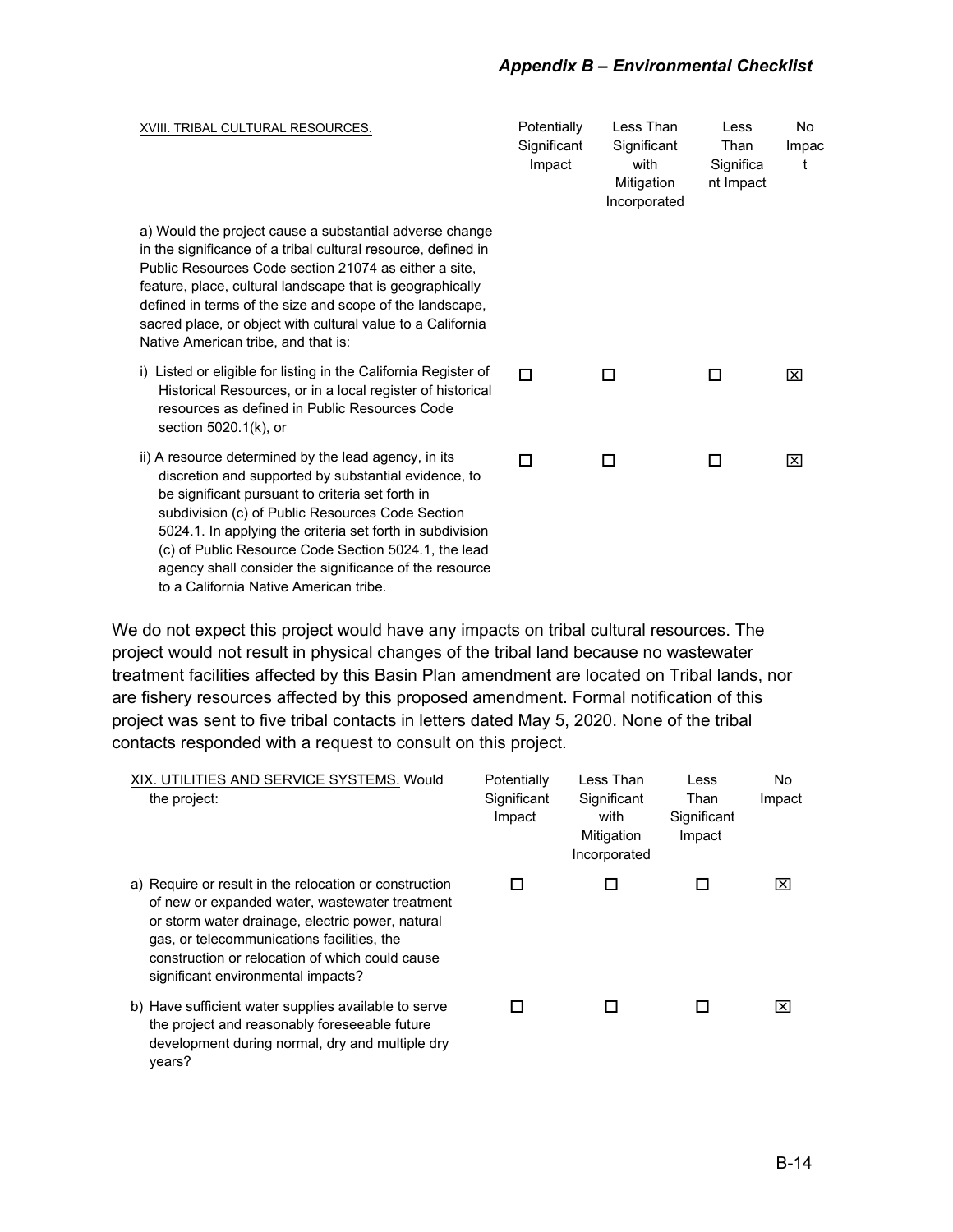| c) Result in a determination by the wastewater<br>treatment provider that serves or may serve the<br>project that it has adequate capacity to serve the<br>project's projected demand in addition to the<br>provider's existing commitments? |  |  |     |
|----------------------------------------------------------------------------------------------------------------------------------------------------------------------------------------------------------------------------------------------|--|--|-----|
| d) Generate solid waste in excess of State or local<br>standards, or in excess of the capacity of local<br>infrastructure, or otherwise impair the attainment<br>of solid waste reduction goals?                                             |  |  | Ixl |
| g) Comply with federal, state, and local management<br>and reduction statutes and regulations related to                                                                                                                                     |  |  | Ixl |

We do not anticipate that the project would impact utilities or service systems. Implementation of these water quality objectives would primarily occur through Water Board issuance of waste discharge requirements. No new wastewater treatment facilities are required.

solid waste?

| XX. WILDFIRE. If located in or near state<br>responsibility areas or lands classified as very high<br>fire hazard severity zones, would the project:                                                                                                                              | Potentially<br>Significant<br>Impact | Less Than<br>Significant<br>with<br>Mitigation<br>Incorporated | Less<br>Than<br>Significant<br>Impact | No.<br>Impact |
|-----------------------------------------------------------------------------------------------------------------------------------------------------------------------------------------------------------------------------------------------------------------------------------|--------------------------------------|----------------------------------------------------------------|---------------------------------------|---------------|
| a) Substantially impair an adopted emergency<br>response plan or emergency evacuation plan?                                                                                                                                                                                       | П                                    | H                                                              | П                                     | ⊠             |
| b) Due to slope, prevailing winds, and other factors,<br>exacerbate wildfire risks, and thereby expose<br>project occupants to, pollutant concentrations<br>from a wildfire or the uncontrolled spread of a<br>wildfire?                                                          | П                                    | П                                                              | П                                     | ⊠             |
| c) Require the installation or maintenance of<br>associated infrastructure (such as roads, fuel<br>breaks, emergency water sources, power lines or<br>other utilities) that may exacerbate fire risk or that<br>may result in temporary or ongoing impacts to the<br>environment? | ΙI                                   | H                                                              | ΙI                                    | ⊠             |
| d) Expose people or structures to significant risks,<br>including downslope or downstream flooding or<br>landslides, as a result of runoff, post-fire slope<br>instability, or drainage changes?                                                                                  | H                                    | H                                                              | П                                     | ⊠             |

We do not anticipate that the project would impact wildfire. There will be no new construction or wastewater treatment facilities or the road for transportation to the facilities. Therefore, would not result in alteration of the landscape or the surrounding areas that may start a wildfire.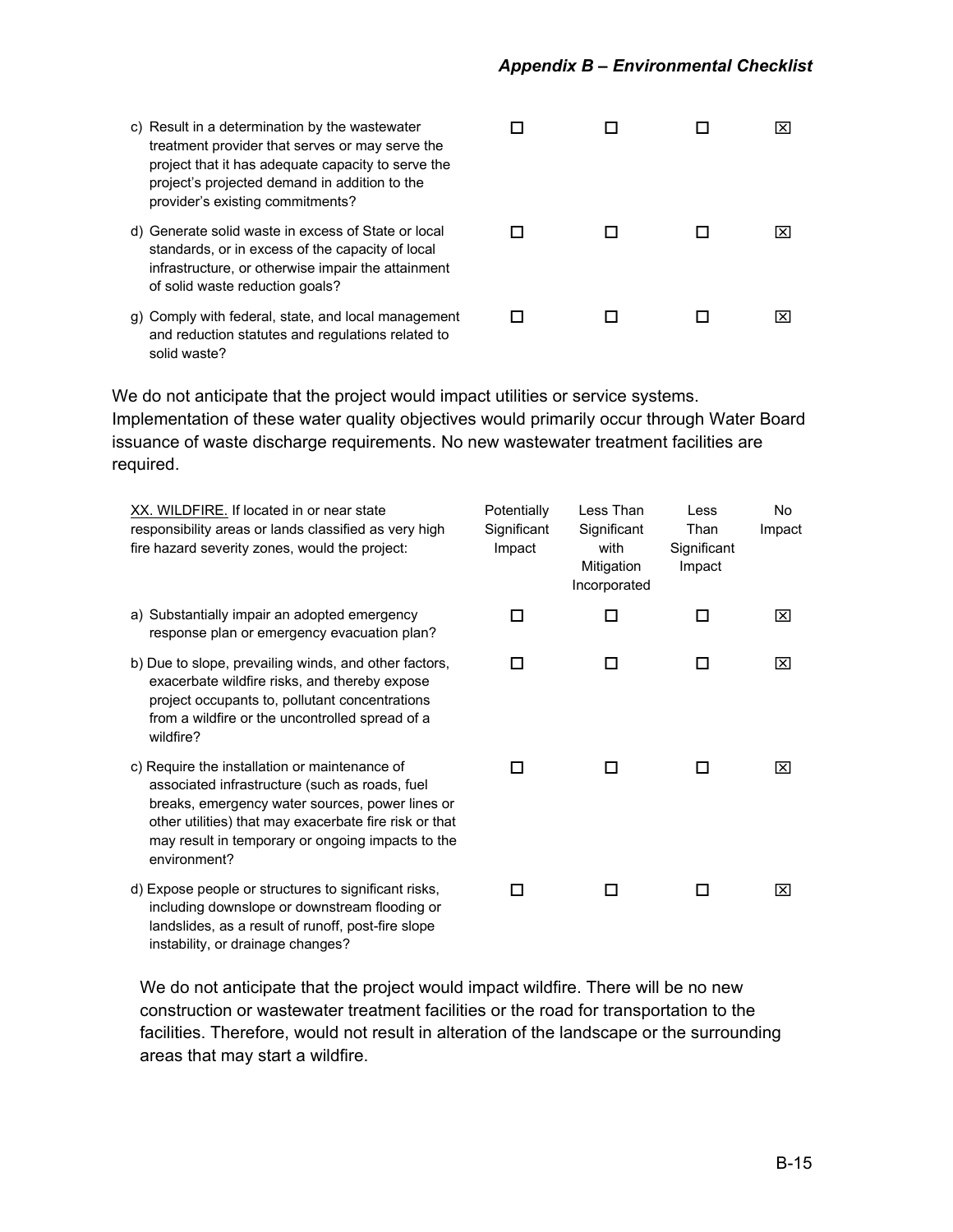#### *Appendix B – Environmental Checklist*

XXI. MANDATORY FINDINGS OF SIGNIFICANCE. Potentially **Significant** Impact Less Than **Significant** with Mitigation Incorporated Less Than **Significant** Impact No Impact a) Does the project have the potential to substantially degrade the quality of the environment, substantially reduce the habitat of a fish or wildlife species, cause a fish or wildlife population to drop below self-sustaining levels, threaten to eliminate a plant or animal community, substantially reduce the number or restrict the range of a rare or endangered plant or animal or eliminate important examples of the major periods of California history or prehistory?  $\begin{array}{ccccccccccccccccc} \Box & \hspace{1.5cm} & \Box & \hspace{1.5cm} & \boxtimes & \hspace{1.5cm} & \Box \hspace{1.5cm} & \end{array}$ b) Does the project have impacts that are individually limited, but cumulatively considerable? ("Cumulatively considerable" means that the incremental effects of a project are considerable when viewed in connection with the effects of past projects, the effects of other current projects, and the effects of probable future projects)  $\begin{array}{ccccccccccccccccc} \Box & \hspace{1.5cm} & \Box & \hspace{1.5cm} & \Box & \hspace{1.5cm} & \boxtimes \end{array}$ c) Does the project have environmental effects that will cause substantial adverse effects on human  $\begin{array}{ccccccccccccccccc} \Box & \hspace{1.5cm} & \Box & \hspace{1.5cm} & \Box & \hspace{1.5cm} & \boxtimes \end{array}$ 

**Potential to Degrade and Cumulative impacts:** The project is not expected to cause significant degradation or cumulative impacts to the environment, as it would not result in increased wastewater treatment or wastewater discharges. Discharges complying with the new water quality-based effluent limitations would be protective of the receiving waters' beneficial uses. There would not be construction of additional treatment facilities or housing as a result of this project. On the contrary, implementation of this project will likely result in slightly improved water quality in the waters of the Region, as there would be fewer chemicals (sodium bisulfite) entering the receiving waters.

**Authority:** Public Resources Code Sections 21083, 21084, 21084.1, and 21087.

**Reference:** Public Resources Code Sections 21080(c), 21080.1, 21080.3, 21082.1, 21083, 21083.1 through 21083.3, 21083.6 through 21083.9, 21084.1, 21093, 21094, 21151; Sundstrom v. County of Mendocino, 202 Cal. App. 3d 296 (1988); Leonoff v. Monterey Board of Supervisors, 222 Cal. App. 3d 1337 (1990).

### **Explanations of Impact Assessment**

beings, either directly or indirectly?

The foregoing analysis of potential environmental impacts is based on current wastewater treatment plant disinfection and dechlorination practices and likely future practices following project implementation.